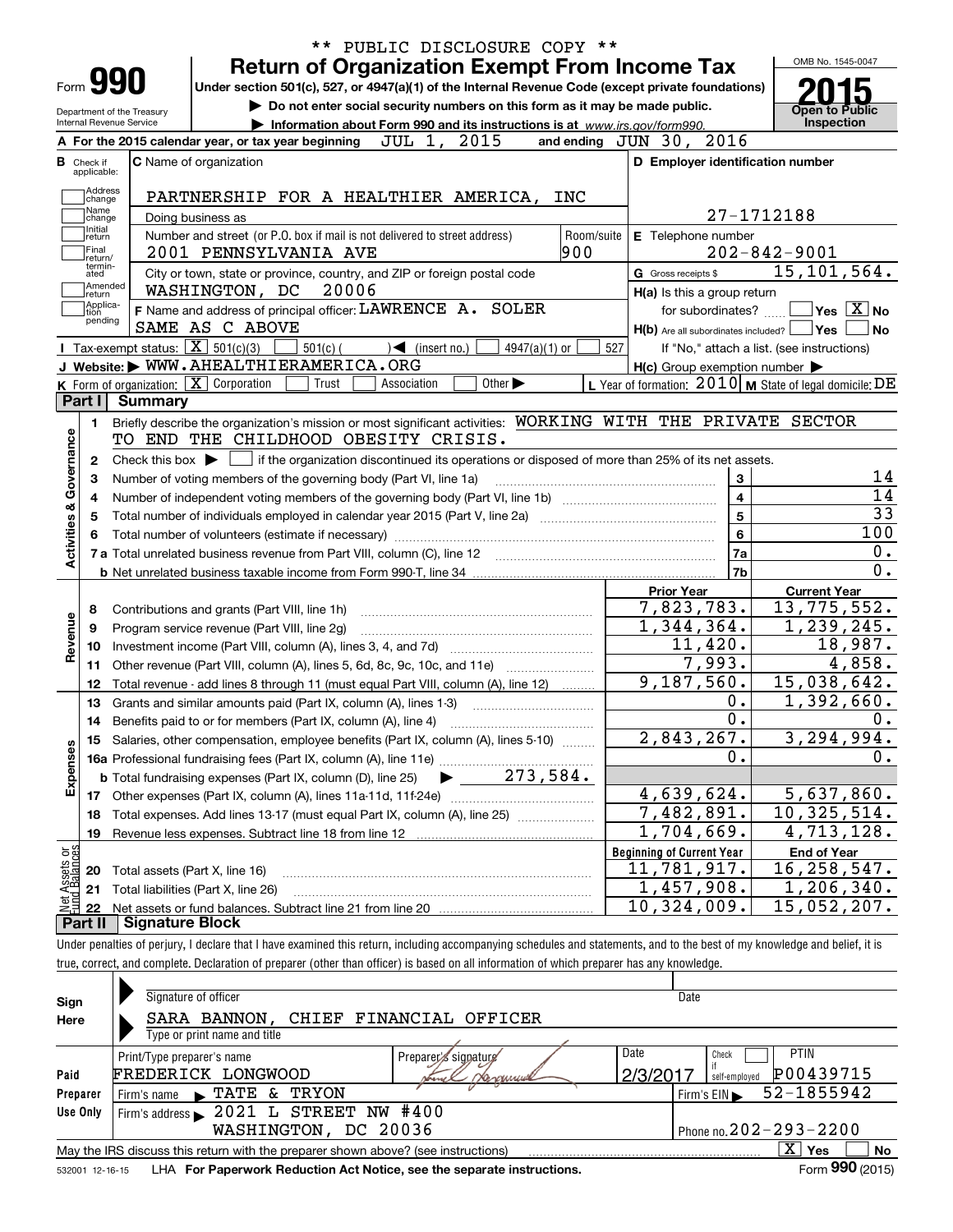|                    | PARTNERSHIP FOR A HEALTHIER AMERICA, INC 27-1712188<br>Form 990 (2015)                                                                                                                                                                                                                                                                      | Page 2                              |
|--------------------|---------------------------------------------------------------------------------------------------------------------------------------------------------------------------------------------------------------------------------------------------------------------------------------------------------------------------------------------|-------------------------------------|
|                    | <b>Statement of Program Service Accomplishments</b><br>Part III                                                                                                                                                                                                                                                                             |                                     |
|                    |                                                                                                                                                                                                                                                                                                                                             | $\overline{\mathbf{x}}$             |
| $\mathbf{1}$       | Briefly describe the organization's mission:<br>PHA IS DEVOTED TO WORKING WITH THE PRIVATE SECTOR TO ENSURE THE HEALTH<br>OF OUR NATION'S YOUTH BY ENDING THE CHILDHOOD OBESITY CRISIS. PHA                                                                                                                                                 |                                     |
|                    | BRINGS TOGETHER PUBLIC, PRIVATE AND NONPROFIT LEADERS TO DEVELOP                                                                                                                                                                                                                                                                            |                                     |
|                    | PARTNERSHIPS TO MAKE THE HEALTHY CHOICE THE EASY CHOICE FOR BUSY                                                                                                                                                                                                                                                                            |                                     |
| $\mathbf{2}$       | Did the organization undertake any significant program services during the year which were not listed on<br>the prior Form 990 or 990-EZ?<br>If "Yes," describe these new services on Schedule O.                                                                                                                                           | $\exists$ Yes $\boxed{\text{X}}$ No |
| 3                  | Did the organization cease conducting, or make significant changes in how it conducts, any program services?<br>If "Yes," describe these changes on Schedule O.                                                                                                                                                                             | $\Box$ Yes $\Box$ No                |
| 4                  | Describe the organization's program service accomplishments for each of its three largest program services, as measured by expenses.<br>Section 501(c)(3) and 501(c)(4) organizations are required to report the amount of grants and allocations to others, the total expenses, and<br>revenue, if any, for each program service reported. |                                     |
| 4a                 | 6,501,646. including grants of \$ 1,392,660. (Revenue \$<br>(Expenses \$<br>(Code:<br>CATALYZING ACTION:                                                                                                                                                                                                                                    |                                     |
|                    | PHA'S PROGRAMS AND CAMPAIGNS MAKE HEALTHIER CHOICES EASIER FOR BUSY                                                                                                                                                                                                                                                                         |                                     |
|                    | PARENTS AND FAMILIES BY HELPING BUILD DEMAND FOR HEALTHIER CHOICES.                                                                                                                                                                                                                                                                         |                                     |
|                    | DRINK UP WAS FOUNDED IN 2013 TO ENCOURAGE EVERYONE TO DRINK MORE WATER,                                                                                                                                                                                                                                                                     |                                     |
|                    | AND EMPLOYS SAVVY MARKETING AND ADVERTISING TO INSPIRE PEOPLE TO CHOOSE                                                                                                                                                                                                                                                                     |                                     |
|                    | WATER MORE OFTEN. FNV IS A NEW CAMPAIGN THAT ENGAGES CELEBRITIES IN AN                                                                                                                                                                                                                                                                      |                                     |
|                    | INNOVATIVE MARKETING AND ADVERTISING CAMPAIGN TO INSPIRE INCREASED                                                                                                                                                                                                                                                                          |                                     |
|                    | CONSUMPTION OF FRUITS AND VEGETABLES.<br>LET'S MOVE! ACTIVE SCHOOLS                                                                                                                                                                                                                                                                         |                                     |
|                    | BRINGS TOGETHER A CADRE OF COLLABORATORS TO ENCOURAGE AND SUPPORT                                                                                                                                                                                                                                                                           |                                     |
|                    | PHYSICAL ACTIVITY BEFORE, DURING AND AFTER SCHOOL.                                                                                                                                                                                                                                                                                          |                                     |
|                    |                                                                                                                                                                                                                                                                                                                                             |                                     |
| 4b                 | ) (Expenses \$ 1,727,030. including grants of \$ 1, 1993. ) (Revenue \$ 259,093. )<br>(Code:<br>COMMITMENTS:                                                                                                                                                                                                                                |                                     |
|                    | PHA NEGOTIATES COMMITMENTS FROM PRIVATE SECTOR PARTNERS TO ENSURE THEY                                                                                                                                                                                                                                                                      |                                     |
|                    | PROMOTE HEALTHY OPTIONS TO AMERICANS.<br>AS PART OF THE COMMITMENT                                                                                                                                                                                                                                                                          |                                     |
|                    | AGREEMENTS, PHA COORDINATES MONITORING ACTIVITIES OVER THE LIFE OF                                                                                                                                                                                                                                                                          | THE                                 |
|                    | AGREEMENT TO ENSURE THAT EACH OF ITS PRIVATE SECTOR PARTNERS IS                                                                                                                                                                                                                                                                             |                                     |
|                    | FULFILLING THE COMMITMENT TO PROMOTE HEALTHY OPTIONS AND ACTIVITIES.                                                                                                                                                                                                                                                                        |                                     |
|                    |                                                                                                                                                                                                                                                                                                                                             |                                     |
|                    |                                                                                                                                                                                                                                                                                                                                             |                                     |
|                    |                                                                                                                                                                                                                                                                                                                                             |                                     |
|                    |                                                                                                                                                                                                                                                                                                                                             |                                     |
| 4c                 | $844$ , $507$ $\cdot$ including grants of \$<br>$\left(\text{Code:}\ \_\_\_\_\$<br>) (Expenses \$                                                                                                                                                                                                                                           | 980, 152.<br>) (Revenue \$          |
|                    | CONVENING:                                                                                                                                                                                                                                                                                                                                  |                                     |
|                    | PHA BRINGS TOGETHER NEARLY 1,000 LEADERS FROM THE PRIVATE SECTOR,                                                                                                                                                                                                                                                                           |                                     |
|                    | GOVERNMENT, AND NON-PROFIT ORGANIZATIONS TO HELP END CHILDHOOD OBESITY                                                                                                                                                                                                                                                                      |                                     |
|                    | THROUGH A VARIETY OF CONVENING OPPORTUNITIES, INCLUDING PHA'S MARQUIS                                                                                                                                                                                                                                                                       |                                     |
|                    | EVENT THE BUILDING A HEALTHIER FUTURE SUMMIT.                                                                                                                                                                                                                                                                                               |                                     |
|                    |                                                                                                                                                                                                                                                                                                                                             |                                     |
|                    |                                                                                                                                                                                                                                                                                                                                             |                                     |
|                    |                                                                                                                                                                                                                                                                                                                                             |                                     |
|                    |                                                                                                                                                                                                                                                                                                                                             |                                     |
|                    |                                                                                                                                                                                                                                                                                                                                             |                                     |
|                    |                                                                                                                                                                                                                                                                                                                                             |                                     |
|                    |                                                                                                                                                                                                                                                                                                                                             |                                     |
|                    | <b>4d</b> Other program services (Describe in Schedule O.)                                                                                                                                                                                                                                                                                  |                                     |
|                    | (Expenses \$<br>(Revenue \$<br>including grants of \$<br>9,073,183.                                                                                                                                                                                                                                                                         |                                     |
| 4е                 | Total program service expenses $\blacktriangleright$                                                                                                                                                                                                                                                                                        | Form 990 (2015)                     |
| 532002<br>12-16-15 | 2                                                                                                                                                                                                                                                                                                                                           |                                     |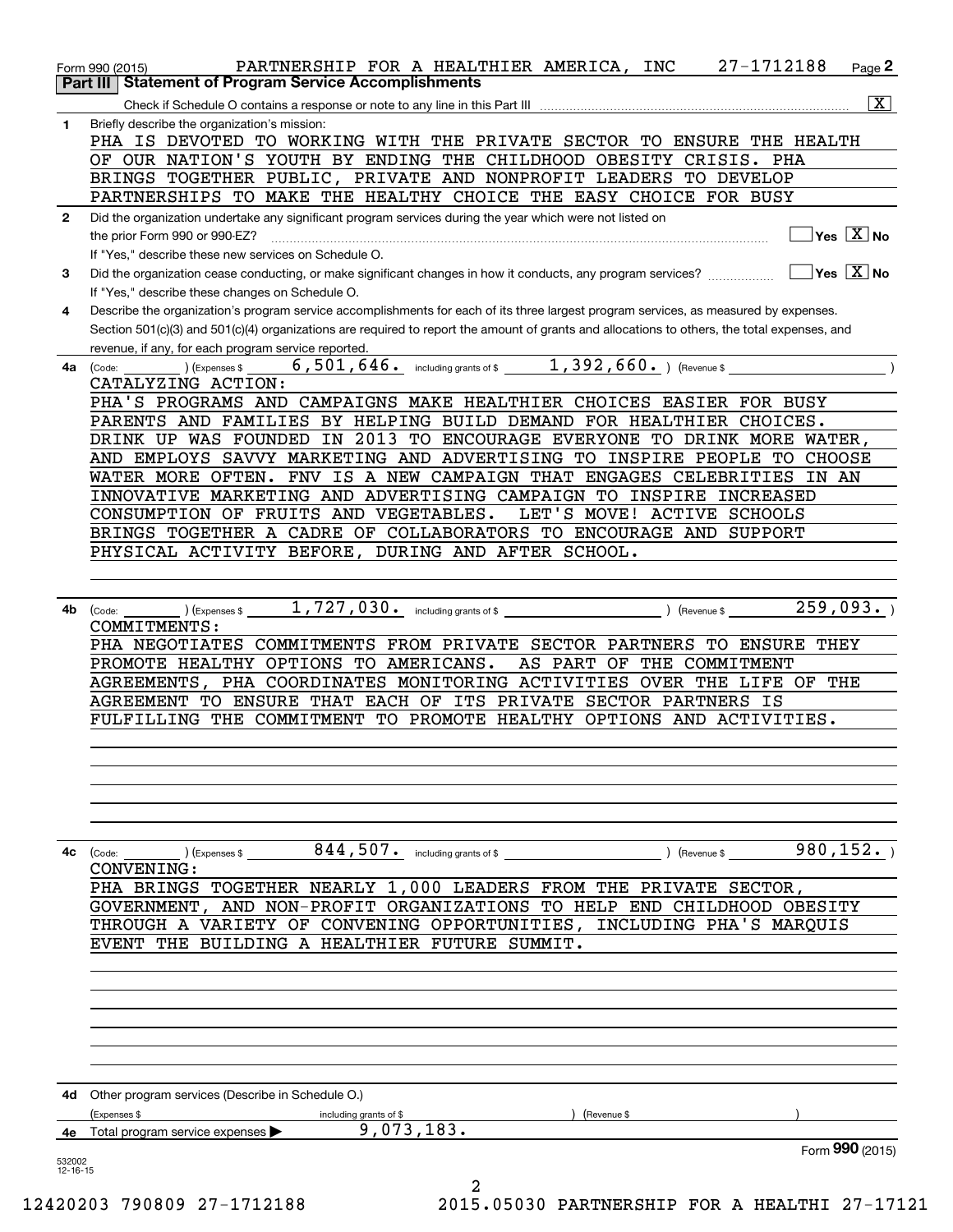| Form 990 (2015) | PARTNERSHIP | <b>FOR</b> | A | HEALTHIER | AMERICA | INC | .2188<br>⌒ヮ | Page <b>ب</b> |
|-----------------|-------------|------------|---|-----------|---------|-----|-------------|---------------|
| $P = 111$       |             |            |   |           |         |     |             |               |

|     | Part IV   Checklist of Required Schedules                                                                                            |                 |     |    |  |  |  |  |  |
|-----|--------------------------------------------------------------------------------------------------------------------------------------|-----------------|-----|----|--|--|--|--|--|
|     |                                                                                                                                      |                 | Yes | No |  |  |  |  |  |
| 1   | Is the organization described in section $501(c)(3)$ or $4947(a)(1)$ (other than a private foundation)?                              |                 |     |    |  |  |  |  |  |
|     |                                                                                                                                      | 1               | X   |    |  |  |  |  |  |
| 2   |                                                                                                                                      | $\mathfrak{p}$  | X   |    |  |  |  |  |  |
| 3   | Did the organization engage in direct or indirect political campaign activities on behalf of or in opposition to candidates for      |                 |     |    |  |  |  |  |  |
|     |                                                                                                                                      | 3               |     | x  |  |  |  |  |  |
| 4   | Section 501(c)(3) organizations. Did the organization engage in lobbying activities, or have a section 501(h) election in effect     |                 |     |    |  |  |  |  |  |
|     |                                                                                                                                      |                 |     | X  |  |  |  |  |  |
|     |                                                                                                                                      | 4               |     |    |  |  |  |  |  |
| 5   | Is the organization a section 501(c)(4), 501(c)(5), or 501(c)(6) organization that receives membership dues, assessments, or         |                 |     |    |  |  |  |  |  |
|     |                                                                                                                                      | 5               |     | X  |  |  |  |  |  |
| 6   | Did the organization maintain any donor advised funds or any similar funds or accounts for which donors have the right to            |                 |     |    |  |  |  |  |  |
|     | provide advice on the distribution or investment of amounts in such funds or accounts? If "Yes," complete Schedule D, Part I         |                 |     |    |  |  |  |  |  |
| 7   | Did the organization receive or hold a conservation easement, including easements to preserve open space,                            |                 |     |    |  |  |  |  |  |
|     |                                                                                                                                      | $\overline{7}$  |     | x  |  |  |  |  |  |
| 8   | Did the organization maintain collections of works of art, historical treasures, or other similar assets? If "Yes," complete         |                 |     |    |  |  |  |  |  |
|     |                                                                                                                                      | 8               |     | X  |  |  |  |  |  |
| 9   | Did the organization report an amount in Part X, line 21, for escrow or custodial account liability, serve as a custodian for        |                 |     |    |  |  |  |  |  |
|     | amounts not listed in Part X; or provide credit counseling, debt management, credit repair, or debt negotiation services?            |                 |     |    |  |  |  |  |  |
|     | If "Yes," complete Schedule D, Part IV                                                                                               | 9               |     | X  |  |  |  |  |  |
| 10  | Did the organization, directly or through a related organization, hold assets in temporarily restricted endowments, permanent        |                 |     |    |  |  |  |  |  |
|     |                                                                                                                                      | 10              |     | x  |  |  |  |  |  |
| 11  | If the organization's answer to any of the following questions is "Yes," then complete Schedule D, Parts VI, VII, VIII, IX, or X     |                 |     |    |  |  |  |  |  |
|     | as applicable.                                                                                                                       |                 |     |    |  |  |  |  |  |
|     | a Did the organization report an amount for land, buildings, and equipment in Part X, line 10? If "Yes," complete Schedule D,        |                 |     |    |  |  |  |  |  |
|     |                                                                                                                                      | 11a             | X   |    |  |  |  |  |  |
|     | <b>b</b> Did the organization report an amount for investments - other securities in Part X, line 12 that is 5% or more of its total |                 |     |    |  |  |  |  |  |
|     |                                                                                                                                      | 11 <sub>b</sub> |     | x  |  |  |  |  |  |
|     |                                                                                                                                      |                 |     |    |  |  |  |  |  |
|     | c Did the organization report an amount for investments - program related in Part X, line 13 that is 5% or more of its total         |                 |     | x  |  |  |  |  |  |
|     |                                                                                                                                      | 11c             |     |    |  |  |  |  |  |
|     | d Did the organization report an amount for other assets in Part X, line 15 that is 5% or more of its total assets reported in       |                 |     |    |  |  |  |  |  |
|     |                                                                                                                                      | 11d             |     | х  |  |  |  |  |  |
|     | e Did the organization report an amount for other liabilities in Part X, line 25? If "Yes," complete Schedule D, Part X              | 11e             | Х   |    |  |  |  |  |  |
| f   | Did the organization's separate or consolidated financial statements for the tax year include a footnote that addresses              |                 |     |    |  |  |  |  |  |
|     | the organization's liability for uncertain tax positions under FIN 48 (ASC 740)? If "Yes," complete Schedule D, Part X               | 11f             |     | X  |  |  |  |  |  |
|     | 12a Did the organization obtain separate, independent audited financial statements for the tax year? If "Yes," complete              |                 |     |    |  |  |  |  |  |
|     | Schedule D, Parts XI and XII manufactured and content to the content of the state of the state of the state of                       | 12a             | х   |    |  |  |  |  |  |
| b   | Was the organization included in consolidated, independent audited financial statements for the tax year?                            |                 |     |    |  |  |  |  |  |
|     | If "Yes," and if the organization answered "No" to line 12a, then completing Schedule D, Parts XI and XII is optional                | 12 <sub>b</sub> |     | х  |  |  |  |  |  |
| 13  |                                                                                                                                      | 13              |     | X  |  |  |  |  |  |
| 14a | Did the organization maintain an office, employees, or agents outside of the United States?                                          | 14a             |     | Х  |  |  |  |  |  |
| b   | Did the organization have aggregate revenues or expenses of more than \$10,000 from grantmaking, fundraising, business,              |                 |     |    |  |  |  |  |  |
|     | investment, and program service activities outside the United States, or aggregate foreign investments valued at \$100,000           |                 |     |    |  |  |  |  |  |
|     |                                                                                                                                      | 14b             |     | х  |  |  |  |  |  |
| 15  | Did the organization report on Part IX, column (A), line 3, more than \$5,000 of grants or other assistance to or for any            |                 |     |    |  |  |  |  |  |
|     |                                                                                                                                      | 15              |     | x  |  |  |  |  |  |
| 16  | Did the organization report on Part IX, column (A), line 3, more than \$5,000 of aggregate grants or other assistance to             |                 |     |    |  |  |  |  |  |
|     |                                                                                                                                      | 16              |     | x  |  |  |  |  |  |
| 17  | Did the organization report a total of more than \$15,000 of expenses for professional fundraising services on Part IX,              |                 |     |    |  |  |  |  |  |
|     |                                                                                                                                      | 17              |     | x  |  |  |  |  |  |
|     |                                                                                                                                      |                 |     |    |  |  |  |  |  |
| 18  | Did the organization report more than \$15,000 total of fundraising event gross income and contributions on Part VIII, lines         |                 |     |    |  |  |  |  |  |
|     |                                                                                                                                      | 18              |     | x  |  |  |  |  |  |
| 19  | Did the organization report more than \$15,000 of gross income from gaming activities on Part VIII, line 9a? If "Yes."               |                 |     |    |  |  |  |  |  |
|     |                                                                                                                                      | 19              |     | X  |  |  |  |  |  |

Form 990 (2015)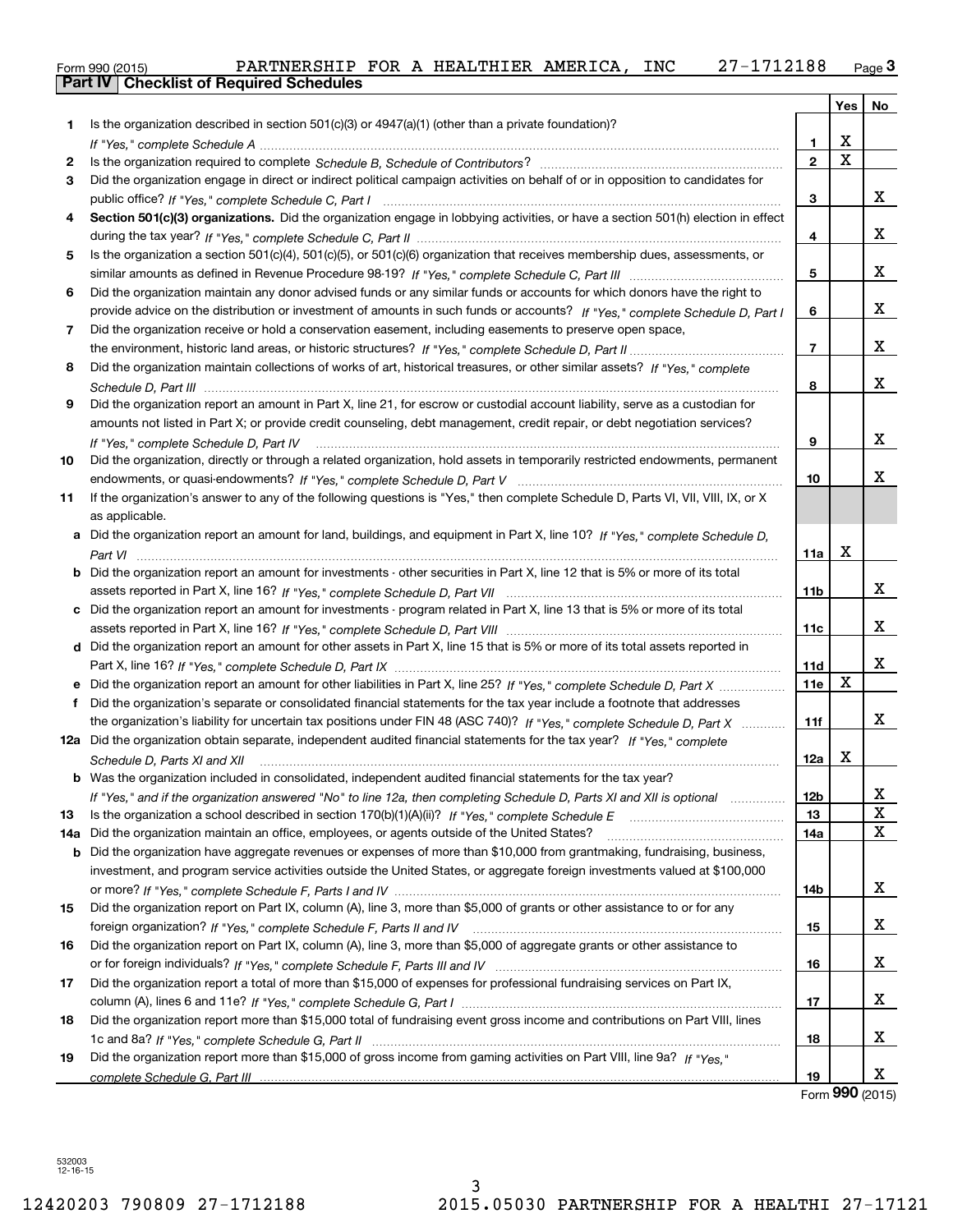|    | 27-1712188<br>PARTNERSHIP FOR A HEALTHIER AMERICA, INC<br>Form 990 (2015)                                                         |     |          | $Page$ <sup>4</sup> |
|----|-----------------------------------------------------------------------------------------------------------------------------------|-----|----------|---------------------|
|    | <b>Checklist of Required Schedules</b> (continued)<br>Part IV                                                                     |     |          |                     |
|    |                                                                                                                                   |     | Yes      | No                  |
|    | 20a Did the organization operate one or more hospital facilities? If "Yes," complete Schedule H                                   | 20a |          | x                   |
|    |                                                                                                                                   | 20b |          |                     |
| 21 | Did the organization report more than \$5,000 of grants or other assistance to any domestic organization or                       |     |          |                     |
|    |                                                                                                                                   | 21  | X        |                     |
| 22 | Did the organization report more than \$5,000 of grants or other assistance to or for domestic individuals on                     |     |          |                     |
|    |                                                                                                                                   | 22  |          | x                   |
| 23 | Did the organization answer "Yes" to Part VII, Section A, line 3, 4, or 5 about compensation of the organization's current        |     |          |                     |
|    | and former officers, directors, trustees, key employees, and highest compensated employees? If "Yes," complete                    |     |          |                     |
|    |                                                                                                                                   | 23  | X        |                     |
|    | 24a Did the organization have a tax-exempt bond issue with an outstanding principal amount of more than \$100,000 as of the       |     |          |                     |
|    | last day of the year, that was issued after December 31, 2002? If "Yes," answer lines 24b through 24d and complete                |     |          |                     |
|    |                                                                                                                                   | 24a |          | x                   |
| b  |                                                                                                                                   | 24b |          |                     |
|    | c Did the organization maintain an escrow account other than a refunding escrow at any time during the year to defease            |     |          |                     |
|    |                                                                                                                                   | 24c |          |                     |
|    |                                                                                                                                   | 24d |          |                     |
|    | 25a Section 501(c)(3), 501(c)(4), and 501(c)(29) organizations. Did the organization engage in an excess benefit                  |     |          |                     |
|    |                                                                                                                                   | 25a |          | x                   |
|    | b Is the organization aware that it engaged in an excess benefit transaction with a disqualified person in a prior year, and      |     |          |                     |
|    | that the transaction has not been reported on any of the organization's prior Forms 990 or 990-EZ? If "Yes," complete             |     |          |                     |
|    | Schedule L, Part I                                                                                                                | 25b |          | x                   |
| 26 | Did the organization report any amount on Part X, line 5, 6, or 22 for receivables from or payables to any current or             |     |          |                     |
|    | former officers, directors, trustees, key employees, highest compensated employees, or disqualified persons? If "Yes."            |     |          |                     |
|    |                                                                                                                                   | 26  |          | x                   |
| 27 | Did the organization provide a grant or other assistance to an officer, director, trustee, key employee, substantial              |     |          |                     |
|    | contributor or employee thereof, a grant selection committee member, or to a 35% controlled entity or family member               |     |          |                     |
|    |                                                                                                                                   | 27  |          | х                   |
| 28 | Was the organization a party to a business transaction with one of the following parties (see Schedule L, Part IV                 |     |          |                     |
|    | instructions for applicable filing thresholds, conditions, and exceptions):                                                       |     |          |                     |
|    |                                                                                                                                   | 28a |          | х<br>x              |
|    | b A family member of a current or former officer, director, trustee, or key employee? If "Yes," complete Schedule L, Part IV      | 28b |          |                     |
|    | c An entity of which a current or former officer, director, trustee, or key employee (or a family member thereof) was an officer, |     | х        |                     |
|    |                                                                                                                                   | 28c |          | X                   |
| 29 |                                                                                                                                   | 29  |          |                     |
|    | Did the organization receive contributions of art, historical treasures, or other similar assets, or qualified conservation       |     |          | x                   |
| 31 | Did the organization liquidate, terminate, or dissolve and cease operations?                                                      | 30  |          |                     |
|    |                                                                                                                                   | 31  |          | x                   |
| 32 | Did the organization sell, exchange, dispose of, or transfer more than 25% of its net assets? If "Yes," complete                  |     |          |                     |
|    |                                                                                                                                   | 32  |          | х                   |
| 33 | Did the organization own 100% of an entity disregarded as separate from the organization under Regulations                        |     |          |                     |
|    |                                                                                                                                   | 33  |          | х                   |
| 34 | Was the organization related to any tax-exempt or taxable entity? If "Yes," complete Schedule R, Part II, III, or IV, and         |     |          |                     |
|    |                                                                                                                                   | 34  |          | х                   |
|    |                                                                                                                                   | 35a |          | X                   |
|    | b If "Yes" to line 35a, did the organization receive any payment from or engage in any transaction with a controlled entity       |     |          |                     |
|    |                                                                                                                                   | 35b |          |                     |
| 36 | Section 501(c)(3) organizations. Did the organization make any transfers to an exempt non-charitable related organization?        |     |          |                     |
|    |                                                                                                                                   | 36  |          | x                   |
| 37 | Did the organization conduct more than 5% of its activities through an entity that is not a related organization                  |     |          |                     |
|    |                                                                                                                                   | 37  |          | х                   |
| 38 | Did the organization complete Schedule O and provide explanations in Schedule O for Part VI, lines 11b and 19?                    |     |          |                     |
|    |                                                                                                                                   | 38  | х        |                     |
|    |                                                                                                                                   |     | $\Omega$ |                     |

Form 990 (2015)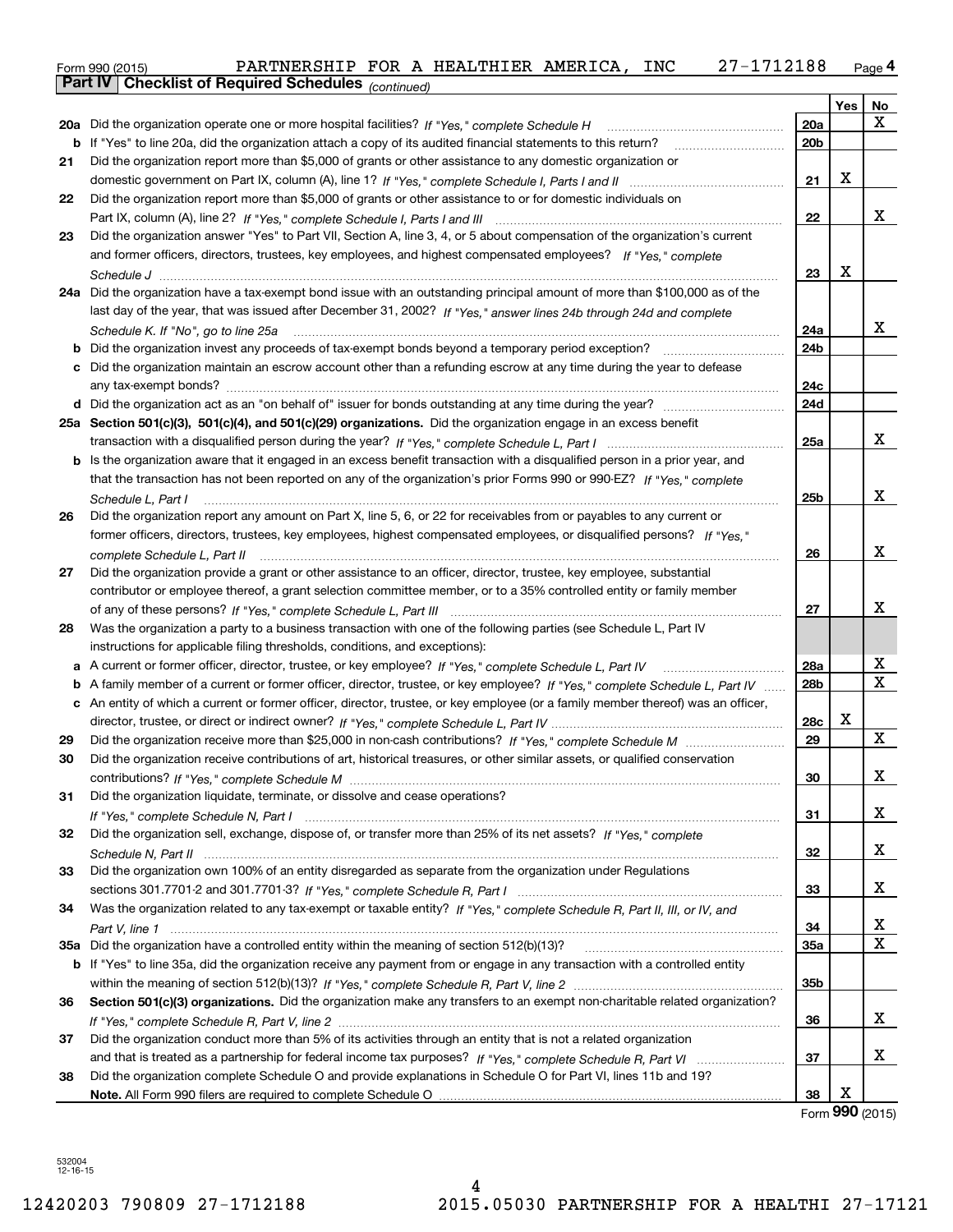|               | 27-1712188<br>PARTNERSHIP FOR A HEALTHIER AMERICA, INC<br>Form 990 (2015)                                                                                                                                              |                |                             | Page $5$ |
|---------------|------------------------------------------------------------------------------------------------------------------------------------------------------------------------------------------------------------------------|----------------|-----------------------------|----------|
| <b>Part V</b> | <b>Statements Regarding Other IRS Filings and Tax Compliance</b>                                                                                                                                                       |                |                             |          |
|               | Check if Schedule O contains a response or note to any line in this Part V                                                                                                                                             |                |                             |          |
|               |                                                                                                                                                                                                                        |                | Yes                         | No       |
|               | 27<br>1a                                                                                                                                                                                                               |                |                             |          |
| b             | $\mathbf{0}$<br>1 <sub>b</sub><br>Enter the number of Forms W-2G included in line 1a. Enter -0- if not applicable                                                                                                      |                |                             |          |
| c             | Did the organization comply with backup withholding rules for reportable payments to vendors and reportable gaming                                                                                                     |                |                             |          |
|               |                                                                                                                                                                                                                        | 1c             | X                           |          |
|               | 2a Enter the number of employees reported on Form W-3, Transmittal of Wage and Tax Statements,                                                                                                                         |                |                             |          |
|               | 33<br>filed for the calendar year ending with or within the year covered by this return<br>2a                                                                                                                          |                |                             |          |
|               |                                                                                                                                                                                                                        | 2 <sub>b</sub> | X                           |          |
|               |                                                                                                                                                                                                                        |                |                             |          |
|               | 3a Did the organization have unrelated business gross income of \$1,000 or more during the year?                                                                                                                       | 3a             |                             | х        |
|               |                                                                                                                                                                                                                        | 3b             |                             |          |
|               | 4a At any time during the calendar year, did the organization have an interest in, or a signature or other authority over, a                                                                                           |                |                             |          |
|               | financial account in a foreign country (such as a bank account, securities account, or other financial account)?                                                                                                       | 4a             |                             | X        |
|               | <b>b</b> If "Yes," enter the name of the foreign country: $\blacktriangleright$                                                                                                                                        |                |                             |          |
|               | See instructions for filing requirements for FinCEN Form 114, Report of Foreign Bank and Financial Accounts (FBAR).                                                                                                    |                |                             |          |
|               |                                                                                                                                                                                                                        | 5a             |                             | X        |
| b             | Did any taxable party notify the organization that it was or is a party to a prohibited tax shelter transaction?                                                                                                       | 5 <sub>b</sub> |                             | X        |
|               |                                                                                                                                                                                                                        | 5c             |                             |          |
|               | 6a Does the organization have annual gross receipts that are normally greater than \$100,000, and did the organization solicit                                                                                         |                |                             |          |
|               |                                                                                                                                                                                                                        | 6a             |                             | х        |
|               | <b>b</b> If "Yes," did the organization include with every solicitation an express statement that such contributions or gifts                                                                                          |                |                             |          |
|               | were not tax deductible?                                                                                                                                                                                               | 6b             |                             |          |
| 7             | Organizations that may receive deductible contributions under section 170(c).                                                                                                                                          |                | X                           |          |
| a             | Did the organization receive a payment in excess of \$75 made partly as a contribution and partly for goods and services provided to the payor?                                                                        | 7a<br>7b       | X                           |          |
| b             | If "Yes," did the organization notify the donor of the value of the goods or services provided?<br>c Did the organization sell, exchange, or otherwise dispose of tangible personal property for which it was required |                |                             |          |
|               |                                                                                                                                                                                                                        |                |                             | х        |
|               | 7d                                                                                                                                                                                                                     | 7c             |                             |          |
|               |                                                                                                                                                                                                                        | 7e             |                             | х        |
| е<br>f        | Did the organization, during the year, pay premiums, directly or indirectly, on a personal benefit contract?                                                                                                           | 7f             |                             | X        |
|               | If the organization received a contribution of qualified intellectual property, did the organization file Form 8899 as required?                                                                                       | 7g             |                             |          |
| g             | h If the organization received a contribution of cars, boats, airplanes, or other vehicles, did the organization file a Form 1098-C?                                                                                   | 7h             |                             |          |
| 8             | Sponsoring organizations maintaining donor advised funds. Did a donor advised fund maintained by the                                                                                                                   |                |                             |          |
|               | sponsoring organization have excess business holdings at any time during the year?                                                                                                                                     | 8              |                             |          |
|               | Sponsoring organizations maintaining donor advised funds.                                                                                                                                                              |                |                             |          |
| а             | Did the sponsoring organization make any taxable distributions under section 4966?                                                                                                                                     | 9а             |                             |          |
| b             | Did the sponsoring organization make a distribution to a donor, donor advisor, or related person?                                                                                                                      | 9b             |                             |          |
| 10            | Section 501(c)(7) organizations. Enter:                                                                                                                                                                                |                |                             |          |
| а             | 10a<br>Initiation fees and capital contributions included on Part VIII, line 12 <i>manuarrouus</i> manuations of the latest                                                                                            |                |                             |          |
| b             | Gross receipts, included on Form 990, Part VIII, line 12, for public use of club facilities<br>10 <sub>b</sub>                                                                                                         |                |                             |          |
| 11            | Section 501(c)(12) organizations. Enter:                                                                                                                                                                               |                |                             |          |
| а             | 11a<br>Gross income from members or shareholders                                                                                                                                                                       |                |                             |          |
| b             | Gross income from other sources (Do not net amounts due or paid to other sources against                                                                                                                               |                |                             |          |
|               | amounts due or received from them.)<br>11b                                                                                                                                                                             |                |                             |          |
|               | 12a Section 4947(a)(1) non-exempt charitable trusts. Is the organization filing Form 990 in lieu of Form 1041?                                                                                                         | 12a            |                             |          |
|               | 12b<br><b>b</b> If "Yes," enter the amount of tax-exempt interest received or accrued during the year <i>manument</i>                                                                                                  |                |                             |          |
| 13            | Section 501(c)(29) qualified nonprofit health insurance issuers.                                                                                                                                                       |                |                             |          |
|               | a Is the organization licensed to issue qualified health plans in more than one state?                                                                                                                                 | 13а            |                             |          |
|               | Note. See the instructions for additional information the organization must report on Schedule O.                                                                                                                      |                |                             |          |
|               | <b>b</b> Enter the amount of reserves the organization is required to maintain by the states in which the                                                                                                              |                |                             |          |
|               | 13b                                                                                                                                                                                                                    |                |                             |          |
|               | 13с                                                                                                                                                                                                                    |                |                             |          |
|               | 14a Did the organization receive any payments for indoor tanning services during the tax year?                                                                                                                         | 14a            |                             | х        |
|               |                                                                                                                                                                                                                        | 14b            |                             |          |
|               |                                                                                                                                                                                                                        |                | $E_{\text{arm}}$ 990 (2015) |          |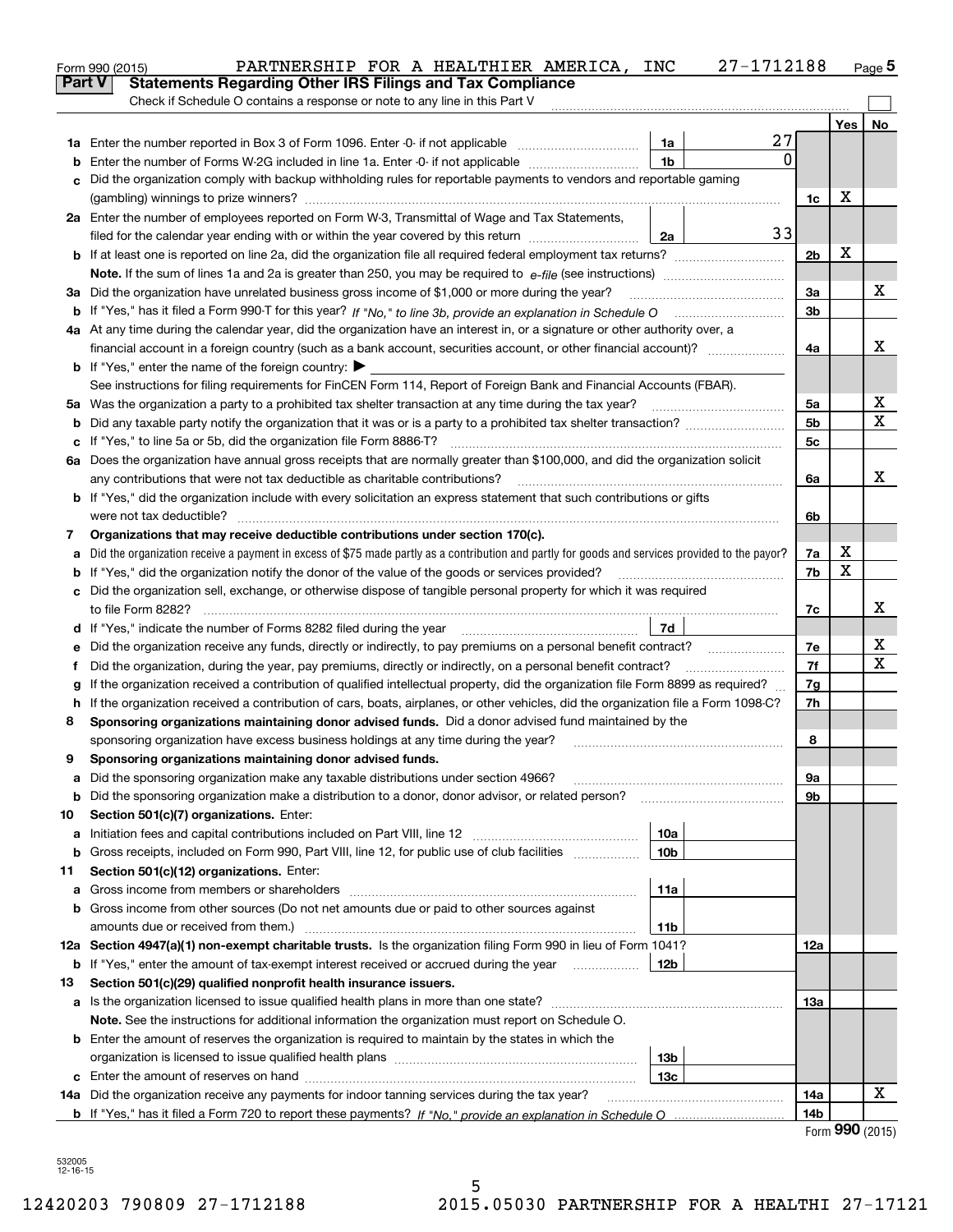| nnr<br>1001F<br>Form<br>ו טשט ובטו | TNERSHI.<br>FAK. | <b>FOR</b><br>$\mathbf{r}$ | ев<br>HEALTHIER | AMERICA | <b>INC</b> | n –<br><br>10 O | . In <i>n</i><br>auc |
|------------------------------------|------------------|----------------------------|-----------------|---------|------------|-----------------|----------------------|
|                                    |                  |                            |                 |         |            |                 |                      |

For each "Yes" response to lines 2 through 7b below, and for a "No" response to line 8a, 8b, or 10b below, describe the circumstances, processes, or changes in Schedule O. See instructions. Part VI Governance, Management, and Disclosure

|    |                                                                                                                                                                            |    |       |    |                 | Yes   No        |             |  |  |  |
|----|----------------------------------------------------------------------------------------------------------------------------------------------------------------------------|----|-------|----|-----------------|-----------------|-------------|--|--|--|
|    | <b>1a</b> Enter the number of voting members of the governing body at the end of the tax year <i>manumum</i>                                                               | 1a |       | 14 |                 |                 |             |  |  |  |
|    | If there are material differences in voting rights among members of the governing body, or if the governing                                                                |    |       |    |                 |                 |             |  |  |  |
|    | body delegated broad authority to an executive committee or similar committee, explain in Schedule O.                                                                      |    |       |    |                 |                 |             |  |  |  |
|    |                                                                                                                                                                            | 1b |       | 14 |                 |                 |             |  |  |  |
| 2  | Did any officer, director, trustee, or key employee have a family relationship or a business relationship with any other                                                   |    |       |    |                 |                 |             |  |  |  |
|    | officer, director, trustee, or key employee?                                                                                                                               |    |       |    | $\overline{2}$  |                 | X           |  |  |  |
| 3  | Did the organization delegate control over management duties customarily performed by or under the direct supervision                                                      |    |       |    |                 |                 |             |  |  |  |
|    |                                                                                                                                                                            |    |       |    | 3               |                 | X           |  |  |  |
| 4  | Did the organization make any significant changes to its governing documents since the prior Form 990 was filed?                                                           |    |       |    | 4               |                 | $\mathbf X$ |  |  |  |
| 5  |                                                                                                                                                                            |    |       |    | 5               |                 | $\mathbf X$ |  |  |  |
| 6  |                                                                                                                                                                            |    |       |    | 6               |                 | X           |  |  |  |
|    | 7a Did the organization have members, stockholders, or other persons who had the power to elect or appoint one or                                                          |    |       |    |                 |                 |             |  |  |  |
|    |                                                                                                                                                                            |    |       |    | 7a              |                 | X           |  |  |  |
|    | <b>b</b> Are any governance decisions of the organization reserved to (or subject to approval by) members, stockholders, or                                                |    |       |    |                 |                 |             |  |  |  |
|    | persons other than the governing body?                                                                                                                                     |    |       |    | 7b              |                 | Х           |  |  |  |
| 8  | Did the organization contemporaneously document the meetings held or written actions undertaken during the year by the following:                                          |    |       |    |                 |                 |             |  |  |  |
| a  |                                                                                                                                                                            |    |       |    | 8a              | X               |             |  |  |  |
|    |                                                                                                                                                                            |    |       |    | 8b              | $\mathbf X$     |             |  |  |  |
| 9  | Is there any officer, director, trustee, or key employee listed in Part VII, Section A, who cannot be reached at the                                                       |    |       |    |                 |                 |             |  |  |  |
|    |                                                                                                                                                                            |    |       |    | 9               |                 | X           |  |  |  |
|    | Section B. Policies <sub>(This</sub> Section B requests information about policies not required by the Internal Revenue Code.)                                             |    |       |    |                 |                 |             |  |  |  |
|    |                                                                                                                                                                            |    |       |    |                 | Yes             | <b>No</b>   |  |  |  |
|    |                                                                                                                                                                            |    |       |    | <b>10a</b>      |                 | X           |  |  |  |
|    | <b>b</b> If "Yes," did the organization have written policies and procedures governing the activities of such chapters, affiliates,                                        |    |       |    |                 |                 |             |  |  |  |
|    |                                                                                                                                                                            |    |       |    | 10 <sub>b</sub> |                 |             |  |  |  |
|    | 11a Has the organization provided a complete copy of this Form 990 to all members of its governing body before filing the form?                                            |    |       |    | 11a             | X               |             |  |  |  |
|    | <b>b</b> Describe in Schedule O the process, if any, used by the organization to review this Form 990.                                                                     |    |       |    |                 |                 |             |  |  |  |
|    | 12a Did the organization have a written conflict of interest policy? If "No," go to line 13                                                                                |    |       |    | 12a             | X               |             |  |  |  |
| b  |                                                                                                                                                                            |    |       |    | 12 <sub>b</sub> | X               |             |  |  |  |
|    | c Did the organization regularly and consistently monitor and enforce compliance with the policy? If "Yes," describe                                                       |    |       |    |                 |                 |             |  |  |  |
|    | in Schedule O how this was done measured and contained a state of the state of the state of the state of the s                                                             |    |       |    | 12c             | X               |             |  |  |  |
| 13 |                                                                                                                                                                            |    |       |    | 13              | $\mathbf X$     |             |  |  |  |
| 14 | Did the organization have a written document retention and destruction policy? manufactured and the organization have a written document retention and destruction policy? |    |       |    | 14              | $\mathbf X$     |             |  |  |  |
| 15 | Did the process for determining compensation of the following persons include a review and approval by independent                                                         |    |       |    |                 |                 |             |  |  |  |
|    | persons, comparability data, and contemporaneous substantiation of the deliberation and decision?                                                                          |    |       |    |                 |                 |             |  |  |  |
|    |                                                                                                                                                                            |    |       |    | 15a             | X               |             |  |  |  |
|    | <b>b</b> Other officers or key employees of the organization                                                                                                               |    |       |    | 15b             | X               |             |  |  |  |
|    | If "Yes" to line 15a or 15b, describe the process in Schedule O (see instructions).                                                                                        |    |       |    |                 |                 |             |  |  |  |
|    | 16a Did the organization invest in, contribute assets to, or participate in a joint venture or similar arrangement with a                                                  |    |       |    |                 |                 |             |  |  |  |
|    | taxable entity during the year?                                                                                                                                            |    |       |    | 16a             |                 | х           |  |  |  |
|    | b If "Yes," did the organization follow a written policy or procedure requiring the organization to evaluate its participation                                             |    |       |    |                 |                 |             |  |  |  |
|    | in joint venture arrangements under applicable federal tax law, and take steps to safequard the organization's                                                             |    |       |    |                 |                 |             |  |  |  |
|    | exempt status with respect to such arrangements?                                                                                                                           |    |       |    | <b>16b</b>      |                 |             |  |  |  |
|    | <b>Section C. Disclosure</b>                                                                                                                                               |    |       |    |                 |                 |             |  |  |  |
| 17 | List the states with which a copy of this Form 990 is required to be filed $\blacktriangleright$ AL, AK, AZ, AR, CA, CO, CT, DC, FL, GA, HI, IL                            |    |       |    |                 |                 |             |  |  |  |
| 18 | Section 6104 requires an organization to make its Forms 1023 (or 1024 if applicable), 990, and 990-T (Section 501(c)(3)s only) available                                   |    |       |    |                 |                 |             |  |  |  |
|    | for public inspection. Indicate how you made these available. Check all that apply.                                                                                        |    |       |    |                 |                 |             |  |  |  |
|    | $X$ Upon request<br>$\boxed{\mathbf{X}}$ Other (explain in Schedule O)<br>Another's website<br>Own website                                                                 |    |       |    |                 |                 |             |  |  |  |
|    |                                                                                                                                                                            |    |       |    |                 |                 |             |  |  |  |
| 19 | Describe in Schedule O whether (and if so, how) the organization made its governing documents, conflict of interest policy, and financial                                  |    |       |    |                 |                 |             |  |  |  |
|    | statements available to the public during the tax year.                                                                                                                    |    |       |    |                 |                 |             |  |  |  |
| 20 | State the name, address, and telephone number of the person who possesses the organization's books and records:                                                            |    |       |    |                 |                 |             |  |  |  |
|    | THE ORGANIZATION - 202-842-9001                                                                                                                                            |    |       |    |                 |                 |             |  |  |  |
|    | 2001 PENNSYLVANIA AVE., NW, STE 900, WASHINGTON, DC<br>SEE SCHEDULE O FOR FULL LIST OF STATES                                                                              |    | 20006 |    |                 |                 |             |  |  |  |
|    | 532006 12-16-15                                                                                                                                                            |    |       |    |                 | Form 990 (2015) |             |  |  |  |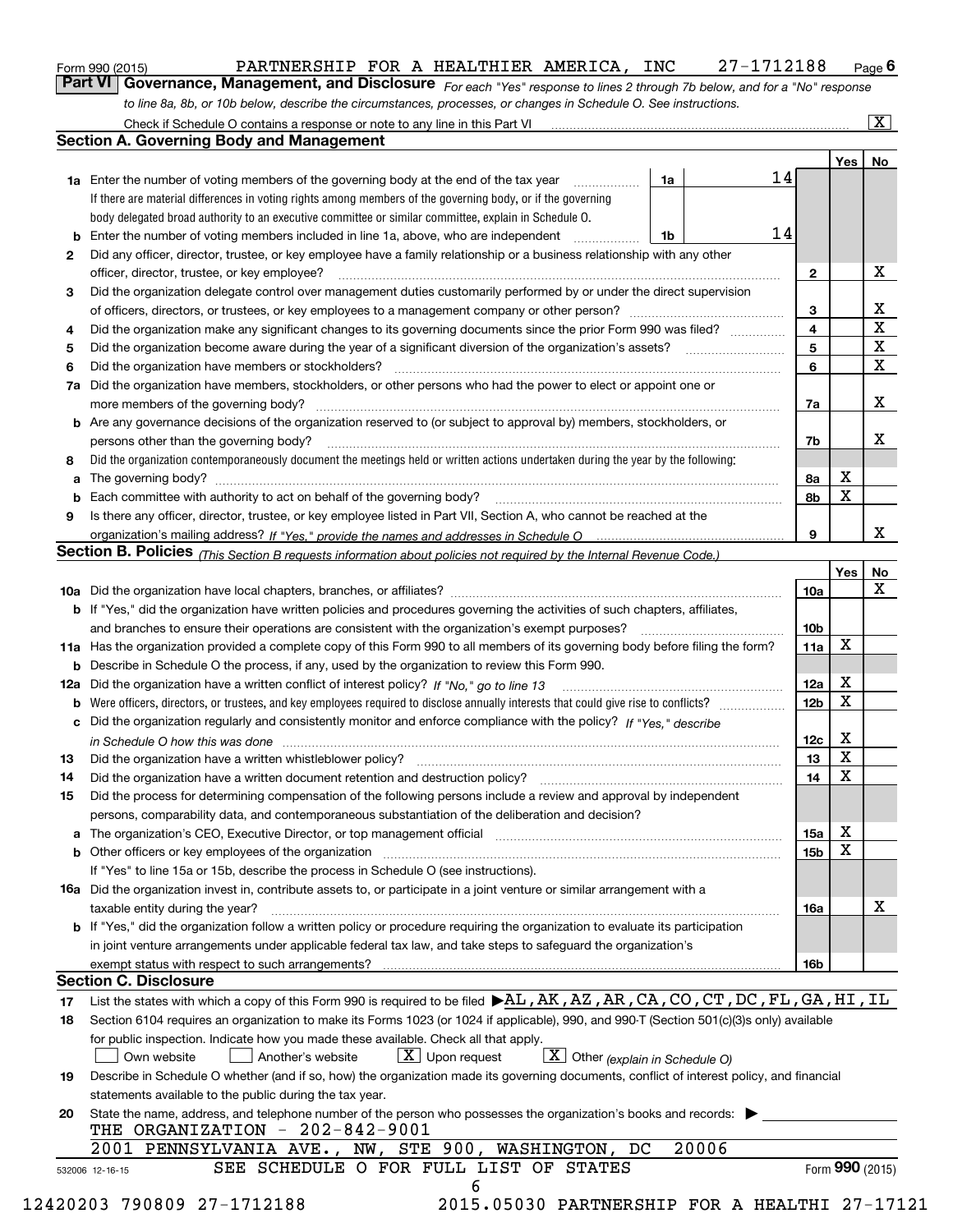## Form 990 (2015) Page PARTNERSHIP FOR A HEALTHIER AMERICA, INC 27-1712188

Part VII Compensation of Officers, Directors, Trustees, Key Employees, Highest Compensated Employees, and Independent Contractors

Check if Schedule O contains a response or note to any line in this Part VII

Section A. Officers, Directors, Trustees, Key Employees, and Highest Compensated Employees

1a Complete this table for all persons required to be listed. Report compensation for the calendar year ending with or within the organization's tax year.

Ist all of the organization's current officers, directors, trustees (whether individuals or organizations), regardless of amount of compensation. Enter -0- in columns  $(D)$ ,  $(E)$ , and  $(F)$  if no compensation was paid.

**Examber 1 List all of the organization's current** key employees, if any. See instructions for definition of "key employee."

Ist the organization's five current highest compensated employees (other than an officer, director, trustee, or key employee) who received reportable compensation (Box 5 of Form W-2 and/or Box 7 of Form 1099-MISC) of more than \$100,000 from the organization and any related organizations.

 $\bullet$  List all of the organization's former officers, key employees, and highest compensated employees who received more than \$100,000 of reportable compensation from the organization and any related organizations.

• List all of the organization's former directors or trustees that received, in the capacity as a former director or trustee of the organization, more than \$10,000 of reportable compensation from the organization and any related organizations.

List persons in the following order: individual trustees or directors; institutional trustees; officers; key employees; highest compensated employees; and former such persons.

Check this box if neither the organization nor any related organization compensated any current officer, director, or trustee.  $\Box$ 

| Position<br>Name and Title<br>Reportable<br>Reportable<br>Estimated<br>Average<br>(do not check more than one<br>compensation<br>hours per<br>compensation<br>amount of<br>box, unless person is both an<br>officer and a director/trustee)<br>week<br>from<br>from related<br>other<br>ndividual trustee or director<br>the<br>organizations<br>(list any<br>compensation<br>(W-2/1099-MISC)<br>hours for<br>organization<br>from the<br>  Highest compensated<br>  employee<br>nstitutional trustee<br>(W-2/1099-MISC)<br>related<br>organization<br>Key employee<br>organizations<br>and related<br>below<br>organizations<br>Former<br>Officer<br>line)<br>JAMES R. GAVIN III, MD, PHD<br>5.00<br>(1)<br>$\mathbf 0$ .<br>$\mathbf 0$ .<br>$\mathbf X$<br>$\overline{\textbf{X}}$<br>$0_{.}$<br>3.00<br>PETER DOLAN<br>(2)<br>$\mathbf 0$ .<br>$\mathbf 0$ .<br>X<br>X<br>$\mathbf 0$ .<br>VICE CHAIR<br>3.00<br><b>DEBORAH DEHAAS</b><br>(3)<br>$\overline{\textbf{X}}$<br>$\mathbf 0$ .<br>$\mathbf 0$ .<br>$0_{.}$<br>X<br><b>TREASURER</b><br>3.00<br>RICHARD JURGENS<br>(4)<br>$\mathbf 0$ .<br>$\overline{\textbf{X}}$<br>$\mathbf 0$ .<br>$0_{.}$<br>X<br><b>SECRETARY</b><br>3.00<br>(5) MATTHEW ANTHONY<br>$\mathbf 0$ .<br>$\mathbf x$<br>$\mathbf 0$ .<br>$\mathbf 0$ .<br><b>BOARD MEMBER</b><br>3.00<br>WILLIAM DIETZ<br>(6)<br>0.<br>0.<br>$0_{.}$<br>X<br><b>BOARD MEMBER</b><br>3.00<br>TRACEY GRIFFIN<br>X<br>$\mathbf 0$ .<br>$\mathbf 0$ .<br>$0_{.}$<br><b>BOARD MEMBER</b><br>3.00<br>DANIEL HOUSTON<br>(8)<br>0.<br>0.<br>X<br>$0_{.}$<br>BOARD MEMBER<br>3.00<br>(9) LARRY KOCOT<br>0.<br>$0_{.}$<br>X<br>0.<br>BOARD MEMBER<br>3.00<br>(10) JANET MURGUIA<br>0.<br>0.<br>$0_{.}$<br>$\mathbf x$<br><b>BOARD MEMBER</b><br>3.00<br>(11) VIVIAN RIEFBERG<br>0.<br>0.<br>$0_{.}$<br>$\mathbf X$<br><b>BOARD MEMBER</b><br>3.00<br>(12) SUSAN SHER<br>0.<br>0.<br>$0_{.}$<br>X<br>BOARD MEMBER<br>3.00<br>(13) BRYAN TRAUBERT, MD<br>$0$ .<br>0.<br>$0_{.}$<br>$\mathbf X$<br>BOARD MEMBER (LEAVE OF ABSENCE)<br>3.00<br>(14) OLAJIDE WILLIAMS, MD<br>$\mathbf 0$ .<br>$0$ .<br>X<br>0.<br><b>BOARD MEMBER</b><br>40.00<br>(15) LAWRENCE SOLER<br>X<br>395,411.<br>0.<br>13,645.<br>PRESIDENT & CEO<br>24.00<br>(16) SARA BANNON<br>X<br>0.<br>96,478.<br>4,605.<br>CHIEF FINANCIAL OFFICER<br>40.00<br>(17) ANDREW NANNIS<br>X<br>185,100.<br>0.<br>7,607.<br>CHIEF MARKETING OFFICER | (A)                | (B) |  | (C) |  | (D) | (E) | (F) |
|----------------------------------------------------------------------------------------------------------------------------------------------------------------------------------------------------------------------------------------------------------------------------------------------------------------------------------------------------------------------------------------------------------------------------------------------------------------------------------------------------------------------------------------------------------------------------------------------------------------------------------------------------------------------------------------------------------------------------------------------------------------------------------------------------------------------------------------------------------------------------------------------------------------------------------------------------------------------------------------------------------------------------------------------------------------------------------------------------------------------------------------------------------------------------------------------------------------------------------------------------------------------------------------------------------------------------------------------------------------------------------------------------------------------------------------------------------------------------------------------------------------------------------------------------------------------------------------------------------------------------------------------------------------------------------------------------------------------------------------------------------------------------------------------------------------------------------------------------------------------------------------------------------------------------------------------------------------------------------------------------------------------------------------------------------------------------------------------------------------------------------------------------------------------------------------------------------------------------------------------------------------------------------------------------------------------------------------------------------------------------------------------------------------|--------------------|-----|--|-----|--|-----|-----|-----|
|                                                                                                                                                                                                                                                                                                                                                                                                                                                                                                                                                                                                                                                                                                                                                                                                                                                                                                                                                                                                                                                                                                                                                                                                                                                                                                                                                                                                                                                                                                                                                                                                                                                                                                                                                                                                                                                                                                                                                                                                                                                                                                                                                                                                                                                                                                                                                                                                                |                    |     |  |     |  |     |     |     |
|                                                                                                                                                                                                                                                                                                                                                                                                                                                                                                                                                                                                                                                                                                                                                                                                                                                                                                                                                                                                                                                                                                                                                                                                                                                                                                                                                                                                                                                                                                                                                                                                                                                                                                                                                                                                                                                                                                                                                                                                                                                                                                                                                                                                                                                                                                                                                                                                                |                    |     |  |     |  |     |     |     |
|                                                                                                                                                                                                                                                                                                                                                                                                                                                                                                                                                                                                                                                                                                                                                                                                                                                                                                                                                                                                                                                                                                                                                                                                                                                                                                                                                                                                                                                                                                                                                                                                                                                                                                                                                                                                                                                                                                                                                                                                                                                                                                                                                                                                                                                                                                                                                                                                                |                    |     |  |     |  |     |     |     |
|                                                                                                                                                                                                                                                                                                                                                                                                                                                                                                                                                                                                                                                                                                                                                                                                                                                                                                                                                                                                                                                                                                                                                                                                                                                                                                                                                                                                                                                                                                                                                                                                                                                                                                                                                                                                                                                                                                                                                                                                                                                                                                                                                                                                                                                                                                                                                                                                                |                    |     |  |     |  |     |     |     |
|                                                                                                                                                                                                                                                                                                                                                                                                                                                                                                                                                                                                                                                                                                                                                                                                                                                                                                                                                                                                                                                                                                                                                                                                                                                                                                                                                                                                                                                                                                                                                                                                                                                                                                                                                                                                                                                                                                                                                                                                                                                                                                                                                                                                                                                                                                                                                                                                                |                    |     |  |     |  |     |     |     |
|                                                                                                                                                                                                                                                                                                                                                                                                                                                                                                                                                                                                                                                                                                                                                                                                                                                                                                                                                                                                                                                                                                                                                                                                                                                                                                                                                                                                                                                                                                                                                                                                                                                                                                                                                                                                                                                                                                                                                                                                                                                                                                                                                                                                                                                                                                                                                                                                                |                    |     |  |     |  |     |     |     |
|                                                                                                                                                                                                                                                                                                                                                                                                                                                                                                                                                                                                                                                                                                                                                                                                                                                                                                                                                                                                                                                                                                                                                                                                                                                                                                                                                                                                                                                                                                                                                                                                                                                                                                                                                                                                                                                                                                                                                                                                                                                                                                                                                                                                                                                                                                                                                                                                                |                    |     |  |     |  |     |     |     |
|                                                                                                                                                                                                                                                                                                                                                                                                                                                                                                                                                                                                                                                                                                                                                                                                                                                                                                                                                                                                                                                                                                                                                                                                                                                                                                                                                                                                                                                                                                                                                                                                                                                                                                                                                                                                                                                                                                                                                                                                                                                                                                                                                                                                                                                                                                                                                                                                                |                    |     |  |     |  |     |     |     |
|                                                                                                                                                                                                                                                                                                                                                                                                                                                                                                                                                                                                                                                                                                                                                                                                                                                                                                                                                                                                                                                                                                                                                                                                                                                                                                                                                                                                                                                                                                                                                                                                                                                                                                                                                                                                                                                                                                                                                                                                                                                                                                                                                                                                                                                                                                                                                                                                                |                    |     |  |     |  |     |     |     |
|                                                                                                                                                                                                                                                                                                                                                                                                                                                                                                                                                                                                                                                                                                                                                                                                                                                                                                                                                                                                                                                                                                                                                                                                                                                                                                                                                                                                                                                                                                                                                                                                                                                                                                                                                                                                                                                                                                                                                                                                                                                                                                                                                                                                                                                                                                                                                                                                                | <b>BOARD CHAIR</b> |     |  |     |  |     |     |     |
|                                                                                                                                                                                                                                                                                                                                                                                                                                                                                                                                                                                                                                                                                                                                                                                                                                                                                                                                                                                                                                                                                                                                                                                                                                                                                                                                                                                                                                                                                                                                                                                                                                                                                                                                                                                                                                                                                                                                                                                                                                                                                                                                                                                                                                                                                                                                                                                                                |                    |     |  |     |  |     |     |     |
|                                                                                                                                                                                                                                                                                                                                                                                                                                                                                                                                                                                                                                                                                                                                                                                                                                                                                                                                                                                                                                                                                                                                                                                                                                                                                                                                                                                                                                                                                                                                                                                                                                                                                                                                                                                                                                                                                                                                                                                                                                                                                                                                                                                                                                                                                                                                                                                                                |                    |     |  |     |  |     |     |     |
|                                                                                                                                                                                                                                                                                                                                                                                                                                                                                                                                                                                                                                                                                                                                                                                                                                                                                                                                                                                                                                                                                                                                                                                                                                                                                                                                                                                                                                                                                                                                                                                                                                                                                                                                                                                                                                                                                                                                                                                                                                                                                                                                                                                                                                                                                                                                                                                                                |                    |     |  |     |  |     |     |     |
|                                                                                                                                                                                                                                                                                                                                                                                                                                                                                                                                                                                                                                                                                                                                                                                                                                                                                                                                                                                                                                                                                                                                                                                                                                                                                                                                                                                                                                                                                                                                                                                                                                                                                                                                                                                                                                                                                                                                                                                                                                                                                                                                                                                                                                                                                                                                                                                                                |                    |     |  |     |  |     |     |     |
|                                                                                                                                                                                                                                                                                                                                                                                                                                                                                                                                                                                                                                                                                                                                                                                                                                                                                                                                                                                                                                                                                                                                                                                                                                                                                                                                                                                                                                                                                                                                                                                                                                                                                                                                                                                                                                                                                                                                                                                                                                                                                                                                                                                                                                                                                                                                                                                                                |                    |     |  |     |  |     |     |     |
|                                                                                                                                                                                                                                                                                                                                                                                                                                                                                                                                                                                                                                                                                                                                                                                                                                                                                                                                                                                                                                                                                                                                                                                                                                                                                                                                                                                                                                                                                                                                                                                                                                                                                                                                                                                                                                                                                                                                                                                                                                                                                                                                                                                                                                                                                                                                                                                                                |                    |     |  |     |  |     |     |     |
|                                                                                                                                                                                                                                                                                                                                                                                                                                                                                                                                                                                                                                                                                                                                                                                                                                                                                                                                                                                                                                                                                                                                                                                                                                                                                                                                                                                                                                                                                                                                                                                                                                                                                                                                                                                                                                                                                                                                                                                                                                                                                                                                                                                                                                                                                                                                                                                                                |                    |     |  |     |  |     |     |     |
|                                                                                                                                                                                                                                                                                                                                                                                                                                                                                                                                                                                                                                                                                                                                                                                                                                                                                                                                                                                                                                                                                                                                                                                                                                                                                                                                                                                                                                                                                                                                                                                                                                                                                                                                                                                                                                                                                                                                                                                                                                                                                                                                                                                                                                                                                                                                                                                                                |                    |     |  |     |  |     |     |     |
|                                                                                                                                                                                                                                                                                                                                                                                                                                                                                                                                                                                                                                                                                                                                                                                                                                                                                                                                                                                                                                                                                                                                                                                                                                                                                                                                                                                                                                                                                                                                                                                                                                                                                                                                                                                                                                                                                                                                                                                                                                                                                                                                                                                                                                                                                                                                                                                                                |                    |     |  |     |  |     |     |     |
|                                                                                                                                                                                                                                                                                                                                                                                                                                                                                                                                                                                                                                                                                                                                                                                                                                                                                                                                                                                                                                                                                                                                                                                                                                                                                                                                                                                                                                                                                                                                                                                                                                                                                                                                                                                                                                                                                                                                                                                                                                                                                                                                                                                                                                                                                                                                                                                                                |                    |     |  |     |  |     |     |     |
|                                                                                                                                                                                                                                                                                                                                                                                                                                                                                                                                                                                                                                                                                                                                                                                                                                                                                                                                                                                                                                                                                                                                                                                                                                                                                                                                                                                                                                                                                                                                                                                                                                                                                                                                                                                                                                                                                                                                                                                                                                                                                                                                                                                                                                                                                                                                                                                                                | (7)                |     |  |     |  |     |     |     |
|                                                                                                                                                                                                                                                                                                                                                                                                                                                                                                                                                                                                                                                                                                                                                                                                                                                                                                                                                                                                                                                                                                                                                                                                                                                                                                                                                                                                                                                                                                                                                                                                                                                                                                                                                                                                                                                                                                                                                                                                                                                                                                                                                                                                                                                                                                                                                                                                                |                    |     |  |     |  |     |     |     |
|                                                                                                                                                                                                                                                                                                                                                                                                                                                                                                                                                                                                                                                                                                                                                                                                                                                                                                                                                                                                                                                                                                                                                                                                                                                                                                                                                                                                                                                                                                                                                                                                                                                                                                                                                                                                                                                                                                                                                                                                                                                                                                                                                                                                                                                                                                                                                                                                                |                    |     |  |     |  |     |     |     |
|                                                                                                                                                                                                                                                                                                                                                                                                                                                                                                                                                                                                                                                                                                                                                                                                                                                                                                                                                                                                                                                                                                                                                                                                                                                                                                                                                                                                                                                                                                                                                                                                                                                                                                                                                                                                                                                                                                                                                                                                                                                                                                                                                                                                                                                                                                                                                                                                                |                    |     |  |     |  |     |     |     |
|                                                                                                                                                                                                                                                                                                                                                                                                                                                                                                                                                                                                                                                                                                                                                                                                                                                                                                                                                                                                                                                                                                                                                                                                                                                                                                                                                                                                                                                                                                                                                                                                                                                                                                                                                                                                                                                                                                                                                                                                                                                                                                                                                                                                                                                                                                                                                                                                                |                    |     |  |     |  |     |     |     |
|                                                                                                                                                                                                                                                                                                                                                                                                                                                                                                                                                                                                                                                                                                                                                                                                                                                                                                                                                                                                                                                                                                                                                                                                                                                                                                                                                                                                                                                                                                                                                                                                                                                                                                                                                                                                                                                                                                                                                                                                                                                                                                                                                                                                                                                                                                                                                                                                                |                    |     |  |     |  |     |     |     |
|                                                                                                                                                                                                                                                                                                                                                                                                                                                                                                                                                                                                                                                                                                                                                                                                                                                                                                                                                                                                                                                                                                                                                                                                                                                                                                                                                                                                                                                                                                                                                                                                                                                                                                                                                                                                                                                                                                                                                                                                                                                                                                                                                                                                                                                                                                                                                                                                                |                    |     |  |     |  |     |     |     |
|                                                                                                                                                                                                                                                                                                                                                                                                                                                                                                                                                                                                                                                                                                                                                                                                                                                                                                                                                                                                                                                                                                                                                                                                                                                                                                                                                                                                                                                                                                                                                                                                                                                                                                                                                                                                                                                                                                                                                                                                                                                                                                                                                                                                                                                                                                                                                                                                                |                    |     |  |     |  |     |     |     |
|                                                                                                                                                                                                                                                                                                                                                                                                                                                                                                                                                                                                                                                                                                                                                                                                                                                                                                                                                                                                                                                                                                                                                                                                                                                                                                                                                                                                                                                                                                                                                                                                                                                                                                                                                                                                                                                                                                                                                                                                                                                                                                                                                                                                                                                                                                                                                                                                                |                    |     |  |     |  |     |     |     |
|                                                                                                                                                                                                                                                                                                                                                                                                                                                                                                                                                                                                                                                                                                                                                                                                                                                                                                                                                                                                                                                                                                                                                                                                                                                                                                                                                                                                                                                                                                                                                                                                                                                                                                                                                                                                                                                                                                                                                                                                                                                                                                                                                                                                                                                                                                                                                                                                                |                    |     |  |     |  |     |     |     |
|                                                                                                                                                                                                                                                                                                                                                                                                                                                                                                                                                                                                                                                                                                                                                                                                                                                                                                                                                                                                                                                                                                                                                                                                                                                                                                                                                                                                                                                                                                                                                                                                                                                                                                                                                                                                                                                                                                                                                                                                                                                                                                                                                                                                                                                                                                                                                                                                                |                    |     |  |     |  |     |     |     |
|                                                                                                                                                                                                                                                                                                                                                                                                                                                                                                                                                                                                                                                                                                                                                                                                                                                                                                                                                                                                                                                                                                                                                                                                                                                                                                                                                                                                                                                                                                                                                                                                                                                                                                                                                                                                                                                                                                                                                                                                                                                                                                                                                                                                                                                                                                                                                                                                                |                    |     |  |     |  |     |     |     |
|                                                                                                                                                                                                                                                                                                                                                                                                                                                                                                                                                                                                                                                                                                                                                                                                                                                                                                                                                                                                                                                                                                                                                                                                                                                                                                                                                                                                                                                                                                                                                                                                                                                                                                                                                                                                                                                                                                                                                                                                                                                                                                                                                                                                                                                                                                                                                                                                                |                    |     |  |     |  |     |     |     |
|                                                                                                                                                                                                                                                                                                                                                                                                                                                                                                                                                                                                                                                                                                                                                                                                                                                                                                                                                                                                                                                                                                                                                                                                                                                                                                                                                                                                                                                                                                                                                                                                                                                                                                                                                                                                                                                                                                                                                                                                                                                                                                                                                                                                                                                                                                                                                                                                                |                    |     |  |     |  |     |     |     |
|                                                                                                                                                                                                                                                                                                                                                                                                                                                                                                                                                                                                                                                                                                                                                                                                                                                                                                                                                                                                                                                                                                                                                                                                                                                                                                                                                                                                                                                                                                                                                                                                                                                                                                                                                                                                                                                                                                                                                                                                                                                                                                                                                                                                                                                                                                                                                                                                                |                    |     |  |     |  |     |     |     |
|                                                                                                                                                                                                                                                                                                                                                                                                                                                                                                                                                                                                                                                                                                                                                                                                                                                                                                                                                                                                                                                                                                                                                                                                                                                                                                                                                                                                                                                                                                                                                                                                                                                                                                                                                                                                                                                                                                                                                                                                                                                                                                                                                                                                                                                                                                                                                                                                                |                    |     |  |     |  |     |     |     |
|                                                                                                                                                                                                                                                                                                                                                                                                                                                                                                                                                                                                                                                                                                                                                                                                                                                                                                                                                                                                                                                                                                                                                                                                                                                                                                                                                                                                                                                                                                                                                                                                                                                                                                                                                                                                                                                                                                                                                                                                                                                                                                                                                                                                                                                                                                                                                                                                                |                    |     |  |     |  |     |     |     |
|                                                                                                                                                                                                                                                                                                                                                                                                                                                                                                                                                                                                                                                                                                                                                                                                                                                                                                                                                                                                                                                                                                                                                                                                                                                                                                                                                                                                                                                                                                                                                                                                                                                                                                                                                                                                                                                                                                                                                                                                                                                                                                                                                                                                                                                                                                                                                                                                                |                    |     |  |     |  |     |     |     |
|                                                                                                                                                                                                                                                                                                                                                                                                                                                                                                                                                                                                                                                                                                                                                                                                                                                                                                                                                                                                                                                                                                                                                                                                                                                                                                                                                                                                                                                                                                                                                                                                                                                                                                                                                                                                                                                                                                                                                                                                                                                                                                                                                                                                                                                                                                                                                                                                                |                    |     |  |     |  |     |     |     |
|                                                                                                                                                                                                                                                                                                                                                                                                                                                                                                                                                                                                                                                                                                                                                                                                                                                                                                                                                                                                                                                                                                                                                                                                                                                                                                                                                                                                                                                                                                                                                                                                                                                                                                                                                                                                                                                                                                                                                                                                                                                                                                                                                                                                                                                                                                                                                                                                                |                    |     |  |     |  |     |     |     |
|                                                                                                                                                                                                                                                                                                                                                                                                                                                                                                                                                                                                                                                                                                                                                                                                                                                                                                                                                                                                                                                                                                                                                                                                                                                                                                                                                                                                                                                                                                                                                                                                                                                                                                                                                                                                                                                                                                                                                                                                                                                                                                                                                                                                                                                                                                                                                                                                                |                    |     |  |     |  |     |     |     |
|                                                                                                                                                                                                                                                                                                                                                                                                                                                                                                                                                                                                                                                                                                                                                                                                                                                                                                                                                                                                                                                                                                                                                                                                                                                                                                                                                                                                                                                                                                                                                                                                                                                                                                                                                                                                                                                                                                                                                                                                                                                                                                                                                                                                                                                                                                                                                                                                                |                    |     |  |     |  |     |     |     |

7

532007 12-16-15

12420203 790809 27-1712188 2015.05030 PARTNERSHIP FOR A HEALTHI 27-17121

Page 7

 $\begin{array}{c} \hline \end{array}$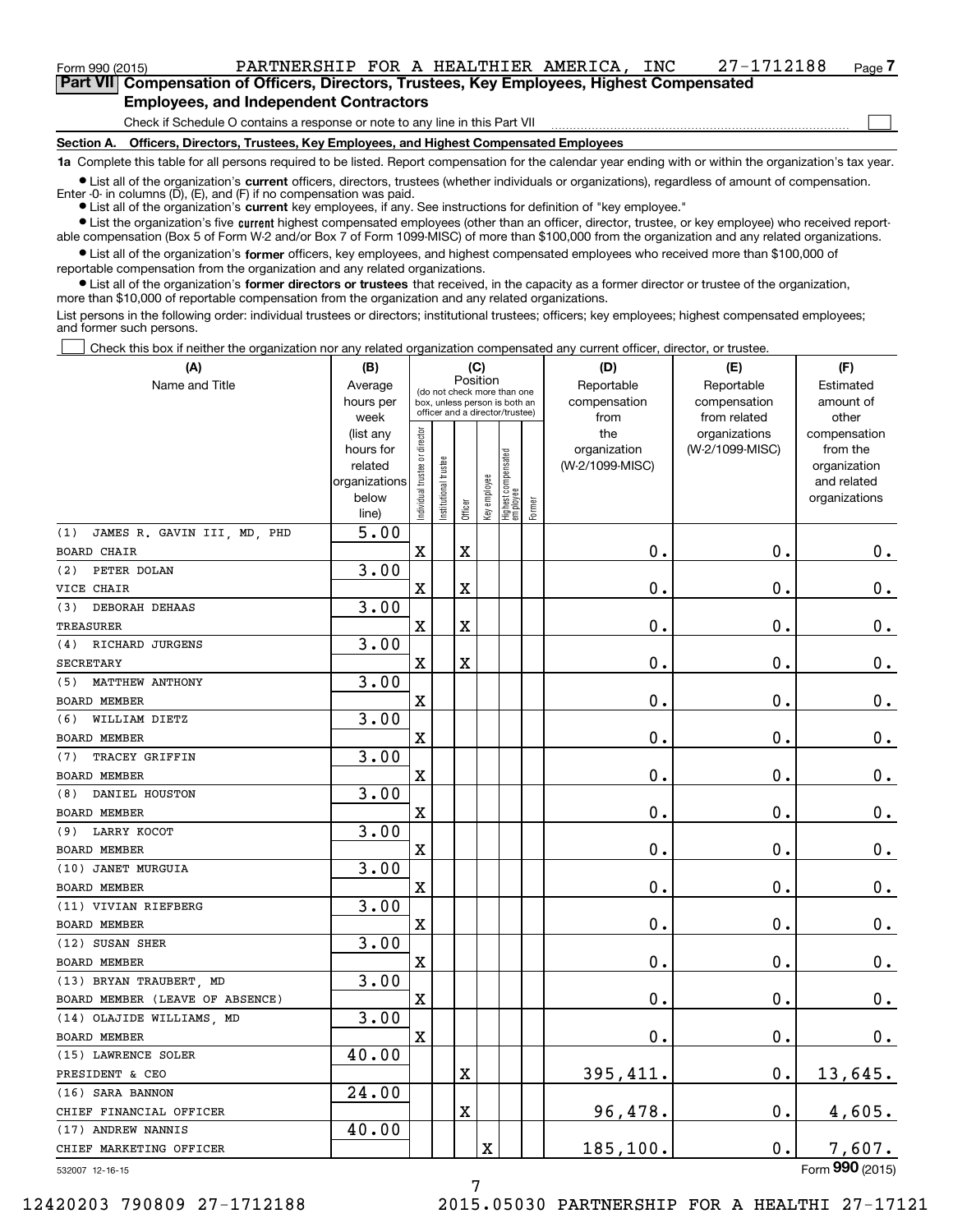| Form 990 (2015)                                                                                                                           |                                           |                                 |                       |                                                              |                                   |        | PARTNERSHIP FOR A HEALTHIER AMERICA, INC | 27-1712188      |                  | Page 8              |
|-------------------------------------------------------------------------------------------------------------------------------------------|-------------------------------------------|---------------------------------|-----------------------|--------------------------------------------------------------|-----------------------------------|--------|------------------------------------------|-----------------|------------------|---------------------|
| <b>Part VII</b><br>Section A. Officers, Directors, Trustees, Key Employees, and Highest Compensated Employees (continued)                 |                                           |                                 |                       |                                                              |                                   |        |                                          |                 |                  |                     |
| (A)                                                                                                                                       | (B)                                       |                                 |                       | (C)                                                          |                                   |        | (D)                                      | (E)             |                  | (F)                 |
| Name and title                                                                                                                            | Average                                   |                                 |                       | Position                                                     |                                   |        | Reportable                               | Reportable      |                  | Estimated           |
|                                                                                                                                           | hours per                                 |                                 |                       | (do not check more than one<br>box, unless person is both an |                                   |        | compensation                             | compensation    |                  | amount of           |
|                                                                                                                                           | week                                      | officer and a director/trustee) |                       |                                                              |                                   |        | from                                     | from related    |                  | other               |
|                                                                                                                                           | (list any                                 |                                 |                       |                                                              |                                   |        | the                                      | organizations   |                  | compensation        |
|                                                                                                                                           | hours for                                 |                                 |                       |                                                              |                                   |        | organization                             | (W-2/1099-MISC) |                  | from the            |
|                                                                                                                                           | related                                   |                                 |                       |                                                              |                                   |        | (W-2/1099-MISC)                          |                 |                  | organization        |
|                                                                                                                                           | organizations<br>below                    |                                 |                       |                                                              |                                   |        |                                          |                 |                  | and related         |
|                                                                                                                                           | line)                                     | Individual trustee or director  | Institutional trustee | Key employee<br>Officer                                      | Highest compensated<br>  employee | Former |                                          |                 |                  | organizations       |
|                                                                                                                                           |                                           |                                 |                       |                                                              |                                   |        |                                          |                 |                  |                     |
| (18) RYAN SHADRICK WILSON                                                                                                                 | 40.00                                     |                                 |                       |                                                              |                                   |        |                                          |                 |                  |                     |
| CHIEF STRAGEGY OFFICER/GEN CNSL                                                                                                           |                                           |                                 |                       | $\mathbf X$                                                  |                                   |        | <u>177,414.</u>                          |                 | 0.               | 5,225.              |
| (19) STACY MOLANDER                                                                                                                       | 40.00                                     |                                 |                       |                                                              |                                   |        |                                          |                 |                  |                     |
| CHIEF PARTNERSHIP OFFICER                                                                                                                 |                                           |                                 |                       | $\mathbf X$                                                  |                                   |        | 163,862.                                 |                 | $\mathbf 0$ .    | <u>11,429.</u>      |
| (20) SUSAN ROBERTS                                                                                                                        | 40.00                                     |                                 |                       |                                                              |                                   |        |                                          |                 |                  |                     |
| VP - STRATEGY                                                                                                                             |                                           |                                 |                       |                                                              | X                                 |        | 115,314.                                 |                 | $0$ .            | 5,411.              |
| (21) ELIZABETH SPINWEBER BURKE                                                                                                            | 40.00                                     |                                 |                       |                                                              |                                   |        |                                          |                 |                  |                     |
| DIRECTOR, COMM & MKTG                                                                                                                     |                                           |                                 |                       |                                                              | X                                 |        | 111,911.                                 |                 | $0$ .            | 4,632.              |
| (22) CARA ZARCONE-STETTER                                                                                                                 | 40.00                                     |                                 |                       |                                                              |                                   |        |                                          |                 |                  |                     |
| DIRECTOR, MEETINGS & EVENTS                                                                                                               |                                           |                                 |                       |                                                              | X                                 |        | 101,555.                                 |                 | $0$ .            | 5,197.              |
| (23) LISA CREIGHTON                                                                                                                       | 40.00                                     |                                 |                       |                                                              |                                   |        |                                          |                 |                  |                     |
| DIRECTOR, PARTNERSHIPS                                                                                                                    |                                           |                                 |                       |                                                              | X                                 |        | 115,436.                                 |                 | $0$ .            | 4,720.              |
| (24) CHARLENE BURGESON                                                                                                                    | 40.00                                     |                                 |                       |                                                              |                                   |        |                                          |                 |                  |                     |
| EXEC DIRECTOR - LMAS                                                                                                                      |                                           |                                 |                       |                                                              | X                                 |        | 135,011.                                 |                 | 0.               | 6,075.              |
|                                                                                                                                           |                                           |                                 |                       |                                                              |                                   |        |                                          |                 |                  |                     |
|                                                                                                                                           |                                           |                                 |                       |                                                              |                                   |        |                                          |                 |                  |                     |
|                                                                                                                                           |                                           |                                 |                       |                                                              |                                   |        |                                          |                 |                  |                     |
|                                                                                                                                           |                                           |                                 |                       |                                                              |                                   |        |                                          |                 |                  |                     |
|                                                                                                                                           |                                           |                                 |                       |                                                              |                                   |        | 1,597,492.                               |                 | 0.               | 68,546.             |
| c Total from continuation sheets to Part VII, Section A <b>Constanting to Part VII</b> , Section A                                        |                                           |                                 |                       |                                                              |                                   |        | 0.                                       |                 | $0$ .            | 0.                  |
|                                                                                                                                           |                                           |                                 |                       |                                                              |                                   |        | 1,597,492.                               |                 | $\overline{0}$ . | 68,546.             |
| Total number of individuals (including but not limited to those listed above) who received more than \$100,000 of reportable<br>2         |                                           |                                 |                       |                                                              |                                   |        |                                          |                 |                  |                     |
| compensation from the organization $\blacktriangleright$                                                                                  |                                           |                                 |                       |                                                              |                                   |        |                                          |                 |                  | 9                   |
|                                                                                                                                           |                                           |                                 |                       |                                                              |                                   |        |                                          |                 |                  | Yes<br>No           |
| Did the organization list any former officer, director, or trustee, key employee, or highest compensated employee on<br>3                 |                                           |                                 |                       |                                                              |                                   |        |                                          |                 |                  |                     |
| line 1a? If "Yes," complete Schedule J for such individual manufactured contained and the Yes," complete Schedule J for such individual   |                                           |                                 |                       |                                                              |                                   |        |                                          |                 | 3                | X                   |
| For any individual listed on line 1a, is the sum of reportable compensation and other compensation from the organization                  |                                           |                                 |                       |                                                              |                                   |        |                                          |                 |                  |                     |
|                                                                                                                                           |                                           |                                 |                       |                                                              |                                   |        |                                          |                 | 4                | х                   |
| Did any person listed on line 1a receive or accrue compensation from any unrelated organization or individual for services<br>5           |                                           |                                 |                       |                                                              |                                   |        |                                          |                 |                  |                     |
|                                                                                                                                           |                                           |                                 |                       |                                                              |                                   |        |                                          |                 | 5                | x                   |
| <b>Section B. Independent Contractors</b>                                                                                                 |                                           |                                 |                       |                                                              |                                   |        |                                          |                 |                  |                     |
| Complete this table for your five highest compensated independent contractors that received more than \$100,000 of compensation from<br>1 |                                           |                                 |                       |                                                              |                                   |        |                                          |                 |                  |                     |
| the organization. Report compensation for the calendar year ending with or within the organization's tax year.                            |                                           |                                 |                       |                                                              |                                   |        |                                          |                 |                  |                     |
|                                                                                                                                           |                                           |                                 |                       |                                                              |                                   |        |                                          |                 |                  |                     |
| (A)<br>Name and business address                                                                                                          |                                           |                                 |                       |                                                              |                                   |        | (B)<br>Description of services           |                 |                  | (C)<br>Compensation |
| VICTOR & SPOILS, INC                                                                                                                      |                                           |                                 |                       |                                                              |                                   |        | ADVERTISING AGENCY &                     |                 |                  |                     |
|                                                                                                                                           |                                           |                                 |                       |                                                              |                                   |        |                                          |                 |                  |                     |
| 1904 PEARL STREET, BOULDER, CO 80302                                                                                                      |                                           |                                 |                       |                                                              |                                   |        | PRODUCTION                               |                 |                  | 718,667.            |
| WASHINGTON HILTON, 1919 CONNECTICUT AVE                                                                                                   |                                           |                                 |                       |                                                              |                                   |        |                                          |                 |                  |                     |
| NW, WASHINGTON, DC 20009                                                                                                                  |                                           |                                 |                       |                                                              |                                   |        | EVENT LOCATION                           |                 |                  | 390,653.            |
| PRODUCTION RESOURCE GROUP, LLC, 44 EAST                                                                                                   |                                           |                                 |                       |                                                              |                                   |        |                                          |                 |                  |                     |
| 32ND STREET, 10TH FLOOR, NEW YORK, NY                                                                                                     |                                           |                                 |                       |                                                              |                                   |        | <b>EVENT PRODUCTION</b>                  |                 |                  | 233,399.            |
| YOUNG & RUBICAM (Y&R)                                                                                                                     |                                           |                                 |                       |                                                              |                                   |        | ADVERTISING AGENCY &                     |                 |                  |                     |
| 3 COLUMBUS CIRCLE, NEW YORK, NY 10019                                                                                                     |                                           |                                 |                       |                                                              |                                   |        | PRODUCTION                               |                 |                  | 226,990.            |
|                                                                                                                                           | NEWS AMERICA MARKETING IN-STORE SERVICES, |                                 |                       |                                                              |                                   |        |                                          |                 |                  |                     |
| 1185 AVENUE OF THE AMERICAS, 27TH FLR, NEW                                                                                                |                                           |                                 |                       |                                                              |                                   |        | ONSITE ADVERTISING                       |                 |                  | 192,869.            |
| Total number of independent contractors (including but not limited to those listed above) who received more than<br>$\mathbf{2}$          |                                           |                                 |                       |                                                              |                                   |        |                                          |                 |                  |                     |
| \$100,000 of compensation from the organization                                                                                           |                                           |                                 |                       |                                                              | 16                                |        |                                          |                 |                  |                     |

\$100,000 of compensation from the organization

Form 990 (2015)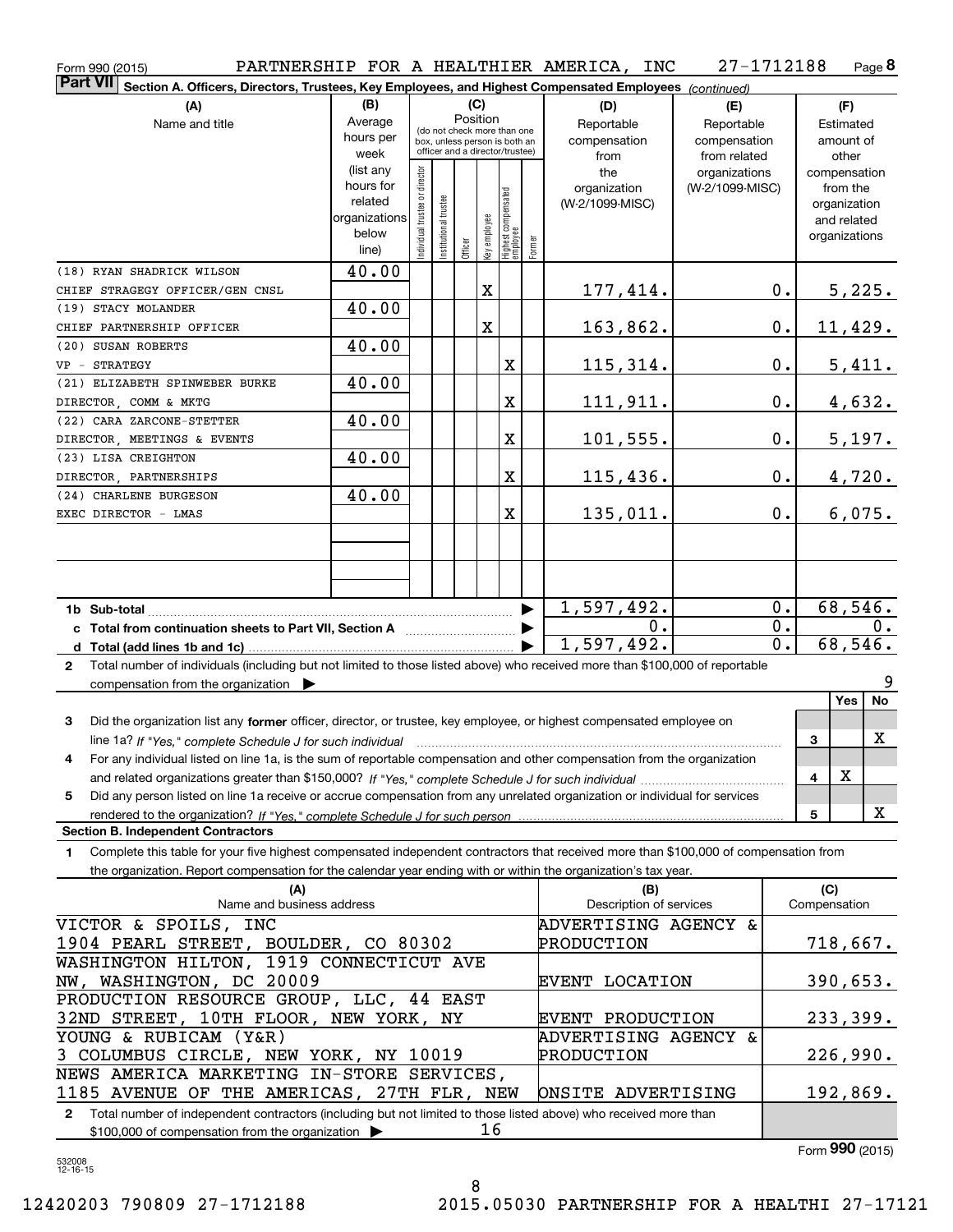|                                                           |    |   | Form 990 (2015)                                                                                                      |                                            |                      | PARTNERSHIP FOR A HEALTHIER AMERICA, | INC                                                          | 27-1712188                                           | Page 9                                                               |
|-----------------------------------------------------------|----|---|----------------------------------------------------------------------------------------------------------------------|--------------------------------------------|----------------------|--------------------------------------|--------------------------------------------------------------|------------------------------------------------------|----------------------------------------------------------------------|
| <b>Part VIII</b>                                          |    |   | <b>Statement of Revenue</b>                                                                                          |                                            |                      |                                      |                                                              |                                                      |                                                                      |
|                                                           |    |   | Check if Schedule O contains a response or note to any line in this Part VIII                                        |                                            |                      | (A)<br>Total revenue                 | $\overline{(B)}$<br>Related or<br>exempt function<br>revenue | $\overline{(C)}$<br>Unrelated<br>business<br>revenue | (D)<br>Revenue excluded<br>from tax under<br>sections<br>$512 - 514$ |
|                                                           |    |   | 1 a Federated campaigns                                                                                              | 1a                                         |                      |                                      |                                                              |                                                      |                                                                      |
| Contributions, Gifts, Grants<br>and Other Similar Amounts |    |   | <b>b</b> Membership dues                                                                                             | 1 <sub>b</sub>                             |                      |                                      |                                                              |                                                      |                                                                      |
|                                                           |    |   | c Fundraising events                                                                                                 | 1c                                         |                      |                                      |                                                              |                                                      |                                                                      |
|                                                           |    |   | d Related organizations                                                                                              | 1 <sub>d</sub><br>$\overline{\phantom{a}}$ |                      |                                      |                                                              |                                                      |                                                                      |
|                                                           |    |   | e Government grants (contributions)                                                                                  | 1e                                         |                      |                                      |                                                              |                                                      |                                                                      |
|                                                           |    |   | f All other contributions, gifts, grants, and                                                                        |                                            |                      |                                      |                                                              |                                                      |                                                                      |
|                                                           |    |   | similar amounts not included above                                                                                   | l 1f                                       | 13,775,552.          |                                      |                                                              |                                                      |                                                                      |
|                                                           |    |   | Noncash contributions included in lines 1a-1f: \$                                                                    |                                            |                      | 13,775,552.                          |                                                              |                                                      |                                                                      |
|                                                           |    |   |                                                                                                                      |                                            | <b>Business Code</b> |                                      |                                                              |                                                      |                                                                      |
|                                                           | 2a |   | SUMMIT                                                                                                               |                                            | 900099               | 980,152.                             | 980,152.                                                     |                                                      |                                                                      |
| Program Service<br>Revenue                                |    | b | COMMITMENT & EVALUATION FEES                                                                                         |                                            | 900099               | 259,093.                             | 259,093.                                                     |                                                      |                                                                      |
|                                                           |    | с |                                                                                                                      |                                            |                      |                                      |                                                              |                                                      |                                                                      |
|                                                           |    | d | <u> 1989 - Johann Stein, marwolaethau a bhann an t-Amhain an t-Amhain an t-Amhain an t-Amhain an t-Amhain an t-A</u> |                                            |                      |                                      |                                                              |                                                      |                                                                      |
|                                                           |    | е |                                                                                                                      |                                            |                      |                                      |                                                              |                                                      |                                                                      |
|                                                           |    | f |                                                                                                                      |                                            |                      |                                      |                                                              |                                                      |                                                                      |
|                                                           |    |   |                                                                                                                      |                                            |                      | 1,239,245.                           |                                                              |                                                      |                                                                      |
|                                                           | 3  |   | Investment income (including dividends, interest, and                                                                |                                            |                      |                                      |                                                              |                                                      |                                                                      |
|                                                           |    |   |                                                                                                                      |                                            |                      | 21,223.                              |                                                              |                                                      | 21,223.                                                              |
|                                                           | 4  |   | Income from investment of tax-exempt bond proceeds                                                                   |                                            |                      |                                      |                                                              |                                                      |                                                                      |
|                                                           | 5  |   |                                                                                                                      |                                            |                      |                                      |                                                              |                                                      |                                                                      |
|                                                           |    |   |                                                                                                                      | (i) Real                                   | (ii) Personal        |                                      |                                                              |                                                      |                                                                      |
|                                                           |    |   | 6 a Gross rents                                                                                                      |                                            |                      |                                      |                                                              |                                                      |                                                                      |
|                                                           |    |   | <b>b</b> Less: rental expenses                                                                                       |                                            |                      |                                      |                                                              |                                                      |                                                                      |
|                                                           |    |   | <b>c</b> Rental income or (loss)                                                                                     |                                            |                      |                                      |                                                              |                                                      |                                                                      |
|                                                           |    |   | 7 a Gross amount from sales of                                                                                       | (i) Securities                             | (ii) Other           |                                      |                                                              |                                                      |                                                                      |
|                                                           |    |   | assets other than inventory                                                                                          | 60,686.                                    |                      |                                      |                                                              |                                                      |                                                                      |
|                                                           |    |   | <b>b</b> Less: cost or other basis                                                                                   |                                            |                      |                                      |                                                              |                                                      |                                                                      |
|                                                           |    |   | and sales expenses                                                                                                   | 62,922.                                    |                      |                                      |                                                              |                                                      |                                                                      |
|                                                           |    |   | c Gain or (loss)                                                                                                     | $-2, 236.$                                 |                      |                                      |                                                              |                                                      |                                                                      |
|                                                           |    |   |                                                                                                                      |                                            |                      | 2,236.                               |                                                              |                                                      | 2,236.                                                               |
|                                                           |    |   | 8 a Gross income from fundraising events (not<br>including \$<br><u>of</u> of                                        |                                            |                      |                                      |                                                              |                                                      |                                                                      |
|                                                           |    |   | contributions reported on line 1c). See                                                                              |                                            |                      |                                      |                                                              |                                                      |                                                                      |
|                                                           |    |   |                                                                                                                      |                                            |                      |                                      |                                                              |                                                      |                                                                      |
| <b>Other Revenue</b>                                      |    |   |                                                                                                                      | $\mathbf b$                                |                      |                                      |                                                              |                                                      |                                                                      |
|                                                           |    |   | c Net income or (loss) from fundraising events                                                                       |                                            | .                    |                                      |                                                              |                                                      |                                                                      |
|                                                           |    |   | 9 a Gross income from gaming activities. See                                                                         |                                            |                      |                                      |                                                              |                                                      |                                                                      |
|                                                           |    |   |                                                                                                                      |                                            |                      |                                      |                                                              |                                                      |                                                                      |
|                                                           |    |   |                                                                                                                      | $\mathbf b$                                |                      |                                      |                                                              |                                                      |                                                                      |
|                                                           |    |   |                                                                                                                      |                                            |                      |                                      |                                                              |                                                      |                                                                      |
|                                                           |    |   | 10 a Gross sales of inventory, less returns                                                                          |                                            |                      |                                      |                                                              |                                                      |                                                                      |
|                                                           |    |   |                                                                                                                      |                                            |                      |                                      |                                                              |                                                      |                                                                      |
|                                                           |    |   |                                                                                                                      | $\mathbf b$                                |                      |                                      |                                                              |                                                      |                                                                      |
|                                                           |    |   | Miscellaneous Revenue                                                                                                |                                            | <b>Business Code</b> |                                      |                                                              |                                                      |                                                                      |
|                                                           |    |   | 11 a MISCELLANEOUS INCOME                                                                                            |                                            | 900099               | 4,858.                               |                                                              |                                                      | 4,858.                                                               |
|                                                           |    | b | <u> 1989 - Johann Barbara, martxa eta inperiodo eta mondo eta mondo eta mondo eta mondo eta mondo eta mondo eta</u>  |                                            |                      |                                      |                                                              |                                                      |                                                                      |
|                                                           |    | с |                                                                                                                      |                                            |                      |                                      |                                                              |                                                      |                                                                      |
|                                                           |    | d |                                                                                                                      |                                            |                      |                                      |                                                              |                                                      |                                                                      |
|                                                           |    |   |                                                                                                                      |                                            |                      | 4,858.                               |                                                              |                                                      |                                                                      |
|                                                           | 12 |   |                                                                                                                      |                                            |                      | 15,038,642.                          | 1,239,245.                                                   | 0.                                                   | 23,845.                                                              |
| 532009 12-16-15                                           |    |   |                                                                                                                      |                                            |                      |                                      |                                                              |                                                      | Form 990 (2015)                                                      |

9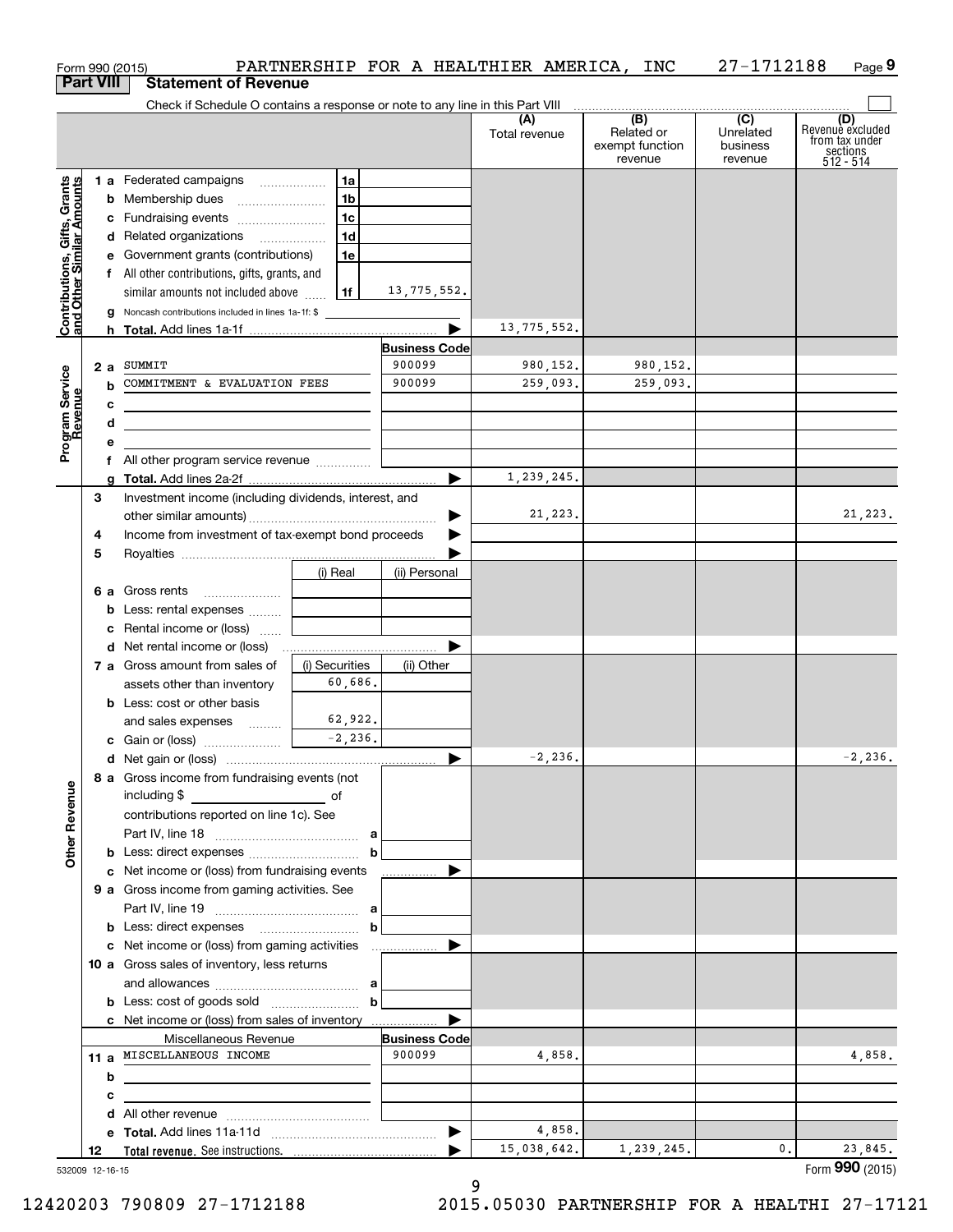#### Form 990 (2015) **PARTNERSHIP FOR A HEALTHIER AMERICA, INC**  $27-1712188$  Page Page 10 **Part IX Statement of Functional Expenses**

If following SOP 98-2 (ASC 958-720) Total functional expenses. Add lines 1 through 24e Joint costs. Complete this line only if the organization (A) (B) (C) (D) Management and general expenses 1 2 3 4 5 6 7 8 9 10 11 a b c d e f g 12 13 14 15 16 17 18 19 20 21 22 23 24 a b c d e 25 26 Section 501(c)(3) and 501(c)(4) organizations must complete all columns. All other organizations must complete column (A). Grants and other assistance to domestic organizations and domestic governments. See Part IV, line 21 Compensation not included above, to disqualified persons (as defined under section 4958(f)(1)) and persons described in section  $4958(c)(3)(B)$ Pension plan accruals and contributions (include section 401(k) and 403(b) employer contributions) Professional fundraising services. See Part IV, line 17 Other. (If line 11g amount exceeds 10% of line 25, column (A) amount, list line 11g expenses on Sch O.) Other expenses. Itemize expenses not covered above. (List miscellaneous expenses in line 24e. If line 24e amount exceeds 10% of line 25, column (A) amount, list line 24e expenses on Schedule O.)  $^{\prime}$  ...... reported in column (B) joint costs from a combined educational campaign and fundraising solicitation. Check if Schedule O contains a response or note to any line in this Part IX (C) (C) (C) (C) (C) (C) (A) (B)<br>Total expenses Program service expenses Fundraising expenses .<br>... Grants and other assistance to domestic individuals. See Part IV, line 22 Grants and other assistance to foreign organizations, foreign governments, and foreign individuals. See Part IV, lines 15 and 16  $\ldots$ Benefits paid to or for members ..................... Compensation of current officers, directors, trustees, and key employees  $\ldots$   $\ldots$   $\ldots$   $\ldots$   $\ldots$   $\ldots$ Other salaries and wages ~~~~~~~~~~ Other employee benefits ~~~~~~~~~~ Payroll taxes ~~~~~~~~~~~~~~~~ Fees for services (non-employees): Management ~~~~~~~~~~~~~~~~ Legal ~~~~~~~~~~~~~~~~~~~~ Accounting ~~~~~~~~~~~~~~~~~ Lobbying ~~~~~~~~~~~~~~~~~~ Investment management fees ........................ Advertising and promotion *www.community.com* Office expenses ~~~~~~~~~~~~~~~ Information technology ~~~~~~~~~~~ Royalties ~~~~~~~~~~~~~~~~~~ Occupancy ~~~~~~~~~~~~~~~~~ Travel ………………………………………………………… Payments of travel or entertainment expenses for any federal, state, or local public officials Conferences, conventions, and meetings Interest Payments to affiliates ~~~~~~~~~~~~ ~~~~~~~~~~~~~~~~~~ Depreciation, depletion, and amortization ...... Insurance ~~~~~~~~~~~~~~~~~ All other expenses  $\blacktriangleright$   $\sqcup$ Do not include amounts reported on lines 6b, 7b, 8b, 9b, and 10b of Part VIII.  $\boxed{\phantom{1}}$ 1,392,660. 1,284,411. 1,632,806. 42,758. 153,022. 181,997. 41,968. 42,550. 359,040. 3,357,151. 71,323. 76,323. 311,843. 196,335. 948,539. 178,019. 19,315. 28,500. 6,954. 10,325,514. 1,392,660. 870,695. 311,007. 102,709. 1,233,983. 311,070. 87,753.  $33,945.$  6,482. 2,331.  $104, 158.$  44,793. 4,071. 133,482. 36,475. 12,040.  $5,326.$  36,642. 42,550. 346,899. 10,048. 2,093.  $3,335,641.$  20,960. 550. 52,336. 11,511. 7,476. 55,313. 16,197. 4,813.  $225,584.$  66,499. 19,760. 161,946. 18,264. 16,125. 944,999. 2,704. 836. 128,777. 37,962. 11,280.  $13,972.$  4,119. 1,224. 28,500. 4,967. 1,464. 523. 9,073,183. 978,747. 273,584. BAD DEBT LICENSES AND FEES

532010 12-16-15

Form **990** (2015)

12420203 790809 27-1712188 2015.05030 PARTNERSHIP FOR A HEALTHI 27-17121

10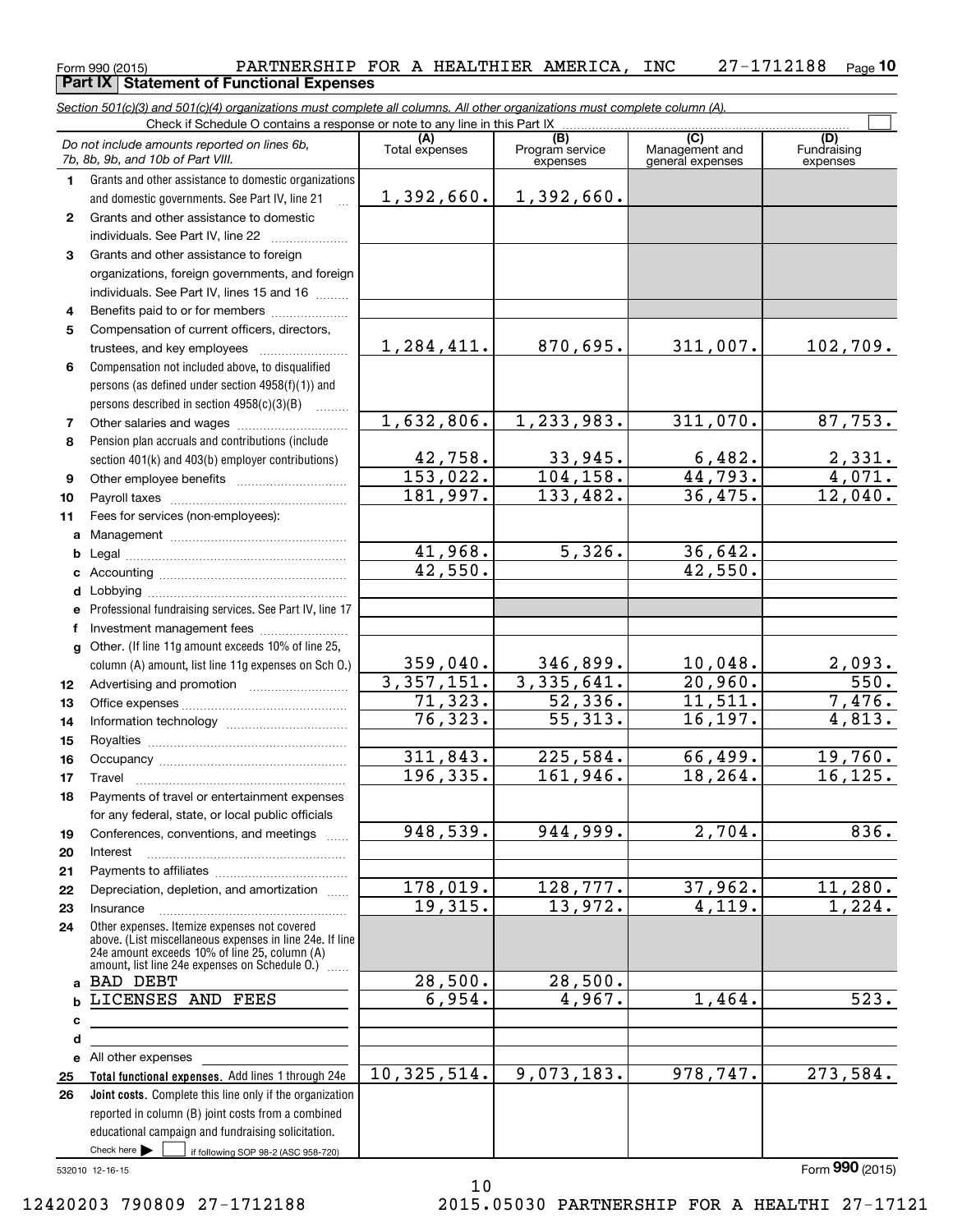|                             | 2        |                                                                                                                              | 879,582. | $\mathbf{2}$               | 2,057,476.                 |                 |                                 |
|-----------------------------|----------|------------------------------------------------------------------------------------------------------------------------------|----------|----------------------------|----------------------------|-----------------|---------------------------------|
|                             | з        |                                                                                                                              |          | $\overline{4}$ , 907, 030. | 3                          | 6,638,146.      |                                 |
|                             | 4        |                                                                                                                              | 37,770.  | $\overline{\mathbf{4}}$    | 131,958.                   |                 |                                 |
|                             | 5        | Loans and other receivables from current and former officers, directors,                                                     |          |                            |                            |                 |                                 |
|                             |          | trustees, key employees, and highest compensated employees. Complete                                                         |          |                            |                            |                 |                                 |
|                             |          | Part II of Schedule L                                                                                                        |          |                            |                            | 5               |                                 |
|                             | 6        | Loans and other receivables from other disqualified persons (as defined under                                                |          |                            |                            |                 |                                 |
|                             |          | section $4958(f)(1)$ , persons described in section $4958(c)(3)(B)$ , and contributing                                       |          |                            |                            |                 |                                 |
|                             |          | employers and sponsoring organizations of section 501(c)(9) voluntary                                                        |          |                            |                            |                 |                                 |
|                             |          | employees' beneficiary organizations (see instr). Complete Part II of Sch L                                                  |          |                            |                            | 6               |                                 |
| Assets                      | 7        |                                                                                                                              |          |                            |                            | $\overline{7}$  |                                 |
|                             | 8        |                                                                                                                              |          |                            |                            | 8               |                                 |
|                             | 9        | Prepaid expenses and deferred charges                                                                                        |          |                            | 400,613.                   | 9               | 124,342.                        |
|                             |          | <b>10a</b> Land, buildings, and equipment: cost or other                                                                     |          |                            |                            |                 |                                 |
|                             |          | basis. Complete Part VI of Schedule D  10a                                                                                   |          | <u>892,944.</u>            |                            |                 |                                 |
|                             |          |                                                                                                                              |          | 454, 171.                  | 573,537.                   | 10 <sub>c</sub> |                                 |
|                             | 11       |                                                                                                                              |          |                            | $\overline{636,921}$ .     | 11              | $\frac{438,773.}{795,465.}$     |
|                             | 12       |                                                                                                                              |          |                            |                            | 12              |                                 |
|                             | 13       |                                                                                                                              |          |                            |                            | 13              |                                 |
|                             | 14       |                                                                                                                              |          |                            |                            | 14              |                                 |
|                             | 15       |                                                                                                                              |          |                            |                            | 15              |                                 |
|                             | 16       |                                                                                                                              |          |                            | 11,781,917.                | 16              | 16, 258, 547.                   |
|                             | 17       |                                                                                                                              | 865,946. | 17                         | 693, 256.                  |                 |                                 |
|                             | 18       |                                                                                                                              |          |                            |                            | 18              |                                 |
|                             | 19       |                                                                                                                              |          | 108,866.                   | 19                         | 162, 283.       |                                 |
|                             | 20       |                                                                                                                              |          |                            |                            | 20              |                                 |
|                             | 21       | Escrow or custodial account liability. Complete Part IV of Schedule D                                                        |          | 1.1.1.1.1.1.1.1.1.1        |                            | 21              |                                 |
|                             | 22       | Loans and other payables to current and former officers, directors, trustees,                                                |          |                            |                            |                 |                                 |
| Liabilities                 |          | key employees, highest compensated employees, and disqualified persons.                                                      |          |                            |                            |                 |                                 |
|                             |          |                                                                                                                              |          |                            |                            | 22              |                                 |
|                             | 23       | Secured mortgages and notes payable to unrelated third parties                                                               |          |                            |                            | 23              |                                 |
|                             | 24       |                                                                                                                              |          |                            |                            | 24              |                                 |
|                             | 25       | Other liabilities (including federal income tax, payables to related third                                                   |          |                            |                            |                 |                                 |
|                             |          | parties, and other liabilities not included on lines 17-24). Complete Part X of                                              |          |                            |                            |                 |                                 |
|                             |          | Schedule D                                                                                                                   |          |                            | 483,096.                   | 25              | <u>350,801.</u><br>1, 206, 340. |
|                             | 26       | Total liabilities. Add lines 17 through 25                                                                                   |          |                            | 1,457,908.                 | 26              |                                 |
|                             |          | Organizations that follow SFAS 117 (ASC 958), check here $\blacktriangleright \begin{array}{c} \boxed{X} \\ \end{array}$ and |          |                            |                            |                 |                                 |
|                             |          | complete lines 27 through 29, and lines 33 and 34.                                                                           |          |                            | 5,090,645.                 |                 | 5,975,866.                      |
|                             | 27       | Unrestricted net assets                                                                                                      |          |                            | $\overline{5}$ , 233, 364. | 27<br>28        | 9,076,341.                      |
|                             | 28       | Temporarily restricted net assets<br>Permanently restricted net assets                                                       |          |                            |                            | 29              |                                 |
|                             | 29       | Organizations that do not follow SFAS 117 (ASC 958), check here ▶ [                                                          |          |                            |                            |                 |                                 |
|                             |          |                                                                                                                              |          |                            |                            |                 |                                 |
|                             | 30       | and complete lines 30 through 34.                                                                                            |          |                            |                            | 30              |                                 |
|                             |          | Paid-in or capital surplus, or land, building, or equipment fund                                                             |          |                            |                            | 31              |                                 |
| Net Assets or Fund Balances | 31<br>32 | Retained earnings, endowment, accumulated income, or other funds                                                             |          |                            |                            | 32              |                                 |
|                             | 33       | Total net assets or fund balances                                                                                            |          | .                          | 10, 324, 009.              | 33              | 15,052,207.                     |
|                             | 34       |                                                                                                                              |          |                            | $\overline{11,781,917}$ .  | 34              | 16, 258, 547.                   |
|                             |          |                                                                                                                              |          |                            |                            |                 | Form 990 (2015)                 |
|                             |          |                                                                                                                              |          |                            |                            |                 |                                 |

Form 990 (2015) **PARTNERSHIP FOR A HEALTHIER AMERICA, INC**  $27-1712188$  Page  $27 - 1712188$  Page 11

 $(A)$   $(B)$   $( B)$   $( B)$   $( C)$   $( B)$   $( C)$   $( D)$   $( D)$   $( D)$   $( D)$   $( D)$   $( D)$   $( D)$   $( D)$   $( D)$   $( D)$   $( D)$   $( D)$   $( D)$   $( D)$   $( D)$   $( D)$   $( D)$   $( D)$   $( D)$   $( D)$   $( D)$   $( D)$   $( D)$   $( D)$   $( D)$   $( D)$   $( D)$   $( D)$   $( D)$   $( D)$ 

4,346,464. 6,072,387.

 $\boxed{\phantom{1}}$ 

1 2

Beginning of year

Form 990 (2015)<br>**Part X | Balance Sheet** 

1 Cash - non-interest-bearing ~~~~~~~~~~~~~~~~~~~~~~~~~

Check if Schedule O contains a response or note to any line in this Part X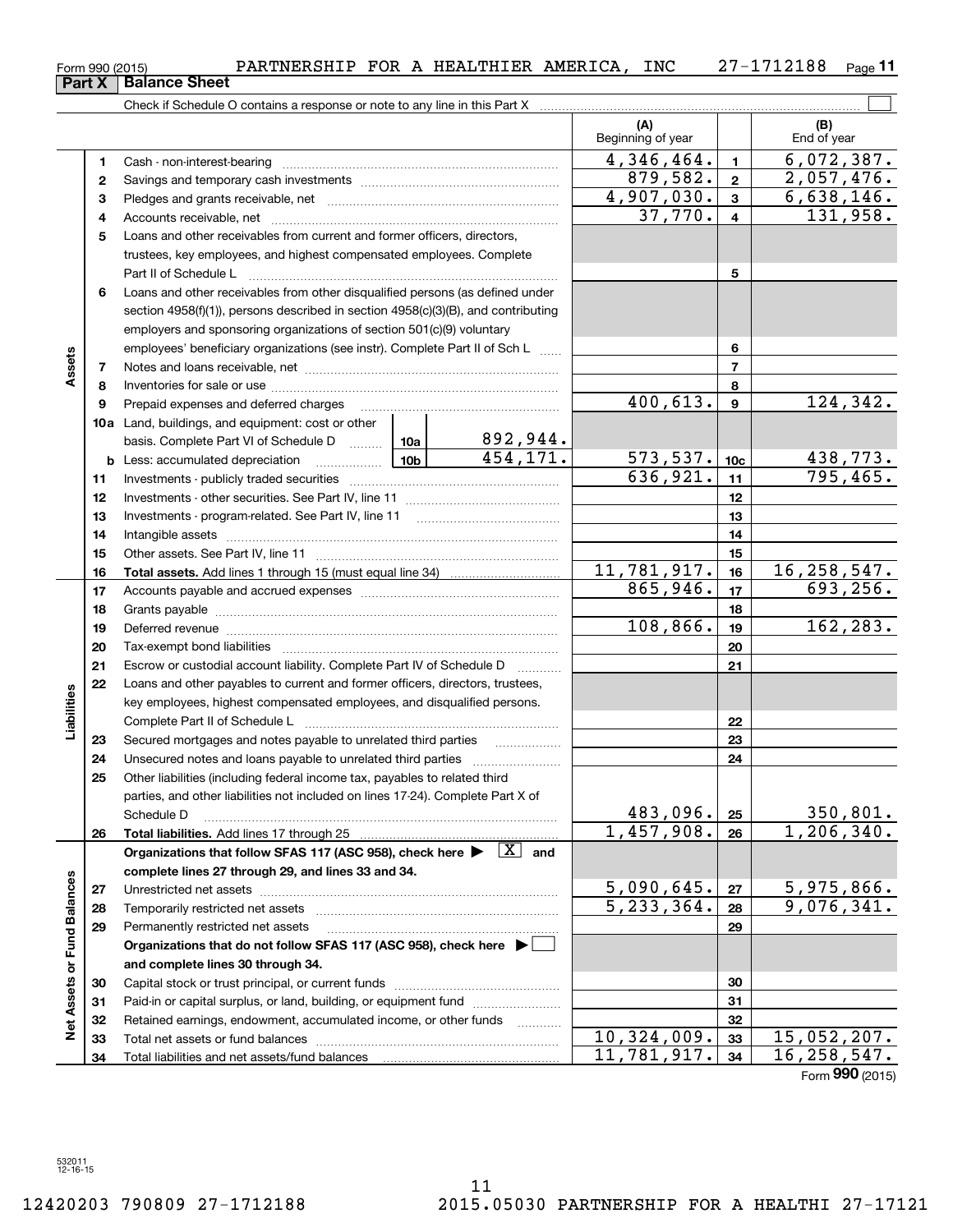|    | PARTNERSHIP FOR A HEALTHIER AMERICA, INC<br>Form 990 (2015)                                                                     |                         | 27-1712188     |     | Page $12$               |
|----|---------------------------------------------------------------------------------------------------------------------------------|-------------------------|----------------|-----|-------------------------|
|    | Part XI<br><b>Reconciliation of Net Assets</b>                                                                                  |                         |                |     |                         |
|    | Check if Schedule O contains a response or note to any line in this Part XI                                                     |                         |                |     |                         |
|    |                                                                                                                                 |                         |                |     |                         |
| 1  | Total revenue (must equal Part VIII, column (A), line 12)                                                                       | $\mathbf{1}$            | 15,038,642.    |     |                         |
| 2  | Total expenses (must equal Part IX, column (A), line 25)                                                                        | $\overline{2}$          | 10,325,514.    |     |                         |
| 3  | Revenue less expenses. Subtract line 2 from line 1                                                                              | 3                       | 4,713,128.     |     |                         |
| 4  |                                                                                                                                 | $\overline{\mathbf{4}}$ | 10,324,009.    |     |                         |
| 5  | Net unrealized gains (losses) on investments                                                                                    | 5                       |                |     | 24,936.                 |
| 6  | Donated services and use of facilities                                                                                          | 6                       |                |     |                         |
| 7  | Investment expenses                                                                                                             | $\overline{7}$          |                |     | $-9,866.$               |
| 8  | Prior period adjustments                                                                                                        | 8                       |                |     |                         |
| 9  | Other changes in net assets or fund balances (explain in Schedule O) [11] [2000] [2000] [2000] [2000] [2000] [                  | 9                       |                |     | $\overline{0}$ .        |
| 10 | Net assets or fund balances at end of year. Combine lines 3 through 9 (must equal Part X, line 33,                              |                         |                |     |                         |
|    | column (B))                                                                                                                     | 10                      | 15,052,207.    |     |                         |
|    | Part XII Financial Statements and Reporting                                                                                     |                         |                |     |                         |
|    |                                                                                                                                 |                         |                |     | $\overline{\mathbf{X}}$ |
|    |                                                                                                                                 |                         |                | Yes | No                      |
| 1  | $\boxed{\mathbf{X}}$ Accrual<br>Accounting method used to prepare the Form 990: <u>I</u> Cash<br>Other                          |                         |                |     |                         |
|    | If the organization changed its method of accounting from a prior year or checked "Other," explain in Schedule O.               |                         |                |     |                         |
|    | 2a Were the organization's financial statements compiled or reviewed by an independent accountant?                              |                         | 2a             |     | X                       |
|    | If "Yes," check a box below to indicate whether the financial statements for the year were compiled or reviewed on a            |                         |                |     |                         |
|    | separate basis, consolidated basis, or both:                                                                                    |                         |                |     |                         |
|    | Separate basis<br>Consolidated basis<br>Both consolidated and separate basis                                                    |                         |                |     |                         |
|    | <b>b</b> Were the organization's financial statements audited by an independent accountant?                                     |                         | 2 <sub>b</sub> | Х   |                         |
|    | If "Yes," check a box below to indicate whether the financial statements for the year were audited on a separate basis,         |                         |                |     |                         |
|    | consolidated basis, or both:                                                                                                    |                         |                |     |                         |
|    | $ \mathbf{X} $ Separate basis<br><b>Consolidated basis</b><br>Both consolidated and separate basis                              |                         |                |     |                         |
|    | c If "Yes" to line 2a or 2b, does the organization have a committee that assumes responsibility for oversight of the audit,     |                         |                |     |                         |
|    | review, or compilation of its financial statements and selection of an independent accountant?                                  |                         | 2c             | х   |                         |
|    | If the organization changed either its oversight process or selection process during the tax year, explain in Schedule O.       |                         |                |     |                         |
|    | 3a As a result of a federal award, was the organization required to undergo an audit or audits as set forth in the Single Audit |                         |                |     |                         |
|    |                                                                                                                                 |                         | 3a             |     | X                       |
|    | b If "Yes," did the organization undergo the required audit or audits? If the organization did not undergo the required audit   |                         |                |     |                         |
|    | or audits, explain why in Schedule O and describe any steps taken to undergo such audits                                        |                         | 3b             | nnn |                         |

Form **990** (2015)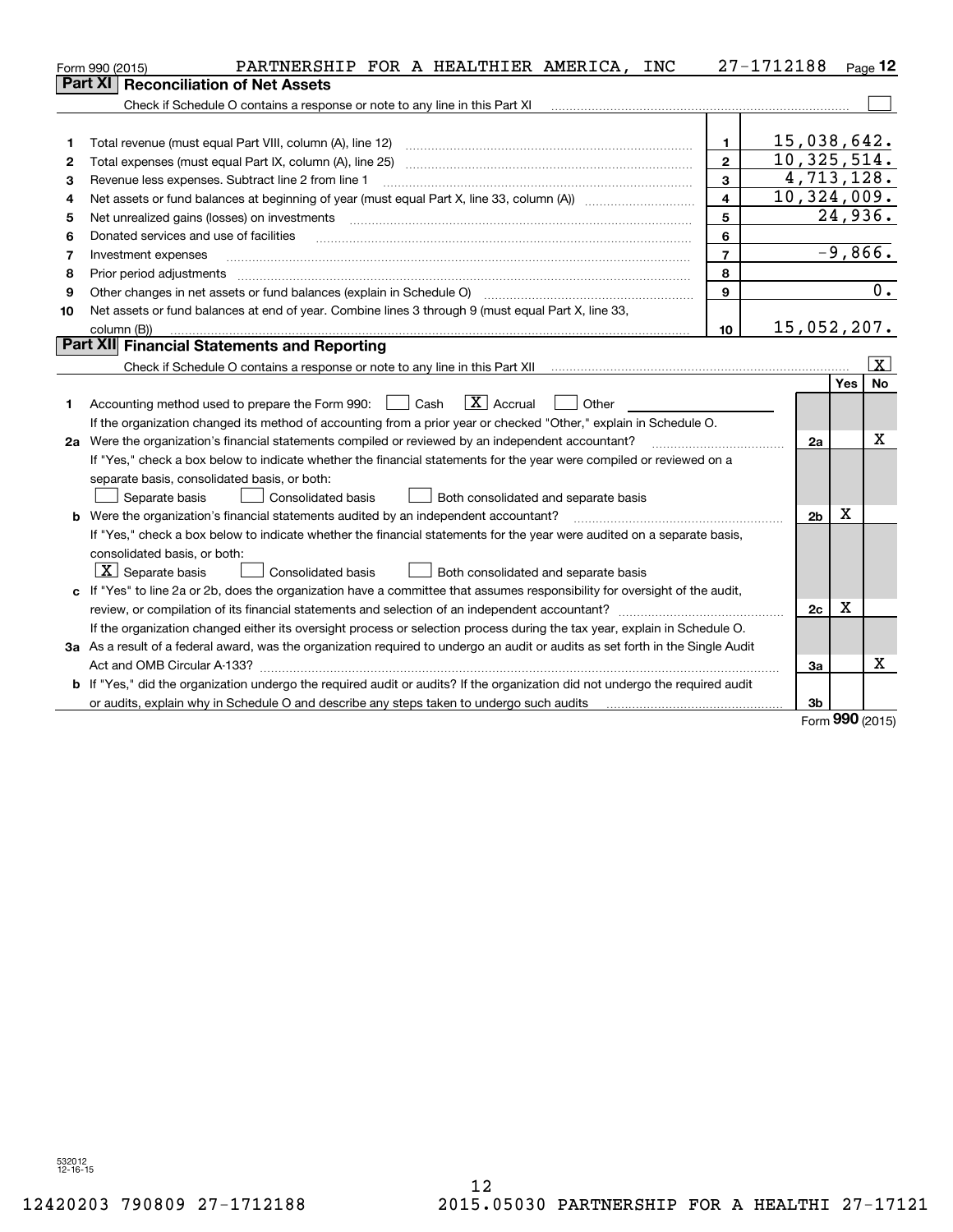| <b>SCHEDULE A</b> |                         |                            | <b>Public Charity Status and Public Support</b>                                                                                               | OMB No. 1545-0047 |                                       |
|-------------------|-------------------------|----------------------------|-----------------------------------------------------------------------------------------------------------------------------------------------|-------------------|---------------------------------------|
|                   |                         | (Form 990 or 990-EZ)       | Complete if the organization is a section 501(c)(3) organization or a section                                                                 |                   | 15                                    |
|                   |                         |                            | 4947(a)(1) nonexempt charitable trust.                                                                                                        |                   |                                       |
|                   |                         | Department of the Treasury | Attach to Form 990 or Form 990-EZ.                                                                                                            |                   | <b>Open to Public</b>                 |
|                   |                         | Internal Revenue Service   | Information about Schedule A (Form 990 or 990-EZ) and its instructions is at www.irs.gov/form990.                                             |                   | Inspection                            |
|                   |                         | Name of the organization   |                                                                                                                                               |                   | <b>Employer identification number</b> |
|                   |                         |                            | PARTNERSHIP FOR A HEALTHIER AMERICA,<br>INC                                                                                                   |                   | 27-1712188                            |
| Part I            |                         |                            | Reason for Public Charity Status (All organizations must complete this part.) See instructions.                                               |                   |                                       |
|                   |                         |                            | The organization is not a private foundation because it is: (For lines 1 through 11, check only one box.)                                     |                   |                                       |
| 1                 |                         |                            | A church, convention of churches, or association of churches described in section 170(b)(1)(A)(i).                                            |                   |                                       |
| 2                 |                         |                            | A school described in section 170(b)(1)(A)(ii). (Attach Schedule E (Form 990 or 990-EZ).)                                                     |                   |                                       |
| з                 |                         |                            | A hospital or a cooperative hospital service organization described in section 170(b)(1)(A)(iii).                                             |                   |                                       |
|                   |                         |                            | A medical research organization operated in conjunction with a hospital described in section 170(b)(1)(A)(iii). Enter the hospital's name,    |                   |                                       |
|                   |                         | city, and state:           |                                                                                                                                               |                   |                                       |
| 5                 |                         |                            | An organization operated for the benefit of a college or university owned or operated by a governmental unit described in                     |                   |                                       |
|                   |                         |                            | section 170(b)(1)(A)(iv). (Complete Part II.)                                                                                                 |                   |                                       |
| 6                 |                         |                            | A federal, state, or local government or governmental unit described in section 170(b)(1)(A)(v).                                              |                   |                                       |
| 7                 | $\overline{\mathbf{x}}$ |                            | An organization that normally receives a substantial part of its support from a governmental unit or from the general public described in     |                   |                                       |
|                   |                         |                            | section 170(b)(1)(A)(vi). (Complete Part II.)                                                                                                 |                   |                                       |
| 8                 |                         |                            | A community trust described in section 170(b)(1)(A)(vi). (Complete Part II.)                                                                  |                   |                                       |
| 9                 |                         |                            | An organization that normally receives: (1) more than 33 1/3% of its support from contributions, membership fees, and gross receipts from     |                   |                                       |
|                   |                         |                            | activities related to its exempt functions - subject to certain exceptions, and (2) no more than 33 1/3% of its support from gross investment |                   |                                       |
|                   |                         |                            | income and unrelated business taxable income (less section 511 tax) from businesses acquired by the organization after June 30, 1975.         |                   |                                       |
|                   |                         |                            | See section 509(a)(2). (Complete Part III.)                                                                                                   |                   |                                       |
| 10                |                         |                            | An organization organized and operated exclusively to test for public safety. See section 509(a)(4).                                          |                   |                                       |
| 11                |                         |                            | An organization organized and operated exclusively for the benefit of, to perform the functions of, or to carry out the purposes of one or    |                   |                                       |
|                   |                         |                            | more publicly supported organizations described in section 509(a)(1) or section 509(a)(2). See section 509(a)(3). Check the box in            |                   |                                       |
|                   |                         |                            | lines 11a through 11d that describes the type of supporting organization and complete lines 11e, 11f, and 11g.                                |                   |                                       |
| a                 |                         |                            | Type I. A supporting organization operated, supervised, or controlled by its supported organization(s), typically by giving                   |                   |                                       |
|                   |                         |                            | the supported organization(s) the power to regularly appoint or elect a majority of the directors or trustees of the supporting               |                   |                                       |
|                   |                         |                            | organization. You must complete Part IV, Sections A and B.                                                                                    |                   |                                       |
| b                 |                         |                            | Type II. A supporting organization supervised or controlled in connection with its supported organization(s), by having                       |                   |                                       |
|                   |                         |                            | control or management of the supporting organization vested in the same persons that control or manage the supported                          |                   |                                       |
|                   |                         |                            | organization(s). You must complete Part IV, Sections A and C.                                                                                 |                   |                                       |
| с                 |                         |                            | Type III functionally integrated. A supporting organization operated in connection with, and functionally integrated with,                    |                   |                                       |

|                | its supported organization(s) (see instructions). You must complete Part IV, Sections A, D, and E.                           |
|----------------|------------------------------------------------------------------------------------------------------------------------------|
| $d \mid \cdot$ | Type III non-functionally integrated. A supporting organization operated in connection with its supported organization(s)    |
|                | that is not functionally integrated. The organization generally must satisfy a distribution requirement and an attentiveness |
|                | requirement (see instructions). You must complete Part IV. Sections A and D, and Part V.                                     |

| Check this box if the organization received a written determination from the IRS that it is a Type I, Type II, Type III |
|-------------------------------------------------------------------------------------------------------------------------|
| functionally integrated, or Type III non-functionally integrated supporting organization.                               |

#### f Enter the number of supported organizations ~~~~~~~~~~~~~~~~~~~~~~~~~~~~~~~~~~~~~

e

| g Provide the following information about the supported organization(s). |  |  |  |
|--------------------------------------------------------------------------|--|--|--|
|                                                                          |  |  |  |

| Provide the following information about the supported organization(s).<br>a |          |                                                      |                                              |    |                        |                    |
|-----------------------------------------------------------------------------|----------|------------------------------------------------------|----------------------------------------------|----|------------------------|--------------------|
| (i) Name of supported                                                       | (ii) EIN | (iii) Type of organization                           | $(iv)$ is the organization<br>listed in your |    | (v) Amount of monetary | (vi) Amount of     |
| organization                                                                |          | (described on lines 1-9<br>above (see instructions)) | governing document?                          |    | support (see           | other support (see |
|                                                                             |          |                                                      | Yes                                          | No | instructions)          | instructions)      |
|                                                                             |          |                                                      |                                              |    |                        |                    |
|                                                                             |          |                                                      |                                              |    |                        |                    |
|                                                                             |          |                                                      |                                              |    |                        |                    |
|                                                                             |          |                                                      |                                              |    |                        |                    |
|                                                                             |          |                                                      |                                              |    |                        |                    |
|                                                                             |          |                                                      |                                              |    |                        |                    |
|                                                                             |          |                                                      |                                              |    |                        |                    |
|                                                                             |          |                                                      |                                              |    |                        |                    |
|                                                                             |          |                                                      |                                              |    |                        |                    |
|                                                                             |          |                                                      |                                              |    |                        |                    |
|                                                                             |          |                                                      |                                              |    |                        |                    |
| Total                                                                       |          |                                                      |                                              |    |                        |                    |

Form 990 or 990-EZ. 532021 09-23-15 LHA For Paperwork Reduction Act Notice, see the Instructions for Schedule A (Form 990 or 990-EZ) 2015

12420203 790809 27-1712188 2015.05030 PARTNERSHIP FOR A HEALTHI 27-17121

13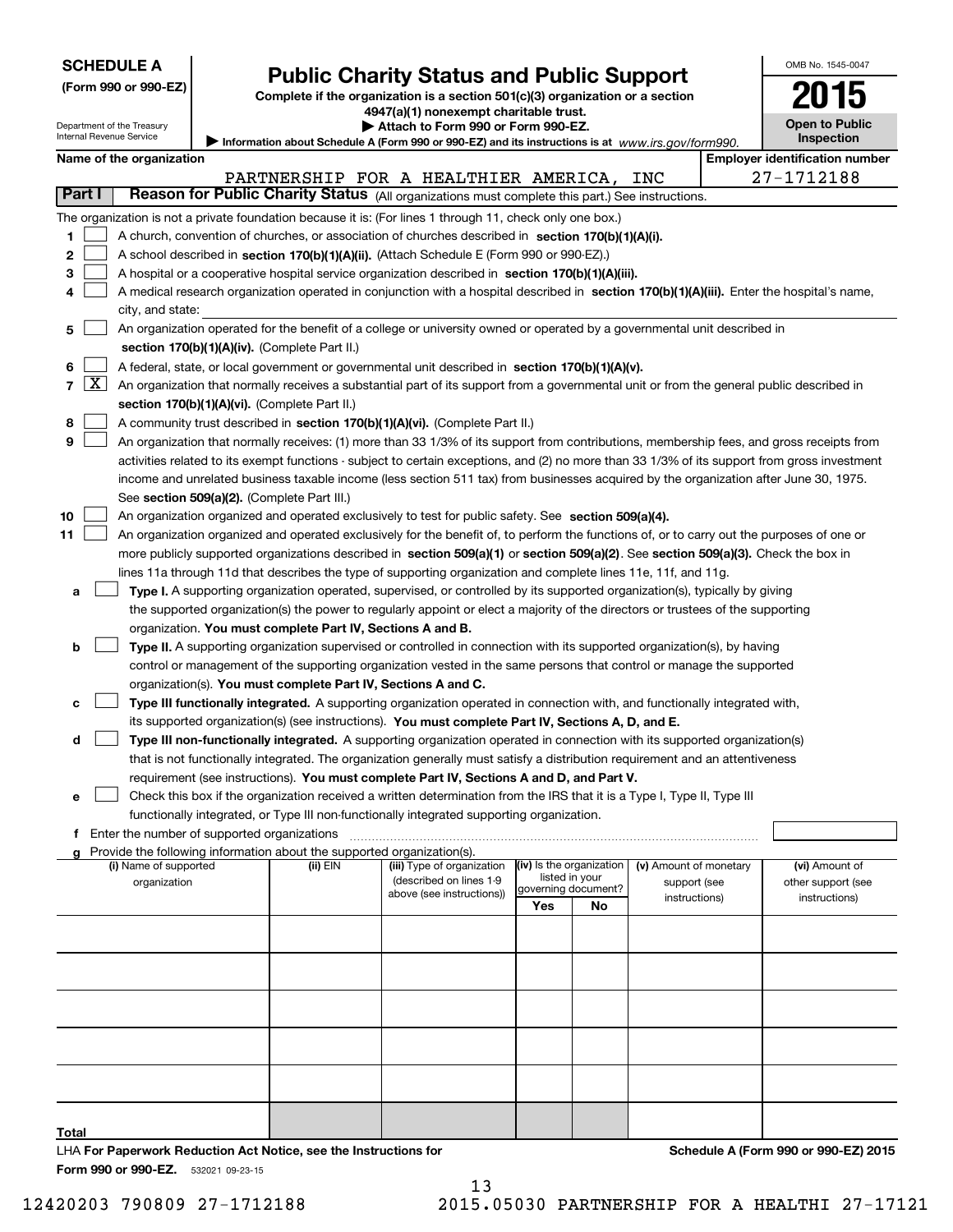#### Schedule A (Form 990 or 990-EZ) 2015 PARTNERSHIP FOR A HEALTHIER AMERICA, INC 27-1712188 Page 2 Part II | Support Schedule for Organizations Described in Sections 170(b)(1)(A)(iv) and 170(b)(1)(A)(vi)

(Complete only if you checked the box on line 5, 7, or 8 of Part I or if the organization failed to qualify under Part III. If the organization fails to qualify under the tests listed below, please complete Part III.)

|    | <b>Section A. Public Support</b>                                                                                                                                                                                                                            |            |          |            |            |                            |                                          |
|----|-------------------------------------------------------------------------------------------------------------------------------------------------------------------------------------------------------------------------------------------------------------|------------|----------|------------|------------|----------------------------|------------------------------------------|
|    | Calendar year (or fiscal year beginning in) $\blacktriangleright$                                                                                                                                                                                           | (a) $2011$ | (b) 2012 | $(c)$ 2013 | $(d)$ 2014 | (e) 2015                   | (f) Total                                |
|    | 1 Gifts, grants, contributions, and                                                                                                                                                                                                                         |            |          |            |            |                            |                                          |
|    | membership fees received. (Do not                                                                                                                                                                                                                           |            |          |            |            |                            |                                          |
|    | include any "unusual grants.")                                                                                                                                                                                                                              | 3154972.   | 1982463. | 7894094.   |            | 7823783.13775552.34630864. |                                          |
|    | 2 Tax revenues levied for the organ-                                                                                                                                                                                                                        |            |          |            |            |                            |                                          |
|    | ization's benefit and either paid to                                                                                                                                                                                                                        |            |          |            |            |                            |                                          |
|    | or expended on its behalf                                                                                                                                                                                                                                   |            |          |            |            |                            |                                          |
|    | 3 The value of services or facilities                                                                                                                                                                                                                       |            |          |            |            |                            |                                          |
|    | furnished by a governmental unit to                                                                                                                                                                                                                         |            |          |            |            |                            |                                          |
|    | the organization without charge                                                                                                                                                                                                                             |            |          |            |            |                            |                                          |
|    | 4 Total. Add lines 1 through 3                                                                                                                                                                                                                              | 3154972.   | 1982463. | 7894094.   |            | 7823783.13775552.34630864. |                                          |
| 5  | The portion of total contributions                                                                                                                                                                                                                          |            |          |            |            |                            |                                          |
|    | by each person (other than a                                                                                                                                                                                                                                |            |          |            |            |                            |                                          |
|    | governmental unit or publicly                                                                                                                                                                                                                               |            |          |            |            |                            |                                          |
|    | supported organization) included                                                                                                                                                                                                                            |            |          |            |            |                            |                                          |
|    | on line 1 that exceeds 2% of the                                                                                                                                                                                                                            |            |          |            |            |                            |                                          |
|    | amount shown on line 11,                                                                                                                                                                                                                                    |            |          |            |            |                            |                                          |
|    | column (f)                                                                                                                                                                                                                                                  |            |          |            |            |                            | 19614797.                                |
|    | 6 Public support. Subtract line 5 from line 4.                                                                                                                                                                                                              |            |          |            |            |                            | 15016067.                                |
|    | <b>Section B. Total Support</b>                                                                                                                                                                                                                             |            |          |            |            |                            |                                          |
|    | Calendar year (or fiscal year beginning in) $\blacktriangleright$                                                                                                                                                                                           | (a) 2011   | (b) 2012 | $(c)$ 2013 | $(d)$ 2014 | (e) 2015                   | (f) Total                                |
|    | <b>7</b> Amounts from line 4                                                                                                                                                                                                                                | 3154972.   | 1982463. | 7894094.   |            | 7823783.13775552.34630864. |                                          |
| 8  | Gross income from interest,                                                                                                                                                                                                                                 |            |          |            |            |                            |                                          |
|    | dividends, payments received on                                                                                                                                                                                                                             |            |          |            |            |                            |                                          |
|    | securities loans, rents, royalties                                                                                                                                                                                                                          |            |          |            |            |                            |                                          |
|    | and income from similar sources                                                                                                                                                                                                                             | 3,495.     | 521.     | 4,754.     | 7,336.     | 21, 223.                   | 37,329.                                  |
| 9  | Net income from unrelated business                                                                                                                                                                                                                          |            |          |            |            |                            |                                          |
|    | activities, whether or not the                                                                                                                                                                                                                              |            |          |            |            |                            |                                          |
|    | business is regularly carried on                                                                                                                                                                                                                            |            |          |            |            |                            |                                          |
|    | 10 Other income. Do not include gain                                                                                                                                                                                                                        |            |          |            |            |                            |                                          |
|    | or loss from the sale of capital                                                                                                                                                                                                                            |            |          |            |            |                            |                                          |
|    | assets (Explain in Part VI.)                                                                                                                                                                                                                                |            |          | 33,279.    | 343.       | 4,858.                     | 38,480.                                  |
|    | 11 Total support. Add lines 7 through 10                                                                                                                                                                                                                    |            |          |            |            |                            | 34706673.                                |
|    | 12 Gross receipts from related activities, etc. (see instructions)                                                                                                                                                                                          |            |          |            |            | 12                         | 6,472,999.                               |
|    | 13 First five years. If the Form 990 is for the organization's first, second, third, fourth, or fifth tax year as a section 501(c)(3)                                                                                                                       |            |          |            |            |                            |                                          |
|    | organization, check this box and stop here<br><b>Section C. Computation of Public Support Percentage</b>                                                                                                                                                    |            |          |            |            |                            |                                          |
|    |                                                                                                                                                                                                                                                             |            |          |            |            | 14                         | 43.27                                    |
|    |                                                                                                                                                                                                                                                             |            |          |            |            | 15                         | $\frac{9}{6}$<br>42.59                   |
|    | 16a 33 1/3% support test - 2015. If the organization did not check the box on line 13, and line 14 is 33 1/3% or more, check this box and                                                                                                                   |            |          |            |            |                            | $\frac{9}{6}$                            |
|    |                                                                                                                                                                                                                                                             |            |          |            |            |                            | $\blacktriangleright$ $\boxed{\text{X}}$ |
|    | stop here. The organization qualifies as a publicly supported organization<br>b 33 1/3% support test - 2014. If the organization did not check a box on line 13 or 16a, and line 15 is 33 1/3% or more, check this box                                      |            |          |            |            |                            |                                          |
|    |                                                                                                                                                                                                                                                             |            |          |            |            |                            |                                          |
|    | and stop here. The organization qualifies as a publicly supported organization<br>17a 10% -facts-and-circumstances test - 2015. If the organization did not check a box on line 13, 16a, or 16b, and line 14 is 10% or more,                                |            |          |            |            |                            |                                          |
|    |                                                                                                                                                                                                                                                             |            |          |            |            |                            |                                          |
|    | and if the organization meets the "facts-and-circumstances" test, check this box and stop here. Explain in Part VI how the organization                                                                                                                     |            |          |            |            |                            |                                          |
|    | meets the "facts-and-circumstances" test. The organization qualifies as a publicly supported organization<br><b>b 10% -facts-and-circumstances test - 2014.</b> If the organization did not check a box on line 13, 16a, 16b, or 17a, and line 15 is 10% or |            |          |            |            |                            |                                          |
|    | more, and if the organization meets the "facts-and-circumstances" test, check this box and stop here. Explain in Part VI how the                                                                                                                            |            |          |            |            |                            |                                          |
|    | organization meets the "facts-and-circumstances" test. The organization qualifies as a publicly supported organization                                                                                                                                      |            |          |            |            |                            |                                          |
| 18 | Private foundation. If the organization did not check a box on line 13, 16a, 16b, 17a, or 17b, check this box and see instructions                                                                                                                          |            |          |            |            |                            |                                          |
|    |                                                                                                                                                                                                                                                             |            |          |            |            |                            | Schedule A (Form 990 or 990-EZ) 2015     |
|    |                                                                                                                                                                                                                                                             |            |          |            |            |                            |                                          |

532022 09-23-15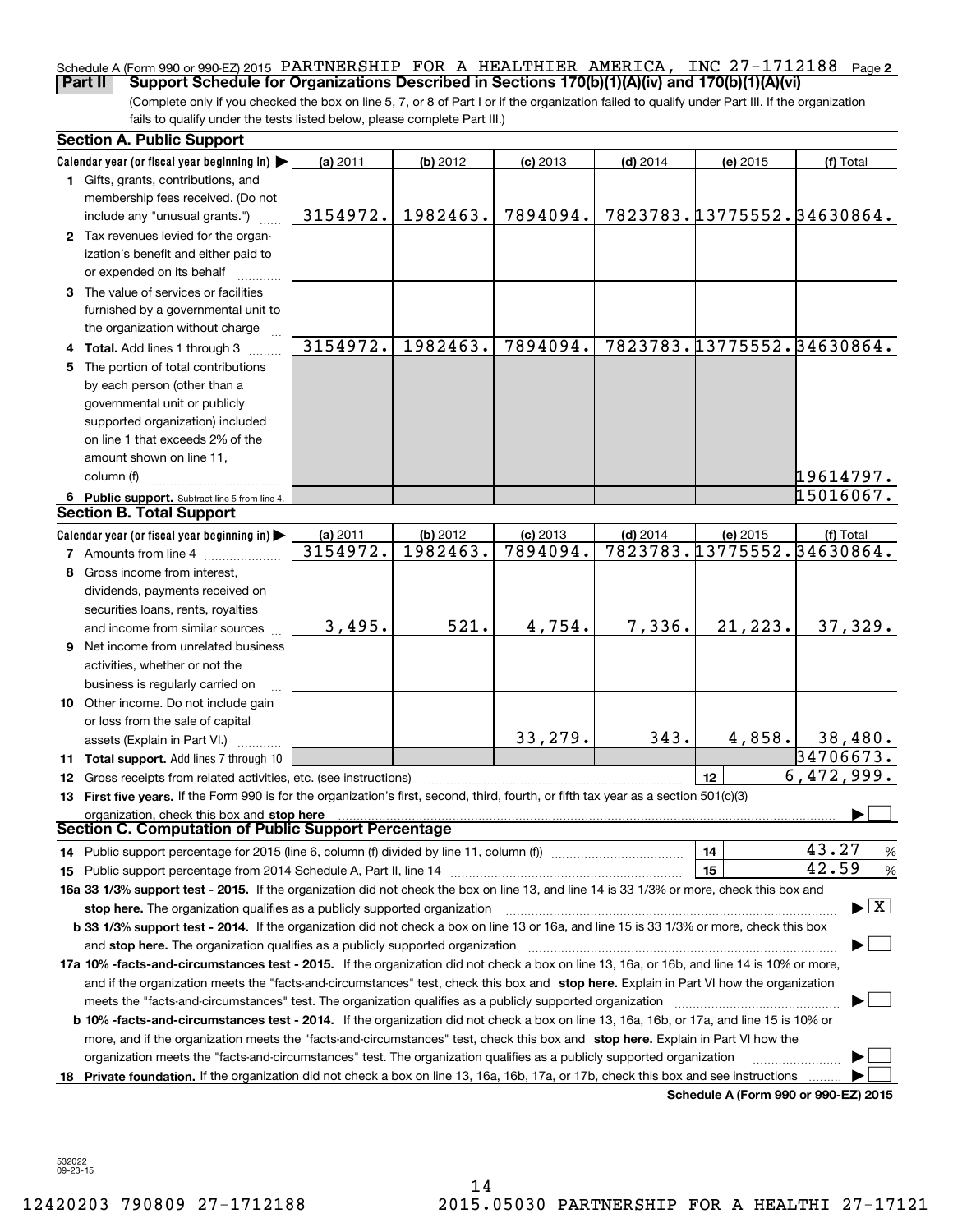#### Schedule A (Form 990 or 990-EZ) 2015 PARTNERSHIP FOR A HEALTHIER AMERICA, INC 27-1712188 Page 3 **Part III | Support Schedule for Organizations Described in Section 509(a)(2)**

(Complete only if you checked the box on line 9 of Part I or if the organization failed to qualify under Part II. If the organization fails to qualify under the tests listed below, please complete Part II.)

|                 | <b>Section A. Public Support</b>                                                                                                                                                                                               |          |          |            |            |          |                                      |
|-----------------|--------------------------------------------------------------------------------------------------------------------------------------------------------------------------------------------------------------------------------|----------|----------|------------|------------|----------|--------------------------------------|
|                 | Calendar year (or fiscal year beginning in) $\blacktriangleright$                                                                                                                                                              | (a) 2011 | (b) 2012 | $(c)$ 2013 | $(d)$ 2014 | (e) 2015 | (f) Total                            |
|                 | 1 Gifts, grants, contributions, and                                                                                                                                                                                            |          |          |            |            |          |                                      |
|                 | membership fees received. (Do not                                                                                                                                                                                              |          |          |            |            |          |                                      |
|                 | include any "unusual grants.")                                                                                                                                                                                                 |          |          |            |            |          |                                      |
|                 | <b>2</b> Gross receipts from admissions,<br>merchandise sold or services per-<br>formed, or facilities furnished in<br>any activity that is related to the<br>organization's tax-exempt purpose                                |          |          |            |            |          |                                      |
| З               | Gross receipts from activities that                                                                                                                                                                                            |          |          |            |            |          |                                      |
|                 | are not an unrelated trade or bus-                                                                                                                                                                                             |          |          |            |            |          |                                      |
|                 | iness under section 513                                                                                                                                                                                                        |          |          |            |            |          |                                      |
|                 | 4 Tax revenues levied for the organ-<br>ization's benefit and either paid to                                                                                                                                                   |          |          |            |            |          |                                      |
|                 | or expended on its behalf                                                                                                                                                                                                      |          |          |            |            |          |                                      |
|                 | 5 The value of services or facilities                                                                                                                                                                                          |          |          |            |            |          |                                      |
|                 | furnished by a governmental unit to                                                                                                                                                                                            |          |          |            |            |          |                                      |
|                 | the organization without charge                                                                                                                                                                                                |          |          |            |            |          |                                      |
|                 |                                                                                                                                                                                                                                |          |          |            |            |          |                                      |
|                 | <b>6 Total.</b> Add lines 1 through 5                                                                                                                                                                                          |          |          |            |            |          |                                      |
|                 | 7a Amounts included on lines 1, 2, and<br>3 received from disqualified persons                                                                                                                                                 |          |          |            |            |          |                                      |
|                 | <b>b</b> Amounts included on lines 2 and 3 received<br>from other than disqualified persons that<br>exceed the greater of \$5,000 or 1% of the<br>amount on line 13 for the year                                               |          |          |            |            |          |                                      |
|                 | c Add lines 7a and 7b                                                                                                                                                                                                          |          |          |            |            |          |                                      |
|                 | 8 Public support. (Subtract line 7c from line 6.)                                                                                                                                                                              |          |          |            |            |          |                                      |
|                 | <b>Section B. Total Support</b>                                                                                                                                                                                                |          |          |            |            |          |                                      |
|                 | Calendar year (or fiscal year beginning in) $\blacktriangleright$                                                                                                                                                              | (a) 2011 | (b) 2012 | $(c)$ 2013 | $(d)$ 2014 | (e) 2015 | (f) Total                            |
|                 | 9 Amounts from line 6<br>$\overline{\phantom{a}}$                                                                                                                                                                              |          |          |            |            |          |                                      |
|                 | 10a Gross income from interest,<br>dividends, payments received on<br>securities loans, rents, royalties<br>and income from similar sources                                                                                    |          |          |            |            |          |                                      |
|                 | <b>b</b> Unrelated business taxable income                                                                                                                                                                                     |          |          |            |            |          |                                      |
|                 | (less section 511 taxes) from businesses<br>acquired after June 30, 1975                                                                                                                                                       |          |          |            |            |          |                                      |
|                 | c Add lines 10a and 10b                                                                                                                                                                                                        |          |          |            |            |          |                                      |
|                 | <b>11</b> Net income from unrelated business<br>activities not included in line 10b,<br>whether or not the business is<br>regularly carried on                                                                                 |          |          |            |            |          |                                      |
|                 | 12 Other income. Do not include gain<br>or loss from the sale of capital<br>assets (Explain in Part VI.)                                                                                                                       |          |          |            |            |          |                                      |
|                 | <b>13</b> Total support. (Add lines 9, 10c, 11, and 12.)                                                                                                                                                                       |          |          |            |            |          |                                      |
|                 | 14 First five years. If the Form 990 is for the organization's first, second, third, fourth, or fifth tax year as a section 501(c)(3) organization,                                                                            |          |          |            |            |          |                                      |
|                 | check this box and stop here with the continuum control to the control of the control of the control of the control of the control of the control of the control of the control of the control of the control of the control o |          |          |            |            |          |                                      |
|                 | <b>Section C. Computation of Public Support Percentage</b>                                                                                                                                                                     |          |          |            |            |          |                                      |
|                 |                                                                                                                                                                                                                                |          |          |            |            | 15       | %                                    |
|                 | 16 Public support percentage from 2014 Schedule A, Part III, line 15                                                                                                                                                           |          |          |            |            | 16       | %                                    |
|                 | Section D. Computation of Investment Income Percentage                                                                                                                                                                         |          |          |            |            |          |                                      |
|                 | 17 Investment income percentage for 2015 (line 10c, column (f) divided by line 13, column (f) <i>manameronium</i>                                                                                                              |          |          |            |            | 17       | %                                    |
|                 | 18 Investment income percentage from 2014 Schedule A, Part III, line 17                                                                                                                                                        |          |          |            |            | 18       | %                                    |
|                 | 19a 33 1/3% support tests - 2015. If the organization did not check the box on line 14, and line 15 is more than 33 1/3%, and line 17 is not                                                                                   |          |          |            |            |          |                                      |
|                 | more than 33 1/3%, check this box and stop here. The organization qualifies as a publicly supported organization                                                                                                               |          |          |            |            |          |                                      |
|                 | b 33 1/3% support tests - 2014. If the organization did not check a box on line 14 or line 19a, and line 16 is more than 33 1/3%, and                                                                                          |          |          |            |            |          |                                      |
|                 | line 18 is not more than 33 1/3%, check this box and stop here. The organization qualifies as a publicly supported organization                                                                                                |          |          |            |            |          |                                      |
| 20              | Private foundation. If the organization did not check a box on line 14, 19a, or 19b, check this box and see instructions                                                                                                       |          |          |            |            | .        |                                      |
| 532023 09-23-15 |                                                                                                                                                                                                                                |          |          |            |            |          | Schedule A (Form 990 or 990-EZ) 2015 |
|                 |                                                                                                                                                                                                                                |          | 15       |            |            |          |                                      |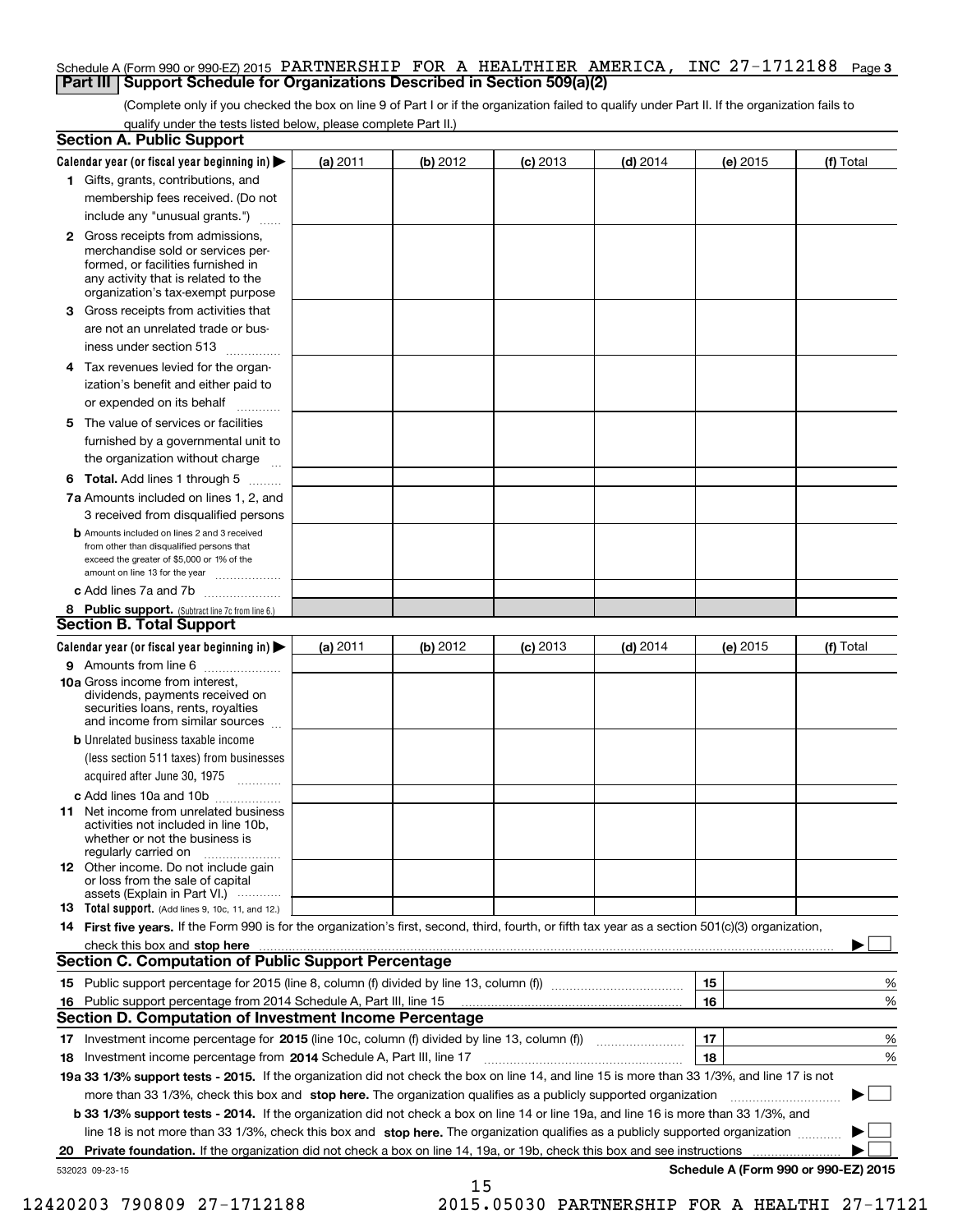## Schedule A (Form 990 or 990-EZ) 2015 PARTNERSHIP FOR A HEALTHIER AMERICA, INC 27-1712188 Page 4

## **Part IV Supporting Organizations**

(Complete only if you checked a box in line 11 on Part I. If you checked 11a of Part I, complete Sections A and B. If you checked 11b of Part I, complete Sections A and C. If you checked 11c of Part I, complete Sections A, D, and E. If you checked 11d of Part I, complete Sections A and D, and complete Part V.)

#### Section A. All Supporting Organizations

- 1 Are all of the organization's supported organizations listed by name in the organization's governing documents? If "No" describe in Part VI how the supported organizations are designated. If designated by class or purpose, describe the designation. If historic and continuing relationship, explain.
- 2 Did the organization have any supported organization that does not have an IRS determination of status under section 509(a)(1) or (2)? If "Yes," explain in Part VI how the organization determined that the supported organization was described in section 509(a)(1) or (2).
- 3a Did the organization have a supported organization described in section 501(c)(4), (5), or (6)? If "Yes," answer (b) and (c) below.
- b Did the organization confirm that each supported organization qualified under section 501(c)(4), (5), or (6) and satisfied the public support tests under section 509(a)(2)? If "Yes," describe in Part VI when and how the organization made the determination.
- c Did the organization ensure that all support to such organizations was used exclusively for section 170(c)(2)(B) purposes? If "Yes," explain in Part VI what controls the organization put in place to ensure such use.
- 4a Was any supported organization not organized in the United States ("foreign supported organization")? If "Yes," and if you checked 11a or 11b in Part I, answer (b) and (c) below.
- b Did the organization have ultimate control and discretion in deciding whether to make grants to the foreign supported organization? If "Yes," describe in Part VI how the organization had such control and discretion despite being controlled or supervised by or in connection with its supported organizations.
- c Did the organization support any foreign supported organization that does not have an IRS determination under sections 501(c)(3) and 509(a)(1) or (2)? If "Yes," explain in Part VI what controls the organization used to ensure that all support to the foreign supported organization was used exclusively for section 170(c)(2)(B) purposes.
- 5a Did the organization add, substitute, or remove any supported organizations during the tax year? If "Yes," answer (b) and (c) below (if applicable). Also, provide detail in Part VI, including (i) the names and EIN numbers of the supported organizations added, substituted, or removed; (ii) the reasons for each such action; (iii) the authority under the organization's organizing document authorizing such action; and (iv) how the action was accomplished (such as by amendment to the organizing document).
- **b Type I or Type II only.** Was any added or substituted supported organization part of a class already designated in the organization's organizing document?
- c Substitutions only. Was the substitution the result of an event beyond the organization's control?
- 6 Did the organization provide support (whether in the form of grants or the provision of services or facilities) to support or benefit one or more of the filing organization's supported organizations? If "Yes," provide detail in anyone other than (i) its supported organizations, (ii) individuals that are part of the charitable class benefited by one or more of its supported organizations, or (iii) other supporting organizations that also Part VI.
- 7 Did the organization provide a grant, loan, compensation, or other similar payment to a substantial contributor regard to a substantial contributor? If "Yes," complete Part I of Schedule L (Form 990 or 990-EZ). (defined in section 4958(c)(3)(C)), a family member of a substantial contributor, or a 35% controlled entity with
- 8 Did the organization make a loan to a disqualified person (as defined in section 4958) not described in line 7? If "Yes," complete Part I of Schedule L (Form 990 or 990-EZ).
- **9a** Was the organization controlled directly or indirectly at any time during the tax year by one or more in section 509(a)(1) or (2))? If "Yes," provide detail in Part VI. disqualified persons as defined in section 4946 (other than foundation managers and organizations described
- b Did one or more disqualified persons (as defined in line 9a) hold a controlling interest in any entity in which the supporting organization had an interest? If "Yes," provide detail in Part VI.
- c Did a disqualified person (as defined in line 9a) have an ownership interest in, or derive any personal benefit from, assets in which the supporting organization also had an interest? If "Yes," provide detail in Part VI.
- 10a Was the organization subject to the excess business holdings rules of section 4943 because of section supporting organizations)? If "Yes," answer 10b below. 4943(f) (regarding certain Type II supporting organizations, and all Type III non-functionally integrated
- **b** Did the organization have any excess business holdings in the tax year? (Use Schedule C, Form 4720, to determine whether the organization had excess business holdings.)

16

532024 09-23-15

4b 4c 5a 5b 5c 6 7 8 9a 9b 9c 10a 10b Schedule A (Form 990 or 990-EZ) 2015

Yes | No

1

2

3a

3b

3c

4a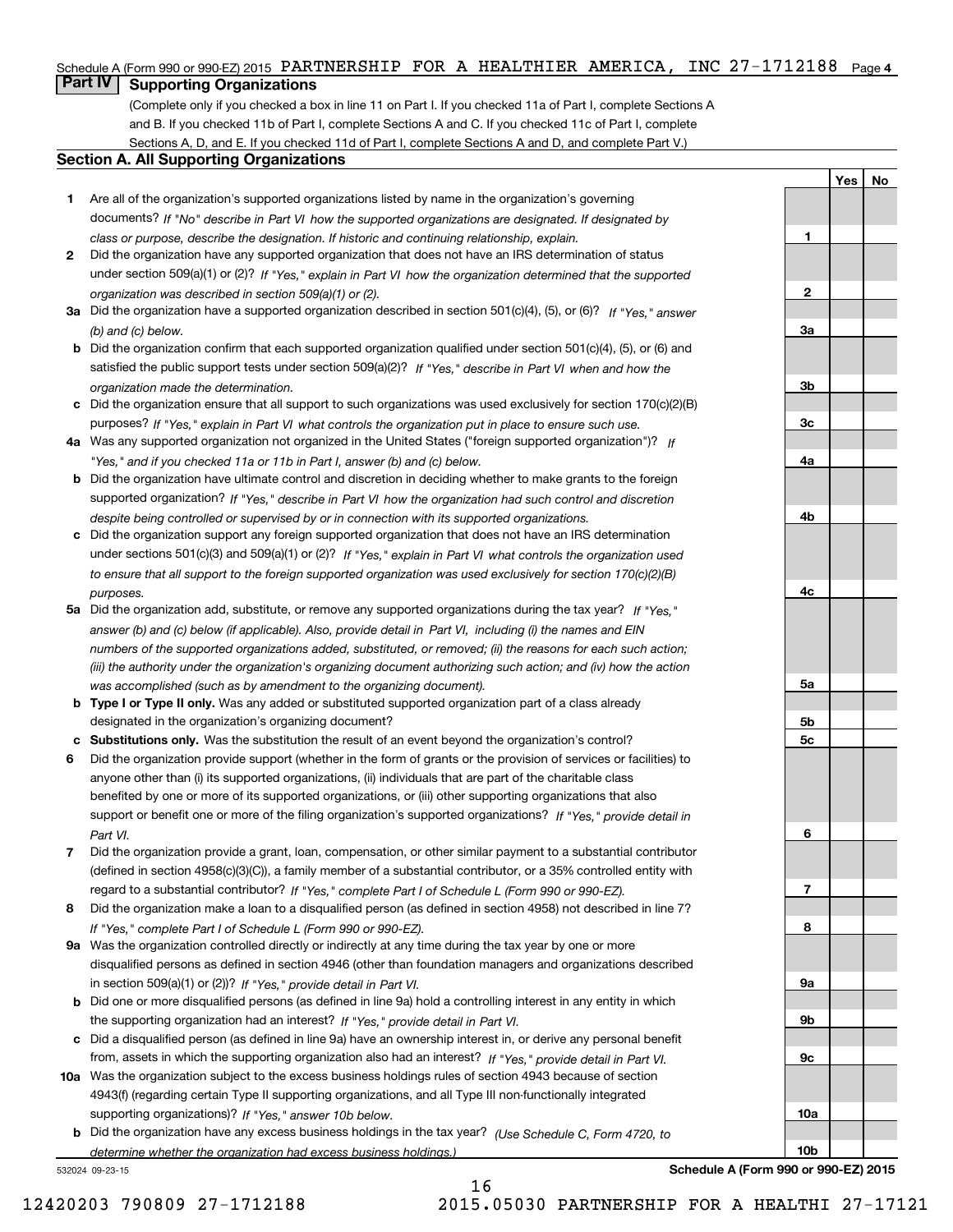## Schedule A (Form 990 or 990-EZ) 2015 PARTNERSHIP FOR A HEALTHIER AMERICA, INC 27-1712188 Page 5 **Part IV Supporting Organizations** (continued)

|    |                                                                                                                                   |                 | Yes | No |
|----|-----------------------------------------------------------------------------------------------------------------------------------|-----------------|-----|----|
| 11 | Has the organization accepted a gift or contribution from any of the following persons?                                           |                 |     |    |
|    | a A person who directly or indirectly controls, either alone or together with persons described in (b) and (c)                    |                 |     |    |
|    | below, the governing body of a supported organization?                                                                            | 11a             |     |    |
|    | <b>b</b> A family member of a person described in (a) above?                                                                      | 11 <sub>b</sub> |     |    |
|    | c A 35% controlled entity of a person described in (a) or (b) above? If "Yes" to a, b, or c, provide detail in Part VI.           | 11c             |     |    |
|    | <b>Section B. Type I Supporting Organizations</b>                                                                                 |                 |     |    |
|    |                                                                                                                                   |                 |     |    |
|    |                                                                                                                                   |                 | Yes | No |
| 1. | Did the directors, trustees, or membership of one or more supported organizations have the power to                               |                 |     |    |
|    | regularly appoint or elect at least a majority of the organization's directors or trustees at all times during the                |                 |     |    |
|    | tax year? If "No," describe in Part VI how the supported organization(s) effectively operated, supervised, or                     |                 |     |    |
|    | controlled the organization's activities. If the organization had more than one supported organization,                           |                 |     |    |
|    | describe how the powers to appoint and/or remove directors or trustees were allocated among the supported                         |                 |     |    |
|    | organizations and what conditions or restrictions, if any, applied to such powers during the tax year.                            | 1               |     |    |
| 2  | Did the organization operate for the benefit of any supported organization other than the supported                               |                 |     |    |
|    | organization(s) that operated, supervised, or controlled the supporting organization? If "Yes," explain in                        |                 |     |    |
|    | Part VI how providing such benefit carried out the purposes of the supported organization(s) that operated.                       |                 |     |    |
|    | supervised, or controlled the supporting organization.                                                                            | $\overline{2}$  |     |    |
|    | <b>Section C. Type II Supporting Organizations</b>                                                                                |                 |     |    |
|    |                                                                                                                                   |                 |     | No |
|    |                                                                                                                                   |                 | Yes |    |
| 1. | Were a majority of the organization's directors or trustees during the tax year also a majority of the directors                  |                 |     |    |
|    | or trustees of each of the organization's supported organization(s)? If "No," describe in Part VI how control                     |                 |     |    |
|    | or management of the supporting organization was vested in the same persons that controlled or managed                            |                 |     |    |
|    | the supported organization(s).                                                                                                    | 1               |     |    |
|    | <b>Section D. All Type III Supporting Organizations</b>                                                                           |                 |     |    |
|    |                                                                                                                                   |                 | Yes | No |
| 1. | Did the organization provide to each of its supported organizations, by the last day of the fifth month of the                    |                 |     |    |
|    | organization's tax year, (i) a written notice describing the type and amount of support provided during the prior tax             |                 |     |    |
|    | year, (ii) a copy of the Form 990 that was most recently filed as of the date of notification, and (iii) copies of the            |                 |     |    |
|    | organization's governing documents in effect on the date of notification, to the extent not previously provided?                  | 1               |     |    |
| 2  | Were any of the organization's officers, directors, or trustees either (i) appointed or elected by the supported                  |                 |     |    |
|    | organization(s) or (ii) serving on the governing body of a supported organization? If "No," explain in Part VI how                |                 |     |    |
|    | the organization maintained a close and continuous working relationship with the supported organization(s).                       | $\mathbf{2}$    |     |    |
| 3  | By reason of the relationship described in (2), did the organization's supported organizations have a                             |                 |     |    |
|    | significant voice in the organization's investment policies and in directing the use of the organization's                        |                 |     |    |
|    | income or assets at all times during the tax year? If "Yes," describe in Part VI the role the organization's                      |                 |     |    |
|    |                                                                                                                                   | 3               |     |    |
|    | supported organizations played in this regard.<br>Section E. Type III Functionally-Integrated Supporting Organizations            |                 |     |    |
|    |                                                                                                                                   |                 |     |    |
| 1. | Check the box next to the method that the organization used to satisfy the Integral Part Test during the year (see instructions): |                 |     |    |
| a  | The organization satisfied the Activities Test. Complete line 2 below.                                                            |                 |     |    |
| b  | The organization is the parent of each of its supported organizations. Complete line 3 below.                                     |                 |     |    |
| c  | The organization supported a governmental entity. Describe in Part VI how you supported a government entity (see instructions).   |                 |     |    |
| 2  | Activities Test. Answer (a) and (b) below.                                                                                        |                 | Yes | No |
| а  | Did substantially all of the organization's activities during the tax year directly further the exempt purposes of                |                 |     |    |
|    | the supported organization(s) to which the organization was responsive? If "Yes," then in Part VI identify                        |                 |     |    |
|    | those supported organizations and explain<br>how these activities directly furthered their exempt purposes,                       |                 |     |    |
|    | how the organization was responsive to those supported organizations, and how the organization determined                         |                 |     |    |
|    | that these activities constituted substantially all of its activities.                                                            | 2a              |     |    |
|    | Did the activities described in (a) constitute activities that, but for the organization's involvement, one or more               |                 |     |    |
|    | of the organization's supported organization(s) would have been engaged in? If "Yes," explain in Part VI the                      |                 |     |    |
|    | reasons for the organization's position that its supported organization(s) would have engaged in these                            |                 |     |    |
|    |                                                                                                                                   | 2b              |     |    |
|    | activities but for the organization's involvement.                                                                                |                 |     |    |
| з  | Parent of Supported Organizations. Answer (a) and (b) below.                                                                      |                 |     |    |
| а  | Did the organization have the power to regularly appoint or elect a majority of the officers, directors, or                       |                 |     |    |
|    | trustees of each of the supported organizations? Provide details in Part VI.                                                      | За              |     |    |
| b  | Did the organization exercise a substantial degree of direction over the policies, programs, and activities of each               |                 |     |    |
|    | of its supported organizations? If "Yes," describe in Part VI the role played by the organization in this regard                  | 3b              |     |    |
|    | Schedule A (Form 990 or 990-EZ) 2015<br>532025 09-23-15                                                                           |                 |     |    |

17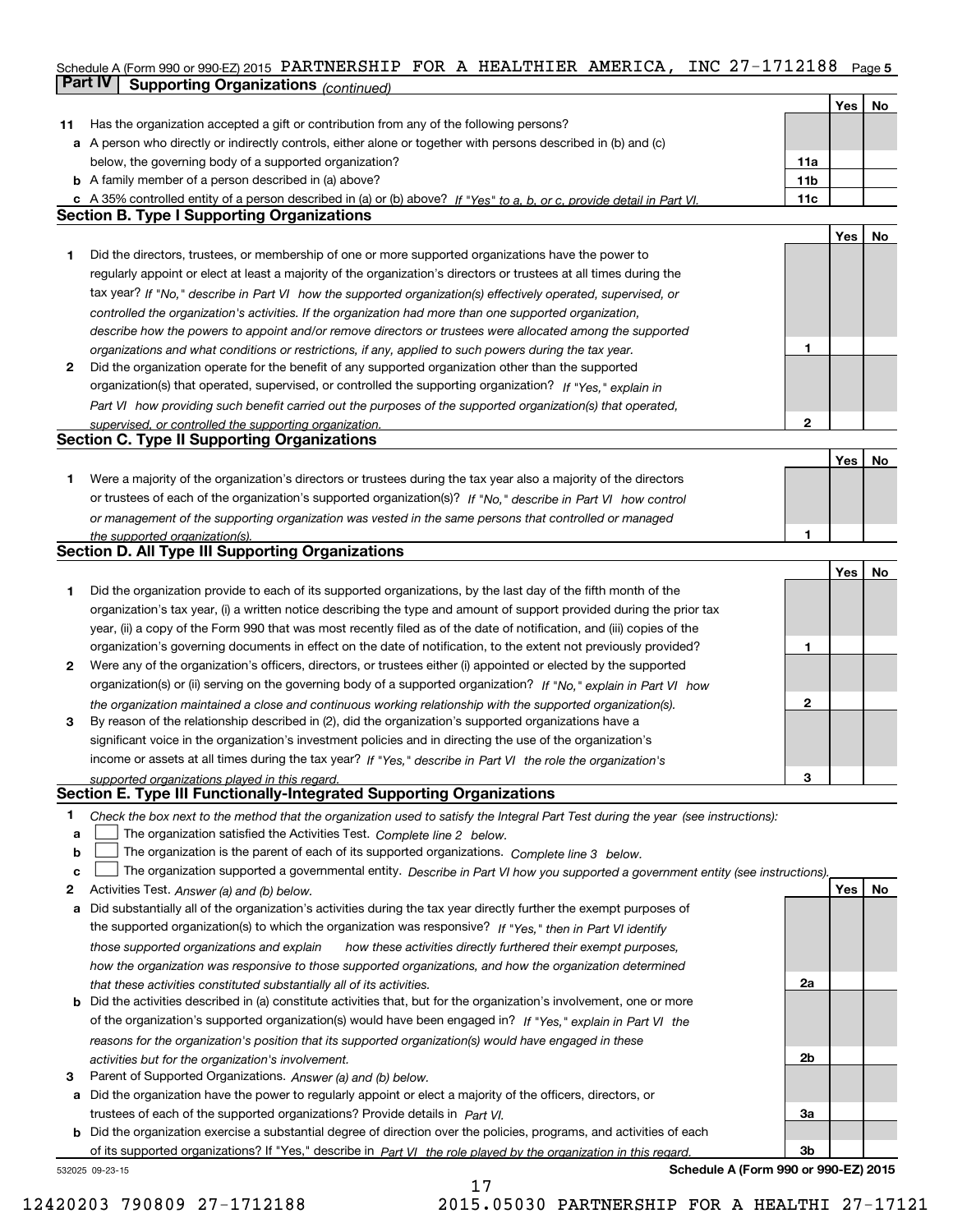| <b>Part V</b> | Schedule A (Form 990 or 990-EZ) 2015 PARTNERSHIP FOR A HEALTHIER AMERICA, INC 27-1712188<br>Type III Non-Functionally Integrated 509(a)(3) Supporting Organizations |                |                | Page 6                         |
|---------------|---------------------------------------------------------------------------------------------------------------------------------------------------------------------|----------------|----------------|--------------------------------|
| 1             | Check here if the organization satisfied the Integral Part Test as a qualifying trust on Nov. 20, 1970. See instructions. All                                       |                |                |                                |
|               | other Type III non-functionally integrated supporting organizations must complete Sections A through E.                                                             |                |                |                                |
|               | Section A - Adjusted Net Income                                                                                                                                     |                | (A) Prior Year | (B) Current Year<br>(optional) |
| 1             | Net short-term capital gain                                                                                                                                         | 1              |                |                                |
| 2             | Recoveries of prior-year distributions                                                                                                                              | $\mathbf{2}$   |                |                                |
| 3             | Other gross income (see instructions)                                                                                                                               | 3              |                |                                |
| 4             | Add lines 1 through 3                                                                                                                                               | 4              |                |                                |
| 5             | Depreciation and depletion                                                                                                                                          | 5              |                |                                |
| 6             | Portion of operating expenses paid or incurred for production or                                                                                                    |                |                |                                |
|               | collection of gross income or for management, conservation, or                                                                                                      |                |                |                                |
|               | maintenance of property held for production of income (see instructions)                                                                                            | 6              |                |                                |
| 7             | Other expenses (see instructions)                                                                                                                                   | $\overline{7}$ |                |                                |
| 8             | Adjusted Net Income (subtract lines 5, 6 and 7 from line 4)                                                                                                         | 8              |                |                                |
|               | <b>Section B - Minimum Asset Amount</b>                                                                                                                             |                | (A) Prior Year | (B) Current Year<br>(optional) |
| 1             | Aggregate fair market value of all non-exempt-use assets (see                                                                                                       |                |                |                                |
|               | instructions for short tax year or assets held for part of year):                                                                                                   |                |                |                                |
|               | a Average monthly value of securities                                                                                                                               | 1a             |                |                                |
|               | <b>b</b> Average monthly cash balances                                                                                                                              | 1b             |                |                                |
|               | <b>c</b> Fair market value of other non-exempt-use assets                                                                                                           | 1c             |                |                                |
|               | d Total (add lines 1a, 1b, and 1c)                                                                                                                                  | 1d             |                |                                |
|               | <b>e</b> Discount claimed for blockage or other                                                                                                                     |                |                |                                |
|               | factors (explain in detail in Part VI):                                                                                                                             |                |                |                                |
| 2             | Acquisition indebtedness applicable to non-exempt-use assets                                                                                                        | $\mathbf{2}$   |                |                                |
| 3             | Subtract line 2 from line 1d                                                                                                                                        | 3              |                |                                |
| 4             | Cash deemed held for exempt use. Enter 1-1/2% of line 3 (for greater amount,                                                                                        |                |                |                                |
|               | see instructions).                                                                                                                                                  | 4              |                |                                |
| 5             | Net value of non-exempt-use assets (subtract line 4 from line 3)                                                                                                    | 5              |                |                                |
| 6             | Multiply line 5 by .035                                                                                                                                             | 6              |                |                                |
| 7             | Recoveries of prior-year distributions                                                                                                                              | $\overline{7}$ |                |                                |
| 8             | Minimum Asset Amount (add line 7 to line 6)                                                                                                                         | 8              |                |                                |
|               | <b>Section C - Distributable Amount</b>                                                                                                                             |                |                | <b>Current Year</b>            |
|               | Adjusted net income for prior year (from Section A, line 8, Column A)                                                                                               | 1              |                |                                |
| 2             | Enter 85% of line 1                                                                                                                                                 | 2              |                |                                |
| 3             | Minimum asset amount for prior year (from Section B, line 8, Column A)                                                                                              | 3              |                |                                |
| 4             | Enter greater of line 2 or line 3                                                                                                                                   | 4              |                |                                |
| 5             | Income tax imposed in prior year                                                                                                                                    | 5              |                |                                |
| 6             | Distributable Amount. Subtract line 5 from line 4, unless subject to                                                                                                |                |                |                                |
|               | emergency temporary reduction (see instructions)                                                                                                                    | 6              |                |                                |
| 7             | Check here if the current year is the organization's first as a non-functionally-integrated Type III supporting organization (see                                   |                |                |                                |

instructions).

Schedule A (Form 990 or 990-EZ) 2015

532026 09-23-15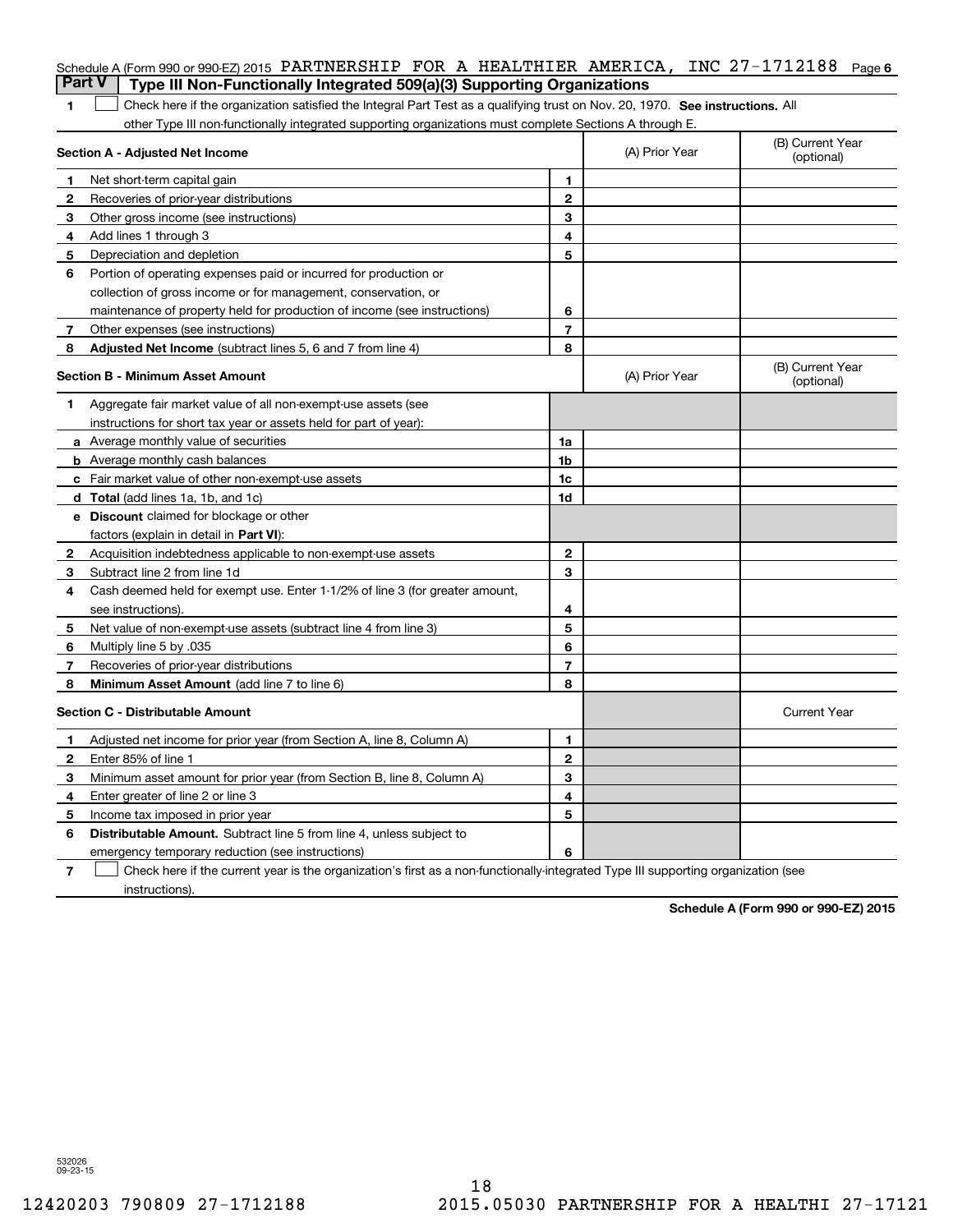### Schedule A (Form 990 or 990-EZ) 2015 PARTNERSHIP FOR A HEALTHIER AMERICA, INC 27-1712188 Page 7

| ∣ Part V     | Type III Non-Functionally Integrated 509(a)(3) Supporting Organizations                    |                             | (continued)                           |                                                |  |  |  |  |
|--------------|--------------------------------------------------------------------------------------------|-----------------------------|---------------------------------------|------------------------------------------------|--|--|--|--|
|              | <b>Section D - Distributions</b>                                                           |                             |                                       | <b>Current Year</b>                            |  |  |  |  |
| 1.           | Amounts paid to supported organizations to accomplish exempt purposes                      |                             |                                       |                                                |  |  |  |  |
| 2            | Amounts paid to perform activity that directly furthers exempt purposes of supported       |                             |                                       |                                                |  |  |  |  |
|              | organizations, in excess of income from activity                                           |                             |                                       |                                                |  |  |  |  |
| 3            | Administrative expenses paid to accomplish exempt purposes of supported organizations      |                             |                                       |                                                |  |  |  |  |
| 4            | Amounts paid to acquire exempt-use assets                                                  |                             |                                       |                                                |  |  |  |  |
| 5            | Qualified set-aside amounts (prior IRS approval required)                                  |                             |                                       |                                                |  |  |  |  |
| 6            | Other distributions (describe in Part VI). See instructions.                               |                             |                                       |                                                |  |  |  |  |
| 7            | <b>Total annual distributions.</b> Add lines 1 through 6.                                  |                             |                                       |                                                |  |  |  |  |
| 8            | Distributions to attentive supported organizations to which the organization is responsive |                             |                                       |                                                |  |  |  |  |
|              | (provide details in Part VI). See instructions.                                            |                             |                                       |                                                |  |  |  |  |
| 9            | Distributable amount for 2015 from Section C, line 6                                       |                             |                                       |                                                |  |  |  |  |
| 10           | Line 8 amount divided by Line 9 amount                                                     |                             |                                       |                                                |  |  |  |  |
|              |                                                                                            | (i)                         | (iii)                                 | (iii)                                          |  |  |  |  |
|              | Section E - Distribution Allocations (see instructions)                                    | <b>Excess Distributions</b> | <b>Underdistributions</b><br>Pre-2015 | <b>Distributable</b><br><b>Amount for 2015</b> |  |  |  |  |
|              |                                                                                            |                             |                                       |                                                |  |  |  |  |
| 1.           | Distributable amount for 2015 from Section C, line 6                                       |                             |                                       |                                                |  |  |  |  |
| 2            | Underdistributions, if any, for years prior to 2015                                        |                             |                                       |                                                |  |  |  |  |
|              | (reasonable cause required-see instructions)                                               |                             |                                       |                                                |  |  |  |  |
| 3            | Excess distributions carryover, if any, to 2015:                                           |                             |                                       |                                                |  |  |  |  |
| а            |                                                                                            |                             |                                       |                                                |  |  |  |  |
| b            |                                                                                            |                             |                                       |                                                |  |  |  |  |
| с            | d From 2013                                                                                |                             |                                       |                                                |  |  |  |  |
|              | e From 2014                                                                                |                             |                                       |                                                |  |  |  |  |
| f            | Total of lines 3a through e                                                                |                             |                                       |                                                |  |  |  |  |
|              | g Applied to underdistributions of prior years                                             |                             |                                       |                                                |  |  |  |  |
|              | <b>h</b> Applied to 2015 distributable amount                                              |                             |                                       |                                                |  |  |  |  |
| Ť.           | Carryover from 2010 not applied (see instructions)                                         |                             |                                       |                                                |  |  |  |  |
|              | Remainder. Subtract lines 3g, 3h, and 3i from 3f.                                          |                             |                                       |                                                |  |  |  |  |
| 4            | Distributions for 2015 from Section D,                                                     |                             |                                       |                                                |  |  |  |  |
|              | line $7:$                                                                                  |                             |                                       |                                                |  |  |  |  |
|              | a Applied to underdistributions of prior years                                             |                             |                                       |                                                |  |  |  |  |
|              | <b>b</b> Applied to 2015 distributable amount                                              |                             |                                       |                                                |  |  |  |  |
| c            | Remainder. Subtract lines 4a and 4b from 4.                                                |                             |                                       |                                                |  |  |  |  |
| 5            | Remaining underdistributions for years prior to 2015, if                                   |                             |                                       |                                                |  |  |  |  |
|              | any. Subtract lines 3g and 4a from line 2 (if amount                                       |                             |                                       |                                                |  |  |  |  |
|              | greater than zero, see instructions).                                                      |                             |                                       |                                                |  |  |  |  |
| 6            | Remaining underdistributions for 2015. Subtract lines 3h                                   |                             |                                       |                                                |  |  |  |  |
|              | and 4b from line 1 (if amount greater than zero, see                                       |                             |                                       |                                                |  |  |  |  |
|              | instructions).                                                                             |                             |                                       |                                                |  |  |  |  |
| $\mathbf{7}$ | Excess distributions carryover to 2016. Add lines 3j                                       |                             |                                       |                                                |  |  |  |  |
|              | and 4c.                                                                                    |                             |                                       |                                                |  |  |  |  |
| 8            | Breakdown of line 7:                                                                       |                             |                                       |                                                |  |  |  |  |
| а            |                                                                                            |                             |                                       |                                                |  |  |  |  |
| b            |                                                                                            |                             |                                       |                                                |  |  |  |  |
|              | c Excess from 2013                                                                         |                             |                                       |                                                |  |  |  |  |
|              | d Excess from 2014                                                                         |                             |                                       |                                                |  |  |  |  |
|              | e Excess from 2015                                                                         |                             |                                       |                                                |  |  |  |  |

Schedule A (Form 990 or 990-EZ) 2015

532027 09-23-15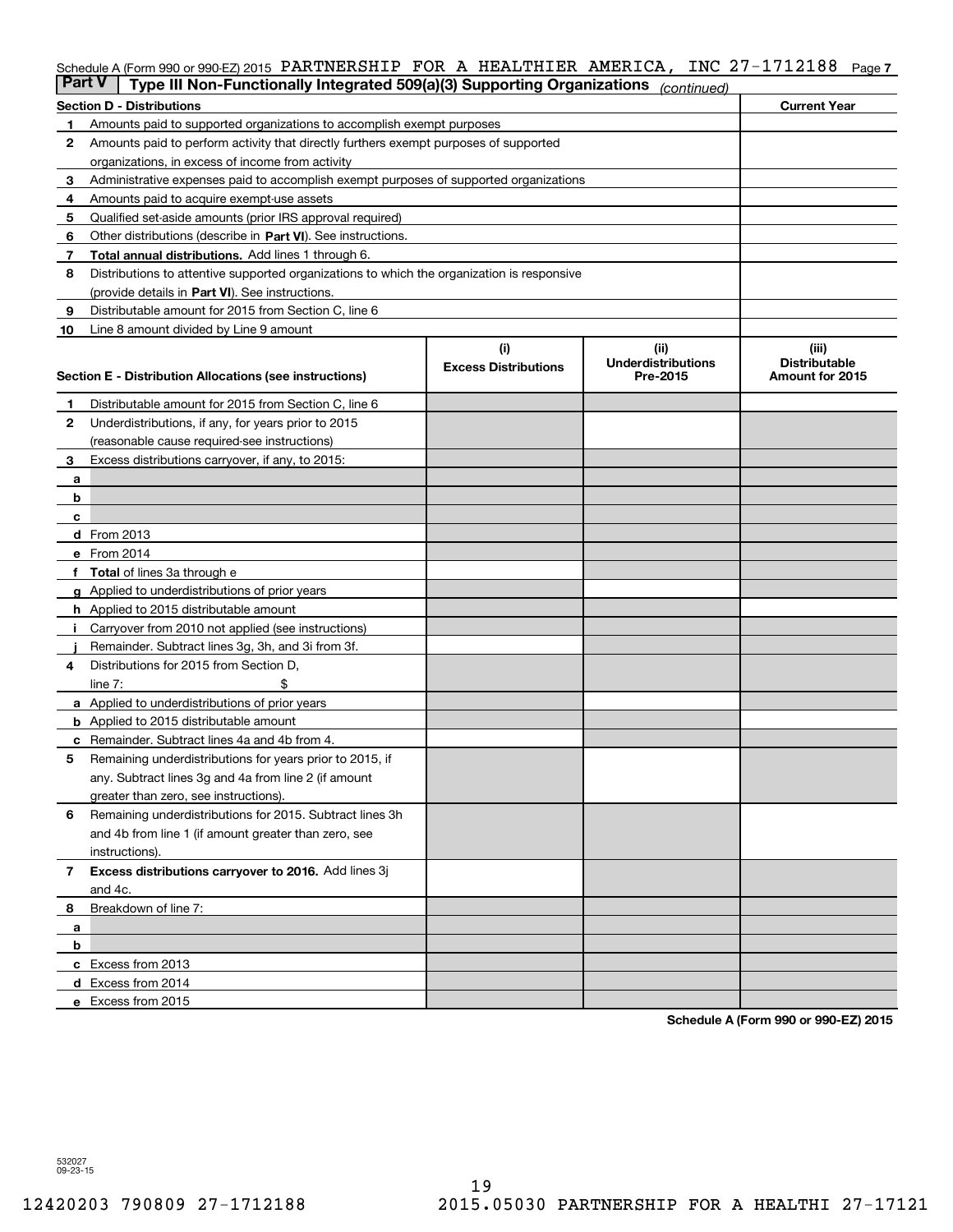27-1712188 Page 8 Schedule A (Form 990 or 990-EZ) 2015 PARTNERSHIP FOR A HEALTHIER AMERICA, INC  $27-1712188$  Page Part VI | Supplemental Information. Provide the explanations required by Part II, line 10; Part II, line 17a or 17b; Part III, line 12; Part IV, Section A, lines 1, 2, 3b, 3c, 4b, 4c, 5a, 6, 9a, 9b, 9c, 11a, 11b, and 11c; Part IV, Section B, lines 1 and 2; Part IV, Section C, line 1; Part IV, Section D, lines 2 and 3; Part IV, Section E, lines 1c, 2a, 2b, 3a and 3b; Part V, line 1; Part V, Section B, line 1e; Part V, Section D, lines 5, 6, and 8; and Part V, Section E, lines 2, 5, and 6. Also complete this part for any additional information. (See instructions.)

### SHORT YEAR

THE AMOUNTS IN THE 2012 COLUMN COVER THE SHORT-PERIOD RETURN FOR

JANUARY 1, 2013 TO JUNE 30, 2013. THE SHORT-PERIOD IS DUE TO A CHANGE

IN YEAR-END FROM DECEMBER TO JUNE.

Schedule A (Form 990 or 990-EZ) 2015

532028 09-23-15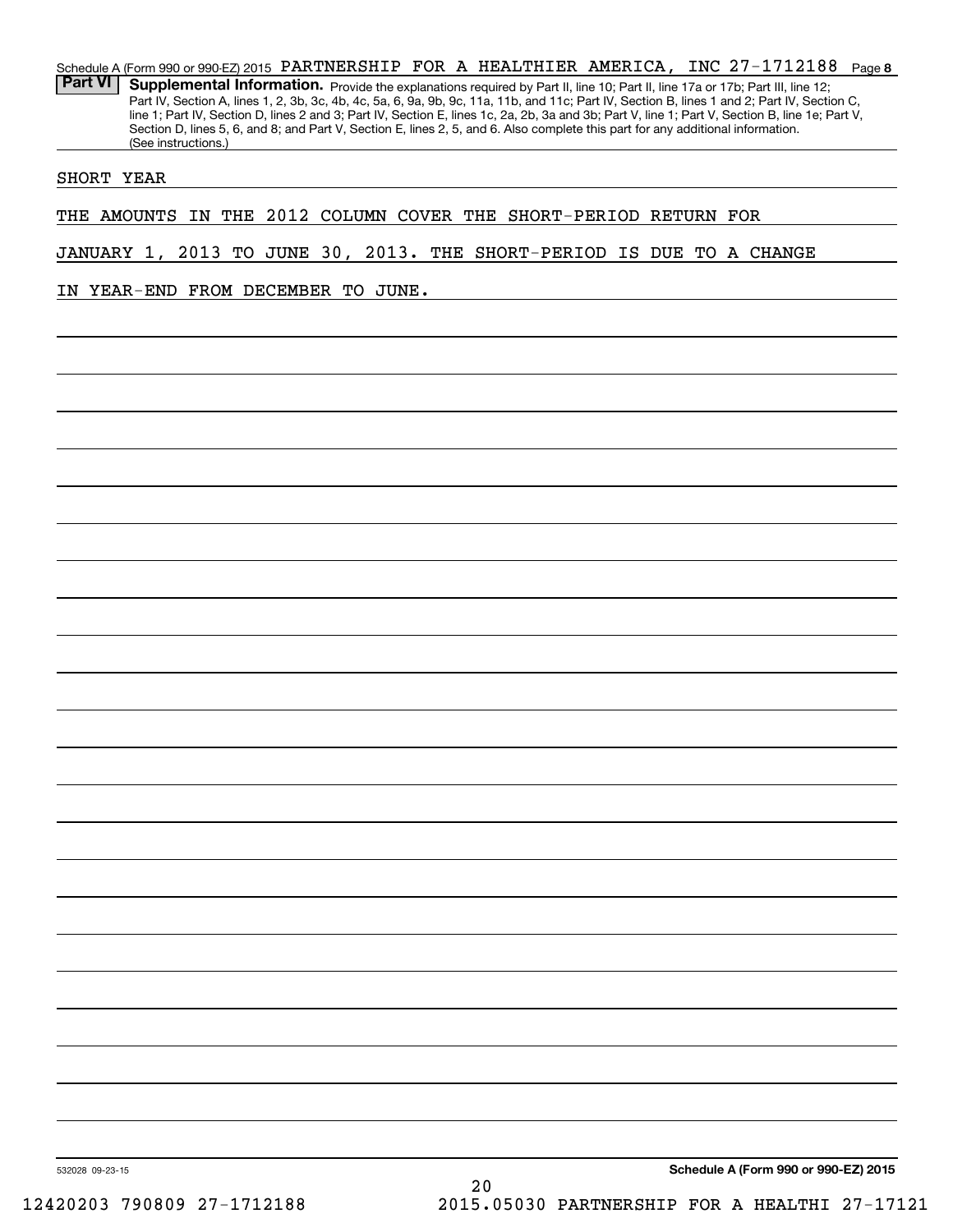Department of the Treasury Internal Revenue Service (Form 990, 990-EZ, \*\* PUBLIC DISCLOSURE COPY \*\*

## Schedule B Schedule of Contributors

Attach to Form 990, Form 990-EZ, or Form 990-PF. | Information about Schedule B (Form 990, 990-EZ, or 990-PF) and its instructions is at www.irs.gov/form990.

Name of the organization extensive properties and the organization number of the organization number

Organization type (check one):

PARTNERSHIP FOR A HEALTHIER AMERICA, INC 27-1712188

OMB No. 1545-0047

2015

| Filers of:         | Section:                                                                    |
|--------------------|-----------------------------------------------------------------------------|
| Form 990 or 990-EZ | $\lfloor x \rfloor$ 501(c)( 3) (enter number) organization                  |
|                    | $4947(a)(1)$ nonexempt charitable trust not treated as a private foundation |
|                    | 527 political organization                                                  |
| Form 990-PF        | 501(c)(3) exempt private foundation                                         |
|                    | 4947(a)(1) nonexempt charitable trust treated as a private foundation       |
|                    | 501(c)(3) taxable private foundation                                        |

Check if your organization is covered by the General Rule or a Special Rule. Note. Only a section 501(c)(7), (8), or (10) organization can check boxes for both the General Rule and a Special Rule. See instructions.

#### General Rule

 $\begin{array}{c} \hline \end{array}$ 

 $\begin{array}{c} \hline \end{array}$ 

For an organization filing Form 990, 990-EZ, or 990-PF that received, during the year, contributions totaling \$5,000 or more (in money or property) from any one contributor. Complete Parts I and II. See instructions for determining a contributor's total contributions.

#### Special Rules

any one contributor, during the year, total contributions of the greater of (1) \$5,000 or (2) 2% of the amount on (i) Form 990, Part VIII, line 1h,  $\boxed{\textbf{X}}$  For an organization described in section 501(c)(3) filing Form 990 or 990-EZ that met the 33 1/3% support test of the regulations under sections 509(a)(1) and 170(b)(1)(A)(vi), that checked Schedule A (Form 990 or 990-EZ), Part II, line 13, 16a, or 16b, and that received from or (ii) Form 990-EZ, line 1. Complete Parts I and II.

year, total contributions of more than \$1,000 *exclusively* for religious, charitable, scientific, literary, or educational purposes, or for For an organization described in section 501(c)(7), (8), or (10) filing Form 990 or 990-EZ that received from any one contributor, during the the prevention of cruelty to children or animals. Complete Parts I, II, and III.  $\begin{array}{c} \hline \end{array}$ 

purpose. Do not complete any of the parts unless the General Rule applies to this organization because it received nonexclusively year, contributions <sub>exclusively</sub> for religious, charitable, etc., purposes, but no such contributions totaled more than \$1,000. If this box is checked, enter here the total contributions that were received during the year for an exclusively religious, charitable, etc., For an organization described in section 501(c)(7), (8), or (10) filing Form 990 or 990-EZ that received from any one contributor, during the religious, charitable, etc., contributions totaling \$5,000 or more during the year  $\Box$ — $\Box$   $\Box$ 

Caution. An organization that is not covered by the General Rule and/or the Special Rules does not file Schedule B (Form 990, 990-EZ, or 990-PF), but it **must** answer "No" on Part IV, line 2, of its Form 990; or check the box on line H of its Form 990-EZ or on its Form 990-PF, Part I, line 2, to certify that it does not meet the filing requirements of Schedule B (Form 990, 990-EZ, or 990-PF).

Schedule B (Form 990, 990-EZ, or 990-PF) (2015) LHA For Paperwork Reduction Act Notice, see the Instructions for Form 990, 990-EZ, or 990-PF.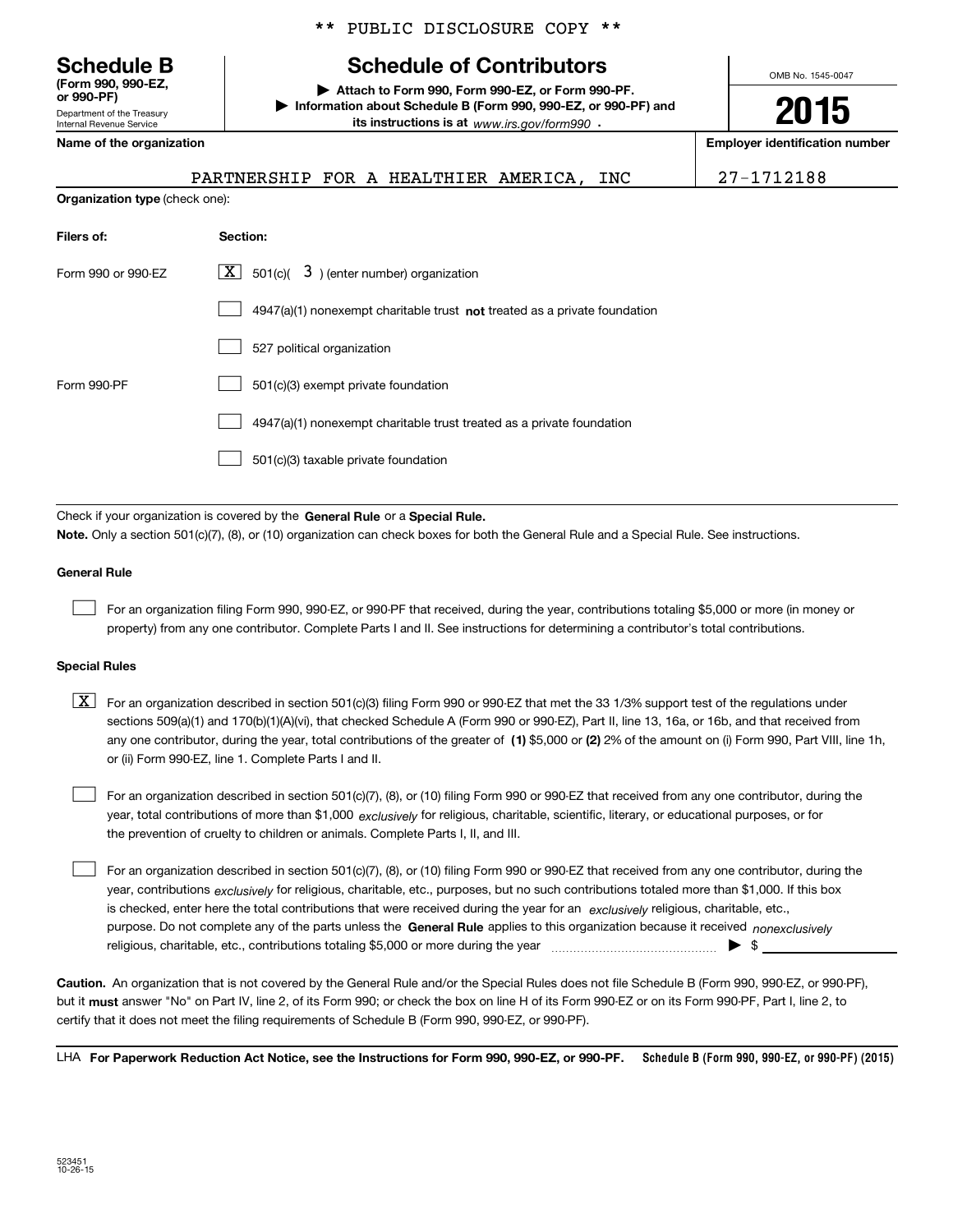PARTNERSHIP FOR A HEALTHIER AMERICA, INC 27-1712188

| Part I               | Contributors (see instructions). Use duplicate copies of Part I if additional space is needed. |                                   |                                                                                                                                                                |
|----------------------|------------------------------------------------------------------------------------------------|-----------------------------------|----------------------------------------------------------------------------------------------------------------------------------------------------------------|
| (a)<br>No.           | (b)<br>Name, address, and ZIP + 4                                                              | (c)<br><b>Total contributions</b> | (d)<br>Type of contribution                                                                                                                                    |
| 1                    |                                                                                                | 2,821,000.<br>$\frac{1}{2}$       | $\boxed{\text{X}}$<br>Person<br>Payroll<br>Noncash<br>(Complete Part II for<br>noncash contributions.)                                                         |
| (a)<br>No.           | (b)<br>Name, address, and ZIP + 4                                                              | (c)<br><b>Total contributions</b> | (d)<br>Type of contribution                                                                                                                                    |
| 2                    |                                                                                                | 1,572,000.<br>\$                  | $\boxed{\text{X}}$<br>Person<br>Payroll<br>Noncash<br>(Complete Part II for<br>noncash contributions.)                                                         |
| (a)<br>No.           | (b)<br>Name, address, and ZIP + 4                                                              | (c)<br><b>Total contributions</b> | (d)<br>Type of contribution                                                                                                                                    |
| 3                    |                                                                                                | 2,250,000.<br>$\frac{1}{2}$       | $\boxed{\text{X}}$<br>Person<br>Payroll<br><b>Noncash</b><br>(Complete Part II for<br>noncash contributions.)                                                  |
| (a)<br>No.           | (b)<br>Name, address, and ZIP + 4                                                              | (c)<br><b>Total contributions</b> | (d)<br>Type of contribution                                                                                                                                    |
| 4                    |                                                                                                | 650,000.<br>\$                    | $\boxed{\text{X}}$<br>Person<br>Payroll<br>Noncash<br>(Complete Part II for<br>noncash contributions.)                                                         |
| (a)<br>No.           | (b)<br>Name, address, and ZIP + 4                                                              | (c)<br><b>Total contributions</b> | (d)<br>Type of contribution                                                                                                                                    |
| $\mathbf 5$          |                                                                                                | 2,980,000.<br>$$\mathbb{S}$$      | $\boxed{\text{X}}$<br>Person<br>Payroll<br>Noncash<br>(Complete Part II for<br>noncash contributions.)                                                         |
| (a)<br>No.           | (b)<br>Name, address, and ZIP + 4                                                              | (c)<br><b>Total contributions</b> | (d)<br>Type of contribution                                                                                                                                    |
| 6<br>523452 10-26-15 |                                                                                                | 800,000.<br>\$                    | $\overline{\mathbf{X}}$<br>Person<br>Payroll<br>Noncash<br>(Complete Part II for<br>noncash contributions.)<br>Schedule B (Form 990, 990-EZ, or 990-PF) (2015) |

22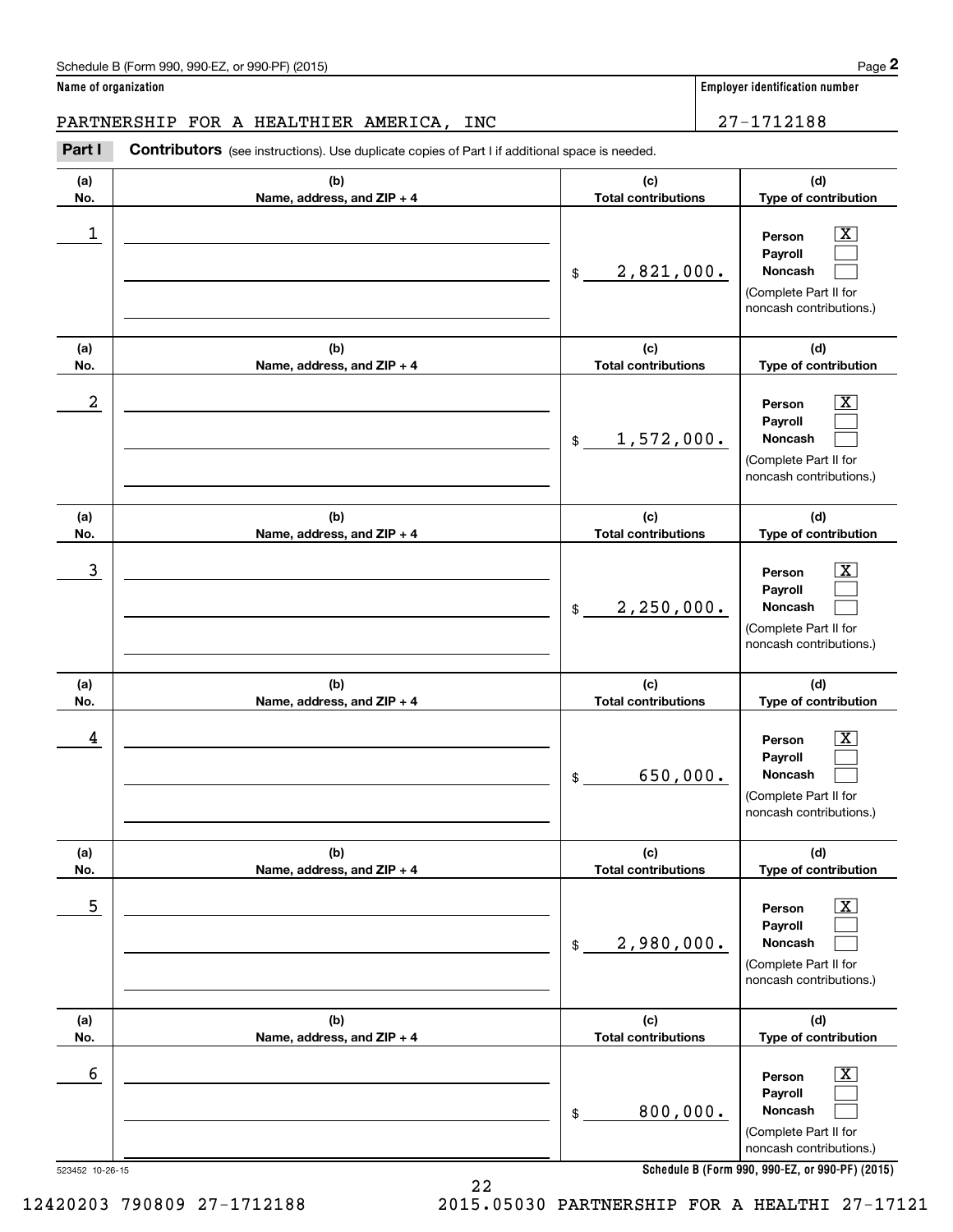PARTNERSHIP FOR A HEALTHIER AMERICA, INC  $\vert$  27-1712188

(a) No. (b) Name, address, and ZIP + 4 (c) Total contributions (d) Type of contribution Person Payroll Noncash (a) No. (b) Name, address, and ZIP + 4 (c) Total contributions (d) Type of contribution Person Payroll Noncash (a) No. (b) Name, address, and ZIP + 4 (c) Total contributions (d) Type of contribution Person Payroll Noncash (a) No. (b) Name, address, and ZIP + 4 (c) Total contributions (d) Type of contribution Person Part I Contributors (see instructions). Use duplicate copies of Part I if additional space is needed. \$ (Complete Part II for noncash contributions.) \$ (Complete Part II for noncash contributions.) \$ (Complete Part II for noncash contributions.)  $\boxed{\text{X}}$  $\begin{array}{c} \hline \end{array}$  $\begin{array}{c} \hline \end{array}$  $\boxed{\text{X}}$  $\begin{array}{c} \hline \end{array}$  $\begin{array}{c} \hline \end{array}$  $\begin{array}{c} \hline \end{array}$  $\begin{array}{c} \hline \end{array}$  $\begin{array}{c} \hline \end{array}$  $\Box$  $7$   $|$  Person  $\overline{\text{X}}$ 1,000,000.  $8$  Person  $\overline{\text{X}}$ 700,000.

|     |                            | \$                         | Payroll<br>Noncash<br>(Complete Part II for<br>noncash contributions.)                  |
|-----|----------------------------|----------------------------|-----------------------------------------------------------------------------------------|
| (a) | (b)                        | (c)                        | (d)                                                                                     |
| No. | Name, address, and ZIP + 4 | <b>Total contributions</b> | Type of contribution                                                                    |
|     |                            | \$                         | Person<br>Payroll<br><b>Noncash</b><br>(Complete Part II for<br>noncash contributions.) |
| (a) | (b)                        | (c)                        | (d)                                                                                     |
| No. | Name, address, and ZIP + 4 | <b>Total contributions</b> | Type of contribution                                                                    |
|     |                            | \$                         | Person<br>Payroll<br>Noncash<br>(Complete Part II for<br>noncash contributions.)        |

Schedule B (Form 990, 990-EZ, or 990-PF) (2015)

Page 2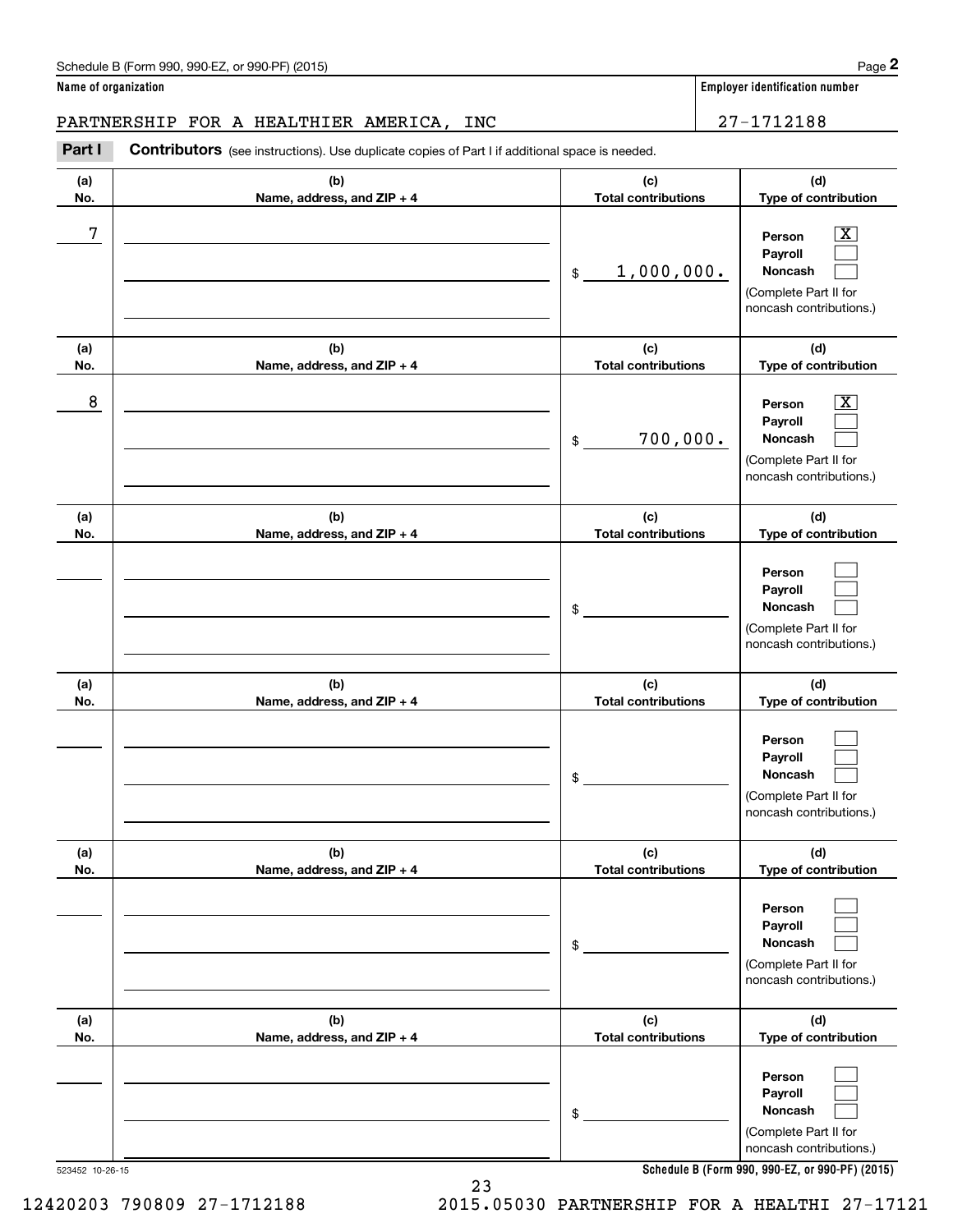# PARTNERSHIP FOR A HEALTHIER AMERICA, INC 27-1712188

Part II Noncash Property (see instructions). Use duplicate copies of Part II if additional space is needed.

| (a)<br>No.<br>from<br>Part I | (b)<br>Description of noncash property given | (c)<br>FMV (or estimate)<br>(see instructions) | (d)<br>Date received                            |
|------------------------------|----------------------------------------------|------------------------------------------------|-------------------------------------------------|
|                              |                                              |                                                |                                                 |
|                              |                                              |                                                |                                                 |
|                              |                                              | \$                                             |                                                 |
| (a)<br>No.<br>from<br>Part I | (b)<br>Description of noncash property given | (c)<br>FMV (or estimate)<br>(see instructions) | (d)<br>Date received                            |
|                              |                                              |                                                |                                                 |
|                              |                                              |                                                |                                                 |
|                              |                                              | \$                                             |                                                 |
| (a)<br>No.<br>from<br>Part I | (b)<br>Description of noncash property given | (c)<br>FMV (or estimate)<br>(see instructions) | (d)<br>Date received                            |
|                              |                                              |                                                |                                                 |
|                              |                                              |                                                |                                                 |
|                              |                                              | \$                                             |                                                 |
| (a)                          |                                              |                                                |                                                 |
| No.<br>from<br>Part I        | (b)<br>Description of noncash property given | (c)<br>FMV (or estimate)<br>(see instructions) | (d)<br>Date received                            |
|                              |                                              |                                                |                                                 |
|                              |                                              |                                                |                                                 |
|                              |                                              | \$                                             |                                                 |
| (a)                          |                                              |                                                |                                                 |
| No.<br>from<br>Part I        | (b)<br>Description of noncash property given | (c)<br>FMV (or estimate)<br>(see instructions) | (d)<br>Date received                            |
|                              |                                              |                                                |                                                 |
|                              |                                              |                                                |                                                 |
|                              |                                              | \$                                             |                                                 |
| (a)                          |                                              |                                                |                                                 |
| No.<br>from                  | (b)                                          | (c)<br>FMV (or estimate)                       | (d)                                             |
| Part I                       | Description of noncash property given        | (see instructions)                             | Date received                                   |
|                              |                                              |                                                |                                                 |
|                              |                                              |                                                |                                                 |
|                              |                                              | \$                                             |                                                 |
| 523453 10-26-15              |                                              |                                                | Schedule B (Form 990, 990-EZ, or 990-PF) (2015) |

24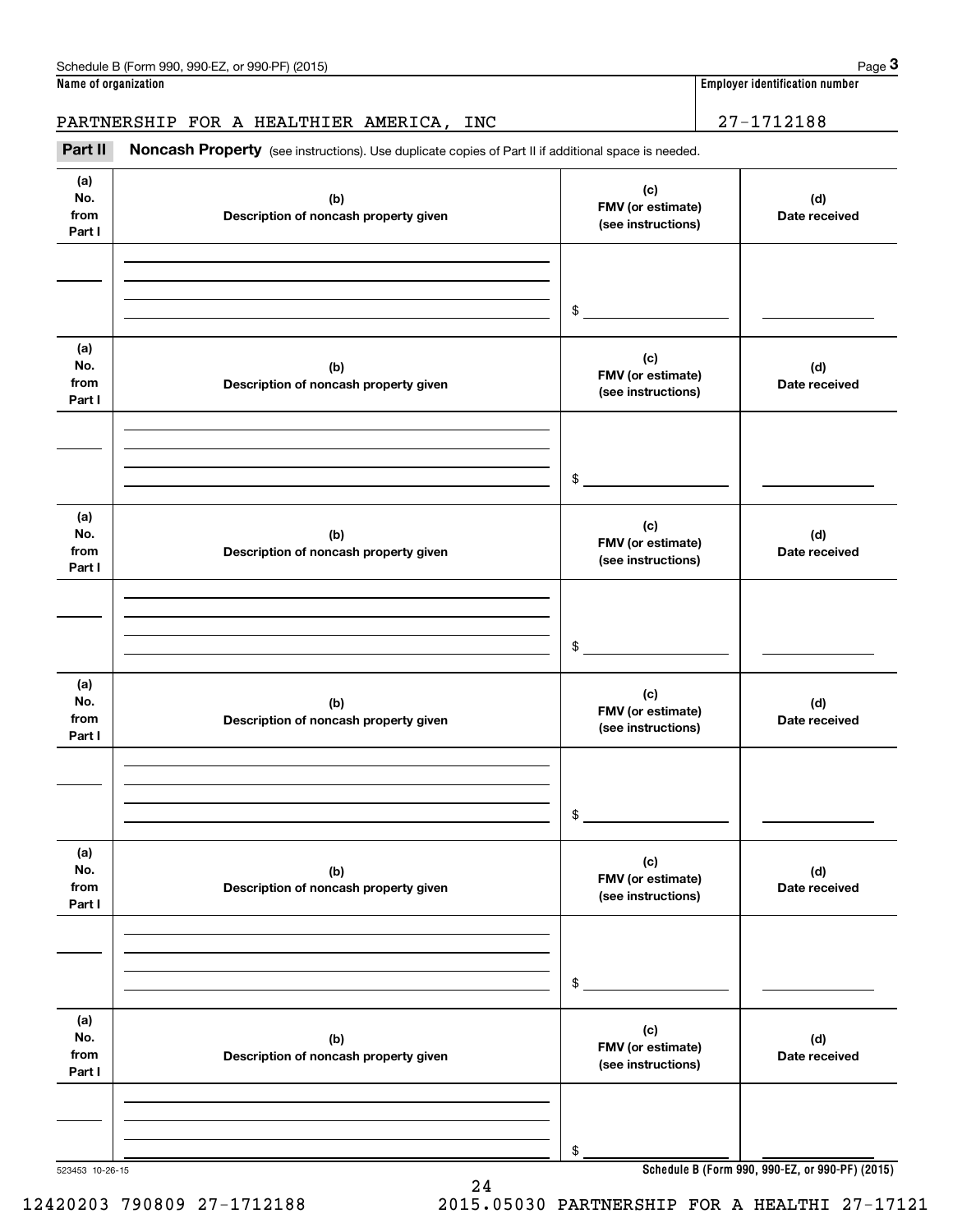| Schedule B (Form 990, 990-EZ, or 990-PF) (2015)                                | Page                                  |
|--------------------------------------------------------------------------------|---------------------------------------|
| Name of organization                                                           | <b>Employer identification number</b> |
| $-1$<br>P1.5.011777.01177.010<br>$\ddot{\phantom{a}}$<br>----- <i>--</i> ----- | 1 71 01 00                            |

 $\vert$  Employer identification number Page 4

|                           | PARTNERSHIP FOR A HEALTHIER AMERICA, INC                                                                                                                                                                                                                                        |                      |                                          | 27-1712188                          |  |  |
|---------------------------|---------------------------------------------------------------------------------------------------------------------------------------------------------------------------------------------------------------------------------------------------------------------------------|----------------------|------------------------------------------|-------------------------------------|--|--|
| Part III                  | Exclusively religious, charitable, etc., contributions to organizations described in section $501(c)(7)$ , (8), or (10) that total more than \$1,000 for<br>the year from any one contributor. Complete columns (a) through (e) and the following line entry. For organizations |                      |                                          |                                     |  |  |
|                           | completing Part III, enter the total of exclusively religious, charitable, etc., contributions of \$1,000 or less for the year. (Enter this info. once.)                                                                                                                        |                      |                                          |                                     |  |  |
| (a) No.                   | Use duplicate copies of Part III if additional space is needed.                                                                                                                                                                                                                 |                      |                                          |                                     |  |  |
| from<br>Part I            | (b) Purpose of gift                                                                                                                                                                                                                                                             | (c) Use of gift      |                                          | (d) Description of how gift is held |  |  |
|                           |                                                                                                                                                                                                                                                                                 |                      |                                          |                                     |  |  |
|                           |                                                                                                                                                                                                                                                                                 | (e) Transfer of gift |                                          |                                     |  |  |
|                           | Transferee's name, address, and $ZIP + 4$                                                                                                                                                                                                                                       |                      | Relationship of transferor to transferee |                                     |  |  |
|                           |                                                                                                                                                                                                                                                                                 |                      |                                          |                                     |  |  |
| (a) No.<br>from<br>Part I | (b) Purpose of gift                                                                                                                                                                                                                                                             | (c) Use of gift      |                                          | (d) Description of how gift is held |  |  |
|                           |                                                                                                                                                                                                                                                                                 |                      |                                          |                                     |  |  |
|                           |                                                                                                                                                                                                                                                                                 | (e) Transfer of gift |                                          |                                     |  |  |
|                           | Transferee's name, address, and $ZIP + 4$                                                                                                                                                                                                                                       |                      | Relationship of transferor to transferee |                                     |  |  |
|                           |                                                                                                                                                                                                                                                                                 |                      |                                          |                                     |  |  |
| (a) No.                   |                                                                                                                                                                                                                                                                                 |                      |                                          |                                     |  |  |
| from<br>Part I            | (b) Purpose of gift                                                                                                                                                                                                                                                             | (c) Use of gift      |                                          | (d) Description of how gift is held |  |  |
|                           |                                                                                                                                                                                                                                                                                 |                      |                                          |                                     |  |  |
|                           |                                                                                                                                                                                                                                                                                 | (e) Transfer of gift |                                          |                                     |  |  |
|                           | Transferee's name, address, and ZIP + 4                                                                                                                                                                                                                                         |                      | Relationship of transferor to transferee |                                     |  |  |
|                           |                                                                                                                                                                                                                                                                                 |                      |                                          |                                     |  |  |
| (a) No.<br>from<br>Part I | (b) Purpose of gift                                                                                                                                                                                                                                                             | (c) Use of gift      |                                          | (d) Description of how gift is held |  |  |
|                           |                                                                                                                                                                                                                                                                                 |                      |                                          |                                     |  |  |
|                           |                                                                                                                                                                                                                                                                                 | (e) Transfer of gift |                                          |                                     |  |  |
|                           | Transferee's name, address, and ZIP + 4                                                                                                                                                                                                                                         |                      | Relationship of transferor to transferee |                                     |  |  |
|                           |                                                                                                                                                                                                                                                                                 |                      |                                          |                                     |  |  |
|                           |                                                                                                                                                                                                                                                                                 |                      |                                          |                                     |  |  |

25

523454 10-26-15

Schedule B (Form 990, 990-EZ, or 990-PF) (2015)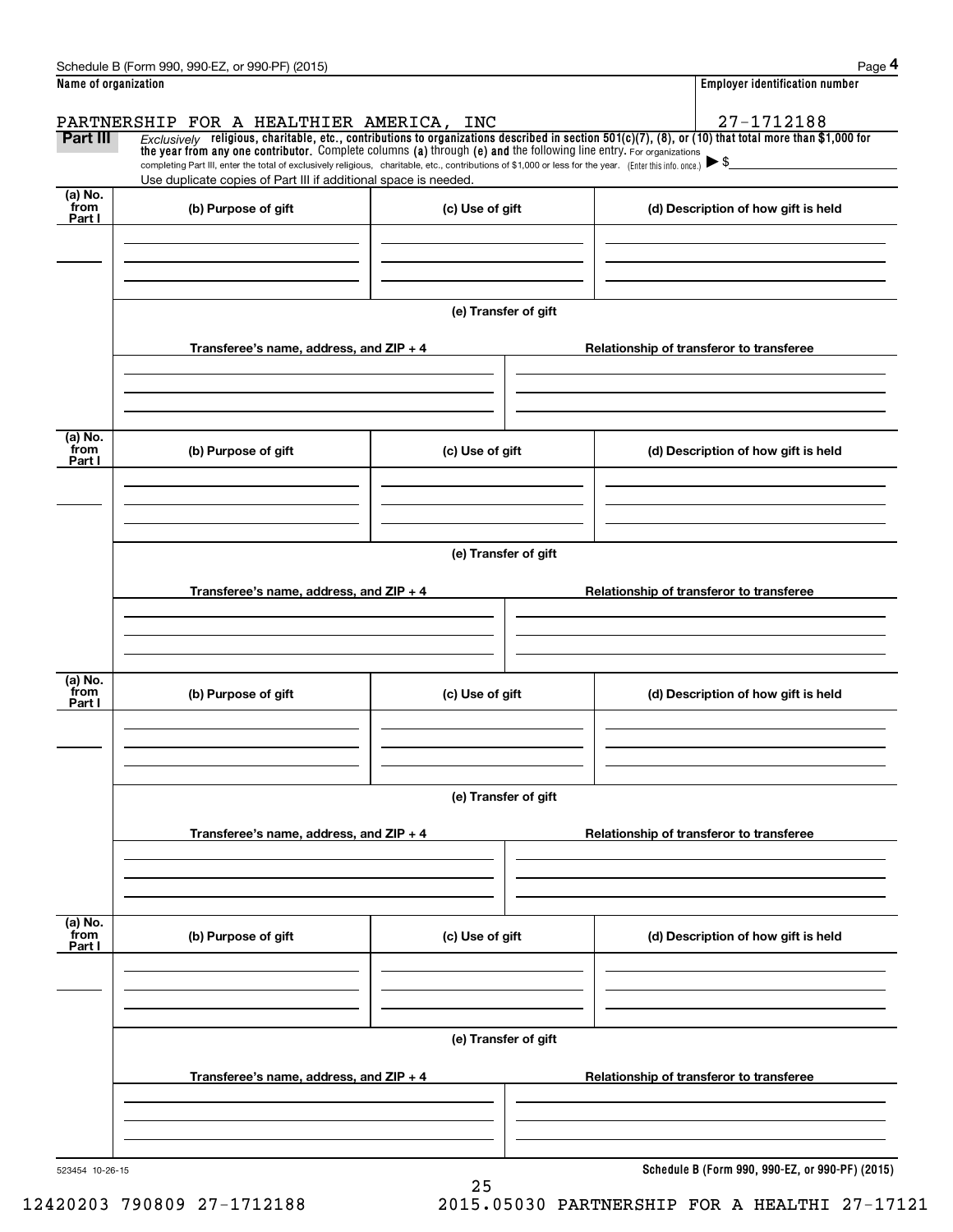(Form 990) | Complete if the organization answered "Yes" on Form 990, Part IV, line 6, 7, 8, 9, 10, 11a, 11b, 11c, 11d, 11e, 11f, 12a, or 12b. SCHEDULE D Supplemental Financial Statements<br>
Form 990) Somplete if the organization answered "Yes" on Form 990,<br>
Part IV, line 6, 7, 8, 9, 10, 11a, 11b, 11c, 11d, 11e, 11f, 12a, or 12b.



|         | Department of the Treasury<br>Internal Revenue Service                                                              |                                                                                                                                                                                                                                                | Attach to Form 990.<br>Information about Schedule D (Form 990) and its instructions is at www.irs.gov/form990. |  |                         | <b>Open to Public</b><br>Inspection |    |  |
|---------|---------------------------------------------------------------------------------------------------------------------|------------------------------------------------------------------------------------------------------------------------------------------------------------------------------------------------------------------------------------------------|----------------------------------------------------------------------------------------------------------------|--|-------------------------|-------------------------------------|----|--|
|         | <b>Employer identification number</b><br>Name of the organization                                                   |                                                                                                                                                                                                                                                |                                                                                                                |  |                         |                                     |    |  |
|         |                                                                                                                     |                                                                                                                                                                                                                                                | PARTNERSHIP FOR A HEALTHIER AMERICA, INC                                                                       |  |                         | 27-1712188                          |    |  |
| Part I  |                                                                                                                     | Organizations Maintaining Donor Advised Funds or Other Similar Funds or Accounts. Complete if the                                                                                                                                              |                                                                                                                |  |                         |                                     |    |  |
|         |                                                                                                                     | organization answered "Yes" on Form 990, Part IV, line 6.                                                                                                                                                                                      |                                                                                                                |  |                         |                                     |    |  |
|         |                                                                                                                     |                                                                                                                                                                                                                                                | (a) Donor advised funds                                                                                        |  |                         | (b) Funds and other accounts        |    |  |
| 1.      |                                                                                                                     |                                                                                                                                                                                                                                                |                                                                                                                |  |                         |                                     |    |  |
| 2       |                                                                                                                     | Aggregate value of contributions to (during year)                                                                                                                                                                                              |                                                                                                                |  |                         |                                     |    |  |
| 3       |                                                                                                                     | Aggregate value of grants from (during year)                                                                                                                                                                                                   |                                                                                                                |  |                         |                                     |    |  |
| 4       |                                                                                                                     |                                                                                                                                                                                                                                                |                                                                                                                |  |                         |                                     |    |  |
| 5       |                                                                                                                     | Did the organization inform all donors and donor advisors in writing that the assets held in donor advised funds                                                                                                                               |                                                                                                                |  |                         |                                     |    |  |
|         |                                                                                                                     |                                                                                                                                                                                                                                                |                                                                                                                |  |                         | Yes                                 | No |  |
| 6       |                                                                                                                     | Did the organization inform all grantees, donors, and donor advisors in writing that grant funds can be used only                                                                                                                              |                                                                                                                |  |                         |                                     |    |  |
|         |                                                                                                                     | for charitable purposes and not for the benefit of the donor or donor advisor, or for any other purpose conferring                                                                                                                             |                                                                                                                |  |                         |                                     |    |  |
|         | impermissible private benefit?                                                                                      |                                                                                                                                                                                                                                                |                                                                                                                |  |                         | Yes                                 | No |  |
| Part II |                                                                                                                     | Conservation Easements. Complete if the organization answered "Yes" on Form 990, Part IV, line 7.                                                                                                                                              |                                                                                                                |  |                         |                                     |    |  |
| 1       |                                                                                                                     | Purpose(s) of conservation easements held by the organization (check all that apply).                                                                                                                                                          |                                                                                                                |  |                         |                                     |    |  |
|         |                                                                                                                     | Preservation of land for public use (e.g., recreation or education)                                                                                                                                                                            | Preservation of a historically important land area                                                             |  |                         |                                     |    |  |
|         |                                                                                                                     | Protection of natural habitat                                                                                                                                                                                                                  | Preservation of a certified historic structure                                                                 |  |                         |                                     |    |  |
|         |                                                                                                                     | Preservation of open space                                                                                                                                                                                                                     |                                                                                                                |  |                         |                                     |    |  |
| 2       |                                                                                                                     | Complete lines 2a through 2d if the organization held a qualified conservation contribution in the form of a conservation easement on the last                                                                                                 |                                                                                                                |  |                         |                                     |    |  |
|         | day of the tax year.                                                                                                |                                                                                                                                                                                                                                                |                                                                                                                |  |                         | Held at the End of the Tax Year     |    |  |
| а       |                                                                                                                     | Total number of conservation easements                                                                                                                                                                                                         |                                                                                                                |  | 2a<br>2 <sub>b</sub>    |                                     |    |  |
| b       |                                                                                                                     | Total acreage restricted by conservation easements                                                                                                                                                                                             |                                                                                                                |  |                         |                                     |    |  |
| d       | 2c<br>с<br>Number of conservation easements included in (c) acquired after 8/17/06, and not on a historic structure |                                                                                                                                                                                                                                                |                                                                                                                |  |                         |                                     |    |  |
|         |                                                                                                                     | listed in the National Register [111] Marshall Register [11] Marshall Register [11] Marshall Register [11] Marshall Register [11] Marshall Register [11] Marshall Register [11] Marshall Register [11] Marshall Register [11]                  |                                                                                                                |  | 2d                      |                                     |    |  |
| З       |                                                                                                                     | Number of conservation easements modified, transferred, released, extinguished, or terminated by the organization during the tax                                                                                                               |                                                                                                                |  |                         |                                     |    |  |
|         | year                                                                                                                |                                                                                                                                                                                                                                                |                                                                                                                |  |                         |                                     |    |  |
| 4       |                                                                                                                     | Number of states where property subject to conservation easement is located                                                                                                                                                                    |                                                                                                                |  |                         |                                     |    |  |
| 5       |                                                                                                                     | Does the organization have a written policy regarding the periodic monitoring, inspection, handling of                                                                                                                                         |                                                                                                                |  |                         |                                     |    |  |
|         |                                                                                                                     | violations, and enforcement of the conservation easements it holds?                                                                                                                                                                            |                                                                                                                |  |                         | Yes                                 | No |  |
| 6       |                                                                                                                     | Staff and volunteer hours devoted to monitoring, inspecting, handling of violations, and enforcing conservation easements during the year                                                                                                      |                                                                                                                |  |                         |                                     |    |  |
|         |                                                                                                                     |                                                                                                                                                                                                                                                |                                                                                                                |  |                         |                                     |    |  |
| 7       |                                                                                                                     | Amount of expenses incurred in monitoring, inspecting, handling of violations, and enforcing conservation easements during the year                                                                                                            |                                                                                                                |  |                         |                                     |    |  |
|         | ▶ \$                                                                                                                |                                                                                                                                                                                                                                                |                                                                                                                |  |                         |                                     |    |  |
| 8       |                                                                                                                     | Does each conservation easement reported on line 2(d) above satisfy the requirements of section 170(h)(4)(B)(i)                                                                                                                                |                                                                                                                |  |                         |                                     |    |  |
|         | and section 170(h)(4)(B)(ii)?                                                                                       |                                                                                                                                                                                                                                                |                                                                                                                |  |                         | Yes                                 | No |  |
| 9       |                                                                                                                     | In Part XIII, describe how the organization reports conservation easements in its revenue and expense statement, and balance sheet, and                                                                                                        |                                                                                                                |  |                         |                                     |    |  |
|         |                                                                                                                     | include, if applicable, the text of the footnote to the organization's financial statements that describes the organization's accounting for                                                                                                   |                                                                                                                |  |                         |                                     |    |  |
|         | conservation easements.                                                                                             | Organizations Maintaining Collections of Art, Historical Treasures, or Other Similar Assets.                                                                                                                                                   |                                                                                                                |  |                         |                                     |    |  |
|         | Part III                                                                                                            |                                                                                                                                                                                                                                                |                                                                                                                |  |                         |                                     |    |  |
|         |                                                                                                                     | Complete if the organization answered "Yes" on Form 990, Part IV, line 8.                                                                                                                                                                      |                                                                                                                |  |                         |                                     |    |  |
|         |                                                                                                                     | 1a If the organization elected, as permitted under SFAS 116 (ASC 958), not to report in its revenue statement and balance sheet works of art,                                                                                                  |                                                                                                                |  |                         |                                     |    |  |
|         |                                                                                                                     | historical treasures, or other similar assets held for public exhibition, education, or research in furtherance of public service, provide, in Part XIII,                                                                                      |                                                                                                                |  |                         |                                     |    |  |
|         |                                                                                                                     | the text of the footnote to its financial statements that describes these items.                                                                                                                                                               |                                                                                                                |  |                         |                                     |    |  |
| b       |                                                                                                                     | If the organization elected, as permitted under SFAS 116 (ASC 958), to report in its revenue statement and balance sheet works of art, historical                                                                                              |                                                                                                                |  |                         |                                     |    |  |
|         |                                                                                                                     | treasures, or other similar assets held for public exhibition, education, or research in furtherance of public service, provide the following amounts                                                                                          |                                                                                                                |  |                         |                                     |    |  |
|         | relating to these items:                                                                                            |                                                                                                                                                                                                                                                |                                                                                                                |  |                         |                                     |    |  |
|         | (I)                                                                                                                 |                                                                                                                                                                                                                                                |                                                                                                                |  |                         | $\frac{1}{2}$                       |    |  |
| 2       |                                                                                                                     | (ii) Assets included in Form 990, Part X [11] Marten and Martin Martin Marten and Martin Martin Marten and Mar<br>If the organization received or held works of art, historical treasures, or other similar assets for financial gain, provide |                                                                                                                |  |                         |                                     |    |  |
|         |                                                                                                                     | the following amounts required to be reported under SFAS 116 (ASC 958) relating to these items:                                                                                                                                                |                                                                                                                |  |                         |                                     |    |  |
| а       |                                                                                                                     |                                                                                                                                                                                                                                                |                                                                                                                |  | $\frac{1}{2}$           |                                     |    |  |
|         |                                                                                                                     |                                                                                                                                                                                                                                                |                                                                                                                |  | $\blacktriangleright$ s |                                     |    |  |

LHA For Paperwork Reduction Act Notice, see the Instructions for Form 990. Shand the Schedule D (Form 990) 2015

26

532051 11-02-15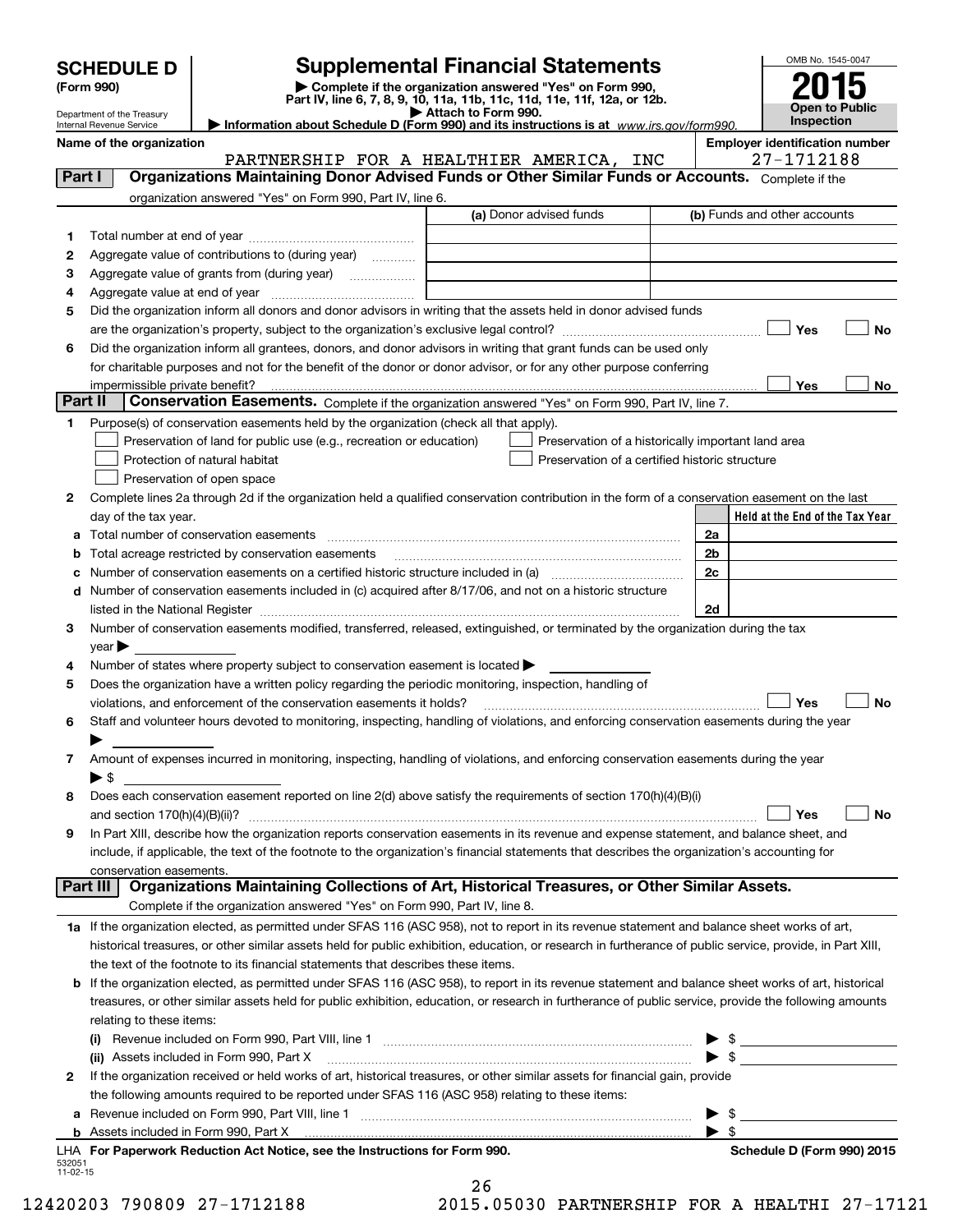|               | Schedule D (Form 990) 2015                                                                                                                                                                                                                                                                                                                           | PARTNERSHIP FOR A HEALTHIER AMERICA, INC |  |                |                                                                                                                                                                                                                               |  |                                 | 27-1712188 |                     |          | Page 2 |
|---------------|------------------------------------------------------------------------------------------------------------------------------------------------------------------------------------------------------------------------------------------------------------------------------------------------------------------------------------------------------|------------------------------------------|--|----------------|-------------------------------------------------------------------------------------------------------------------------------------------------------------------------------------------------------------------------------|--|---------------------------------|------------|---------------------|----------|--------|
|               | Part III<br>Organizations Maintaining Collections of Art, Historical Treasures, or Other Similar Assets (continued)                                                                                                                                                                                                                                  |                                          |  |                |                                                                                                                                                                                                                               |  |                                 |            |                     |          |        |
| 3             | Using the organization's acquisition, accession, and other records, check any of the following that are a significant use of its collection items                                                                                                                                                                                                    |                                          |  |                |                                                                                                                                                                                                                               |  |                                 |            |                     |          |        |
|               | (check all that apply):                                                                                                                                                                                                                                                                                                                              |                                          |  |                |                                                                                                                                                                                                                               |  |                                 |            |                     |          |        |
| а             | Public exhibition                                                                                                                                                                                                                                                                                                                                    | d                                        |  |                | Loan or exchange programs                                                                                                                                                                                                     |  |                                 |            |                     |          |        |
| b             | Scholarly research                                                                                                                                                                                                                                                                                                                                   | е                                        |  |                | Other and the contract of the contract of the contract of the contract of the contract of the contract of the contract of the contract of the contract of the contract of the contract of the contract of the contract of the |  |                                 |            |                     |          |        |
| c             | Preservation for future generations                                                                                                                                                                                                                                                                                                                  |                                          |  |                |                                                                                                                                                                                                                               |  |                                 |            |                     |          |        |
| 4             | Provide a description of the organization's collections and explain how they further the organization's exempt purpose in Part XIII.                                                                                                                                                                                                                 |                                          |  |                |                                                                                                                                                                                                                               |  |                                 |            |                     |          |        |
| 5             | During the year, did the organization solicit or receive donations of art, historical treasures, or other similar assets                                                                                                                                                                                                                             |                                          |  |                |                                                                                                                                                                                                                               |  |                                 |            |                     |          |        |
|               |                                                                                                                                                                                                                                                                                                                                                      |                                          |  |                |                                                                                                                                                                                                                               |  |                                 |            | Yes                 |          | No     |
|               | Part IV<br>Escrow and Custodial Arrangements. Complete if the organization answered "Yes" on Form 990, Part IV, line 9, or<br>reported an amount on Form 990, Part X, line 21.                                                                                                                                                                       |                                          |  |                |                                                                                                                                                                                                                               |  |                                 |            |                     |          |        |
|               |                                                                                                                                                                                                                                                                                                                                                      |                                          |  |                |                                                                                                                                                                                                                               |  |                                 |            |                     |          |        |
|               | 1a Is the organization an agent, trustee, custodian or other intermediary for contributions or other assets not included                                                                                                                                                                                                                             |                                          |  |                |                                                                                                                                                                                                                               |  |                                 |            |                     |          |        |
|               | on Form 990, Part X? [11] matter and the contract of the contract of the contract of the contract of the contract of the contract of the contract of the contract of the contract of the contract of the contract of the contr                                                                                                                       |                                          |  |                |                                                                                                                                                                                                                               |  |                                 |            | Yes                 |          | No     |
|               | b If "Yes," explain the arrangement in Part XIII and complete the following table:                                                                                                                                                                                                                                                                   |                                          |  |                |                                                                                                                                                                                                                               |  |                                 |            |                     |          |        |
|               |                                                                                                                                                                                                                                                                                                                                                      |                                          |  |                |                                                                                                                                                                                                                               |  |                                 |            | Amount              |          |        |
| c             | Beginning balance <b>contract to the contract of the contract of the contract of the contract of the contract of t</b>                                                                                                                                                                                                                               |                                          |  |                |                                                                                                                                                                                                                               |  | 1c                              |            |                     |          |        |
|               |                                                                                                                                                                                                                                                                                                                                                      |                                          |  |                |                                                                                                                                                                                                                               |  | 1d                              |            |                     |          |        |
| е             | Distributions during the year manufactured and continuum and continuum and the year manufactured and continuum                                                                                                                                                                                                                                       |                                          |  |                |                                                                                                                                                                                                                               |  | 1e<br>1f                        |            |                     |          |        |
| Ť.            | Ending balance manufactured and contract the contract of the contract of the contract of the contract of the contract of the contract of the contract of the contract of the contract of the contract of the contract of the c<br>2a Did the organization include an amount on Form 990, Part X, line 21, for escrow or custodial account liability? |                                          |  |                |                                                                                                                                                                                                                               |  |                                 |            | Yes                 |          | No     |
|               | <b>b</b> If "Yes," explain the arrangement in Part XIII. Check here if the explanation has been provided on Part XIII                                                                                                                                                                                                                                |                                          |  |                |                                                                                                                                                                                                                               |  |                                 |            |                     |          |        |
| <b>Part V</b> | Endowment Funds. Complete if the organization answered "Yes" on Form 990, Part IV, line 10.                                                                                                                                                                                                                                                          |                                          |  |                |                                                                                                                                                                                                                               |  |                                 |            |                     |          |        |
|               |                                                                                                                                                                                                                                                                                                                                                      | (a) Current year                         |  | (b) Prior year | (c) Two years back $\vert$ (d) Three years back $\vert$                                                                                                                                                                       |  |                                 |            | (e) Four years back |          |        |
|               | 1a Beginning of year balance                                                                                                                                                                                                                                                                                                                         |                                          |  |                |                                                                                                                                                                                                                               |  |                                 |            |                     |          |        |
| b             |                                                                                                                                                                                                                                                                                                                                                      |                                          |  |                |                                                                                                                                                                                                                               |  |                                 |            |                     |          |        |
|               | Net investment earnings, gains, and losses                                                                                                                                                                                                                                                                                                           |                                          |  |                |                                                                                                                                                                                                                               |  |                                 |            |                     |          |        |
| d             |                                                                                                                                                                                                                                                                                                                                                      |                                          |  |                |                                                                                                                                                                                                                               |  |                                 |            |                     |          |        |
|               | <b>e</b> Other expenditures for facilities                                                                                                                                                                                                                                                                                                           |                                          |  |                |                                                                                                                                                                                                                               |  |                                 |            |                     |          |        |
|               | and programs                                                                                                                                                                                                                                                                                                                                         |                                          |  |                |                                                                                                                                                                                                                               |  |                                 |            |                     |          |        |
| Ť.            |                                                                                                                                                                                                                                                                                                                                                      |                                          |  |                |                                                                                                                                                                                                                               |  |                                 |            |                     |          |        |
| g             | End of year balance                                                                                                                                                                                                                                                                                                                                  |                                          |  |                |                                                                                                                                                                                                                               |  |                                 |            |                     |          |        |
| 2             | Provide the estimated percentage of the current year end balance (line 1g, column (a)) held as:                                                                                                                                                                                                                                                      |                                          |  |                |                                                                                                                                                                                                                               |  |                                 |            |                     |          |        |
| а             | Board designated or quasi-endowment > _____                                                                                                                                                                                                                                                                                                          |                                          |  |                |                                                                                                                                                                                                                               |  |                                 |            |                     |          |        |
| b             | Permanent endowment                                                                                                                                                                                                                                                                                                                                  | %                                        |  |                |                                                                                                                                                                                                                               |  |                                 |            |                     |          |        |
| с             | Temporarily restricted endowment ▶                                                                                                                                                                                                                                                                                                                   | %                                        |  |                |                                                                                                                                                                                                                               |  |                                 |            |                     |          |        |
|               | The percentages on lines 2a, 2b, and 2c should equal 100%.                                                                                                                                                                                                                                                                                           |                                          |  |                |                                                                                                                                                                                                                               |  |                                 |            |                     |          |        |
|               | 3a Are there endowment funds not in the possession of the organization that are held and administered for the organization                                                                                                                                                                                                                           |                                          |  |                |                                                                                                                                                                                                                               |  |                                 |            |                     |          |        |
|               | by:                                                                                                                                                                                                                                                                                                                                                  |                                          |  |                |                                                                                                                                                                                                                               |  |                                 |            |                     | Yes      | No.    |
|               | (i)                                                                                                                                                                                                                                                                                                                                                  |                                          |  |                |                                                                                                                                                                                                                               |  |                                 |            | 3a(i)               |          |        |
|               |                                                                                                                                                                                                                                                                                                                                                      |                                          |  |                |                                                                                                                                                                                                                               |  |                                 |            | 3a(ii)              |          |        |
|               |                                                                                                                                                                                                                                                                                                                                                      |                                          |  |                |                                                                                                                                                                                                                               |  |                                 |            | 3b                  |          |        |
| 4             | Describe in Part XIII the intended uses of the organization's endowment funds.                                                                                                                                                                                                                                                                       |                                          |  |                |                                                                                                                                                                                                                               |  |                                 |            |                     |          |        |
|               | Land, Buildings, and Equipment.<br><b>Part VI</b>                                                                                                                                                                                                                                                                                                    |                                          |  |                |                                                                                                                                                                                                                               |  |                                 |            |                     |          |        |
|               | Complete if the organization answered "Yes" on Form 990, Part IV, line 11a. See Form 990, Part X, line 10.                                                                                                                                                                                                                                           |                                          |  |                |                                                                                                                                                                                                                               |  |                                 |            |                     |          |        |
|               | Description of property                                                                                                                                                                                                                                                                                                                              | (a) Cost or other<br>basis (investment)  |  |                | (b) Cost or other<br>basis (other)                                                                                                                                                                                            |  | (c) Accumulated<br>depreciation |            | (d) Book value      |          |        |
|               |                                                                                                                                                                                                                                                                                                                                                      |                                          |  |                |                                                                                                                                                                                                                               |  |                                 |            |                     |          |        |
|               |                                                                                                                                                                                                                                                                                                                                                      |                                          |  |                |                                                                                                                                                                                                                               |  |                                 |            |                     |          |        |
| c             |                                                                                                                                                                                                                                                                                                                                                      |                                          |  |                | 481,448.                                                                                                                                                                                                                      |  | 263,708.                        |            |                     | 217,740. |        |
|               |                                                                                                                                                                                                                                                                                                                                                      |                                          |  |                | 411,496.                                                                                                                                                                                                                      |  | 190, 463.                       |            |                     | 221,033. |        |
|               |                                                                                                                                                                                                                                                                                                                                                      |                                          |  |                |                                                                                                                                                                                                                               |  |                                 |            |                     |          |        |
|               |                                                                                                                                                                                                                                                                                                                                                      |                                          |  |                |                                                                                                                                                                                                                               |  |                                 |            | 438,773.            |          |        |

Schedule D (Form 990) 2015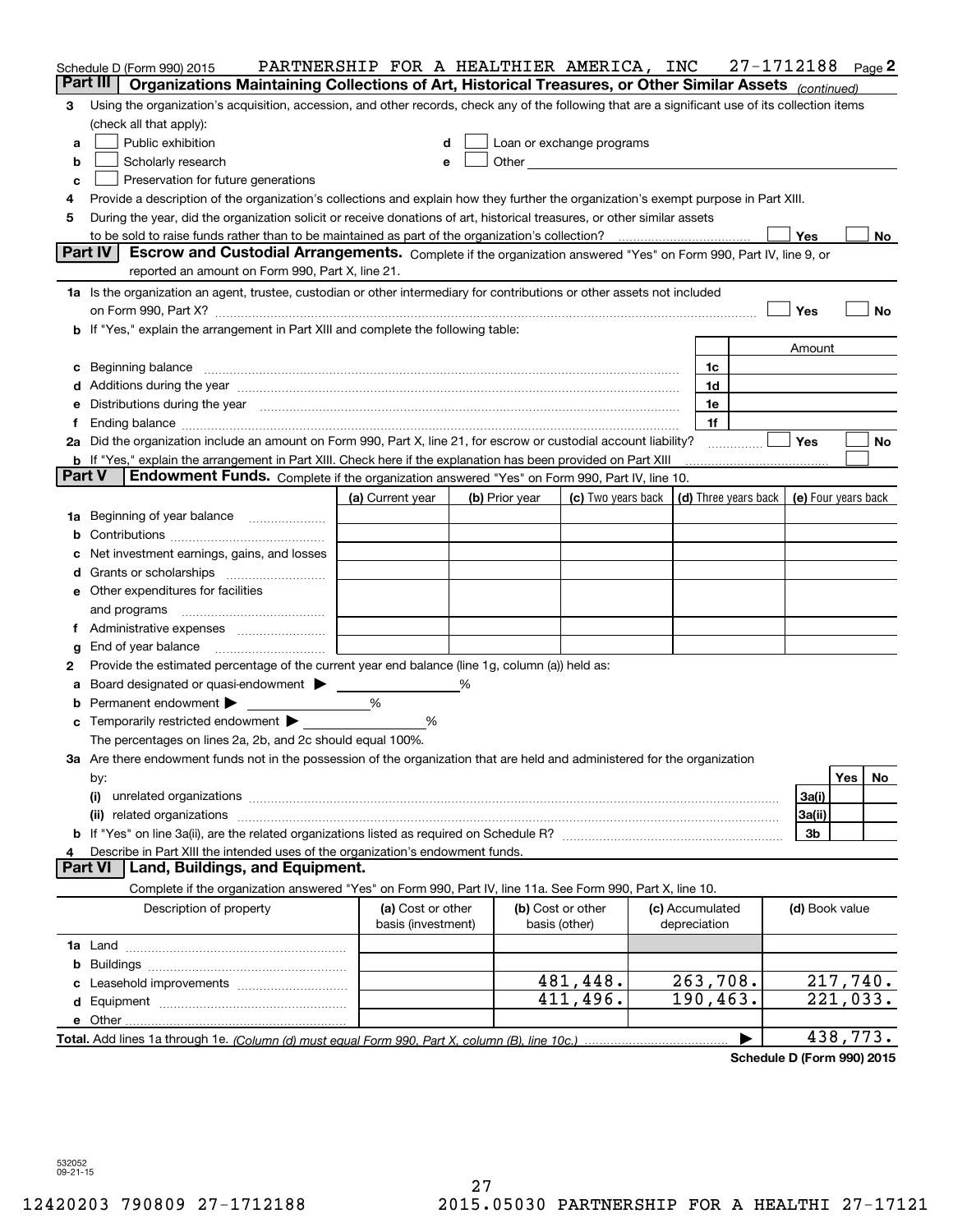| Schedule D (Form 990) 2015 | PARTNERSHIP FOR A HEALTHIER AMERICA, INC 27-1712188 Page 3 |  |  |  |  |
|----------------------------|------------------------------------------------------------|--|--|--|--|
|                            | Part VII Investments - Other Securities.                   |  |  |  |  |

Complete if the organization answered "Yes" on Form 990, Part IV, line 11b. See Form 990, Part X, line 12.

| (a) Description of security or category (including name of security) | (b) Book value | (c) Method of valuation: Cost or end-of-year market value |
|----------------------------------------------------------------------|----------------|-----------------------------------------------------------|
| (1) Financial derivatives                                            |                |                                                           |
| (2) Closely-held equity interests                                    |                |                                                           |
| $(3)$ Other                                                          |                |                                                           |
| (A)                                                                  |                |                                                           |
| (B)                                                                  |                |                                                           |
| (C)                                                                  |                |                                                           |
| (D)                                                                  |                |                                                           |
| (E)                                                                  |                |                                                           |
| (F)                                                                  |                |                                                           |
| (G)                                                                  |                |                                                           |
| (H)                                                                  |                |                                                           |
| Total. (Col. (b) must equal Form 990, Part X, col. (B) line 12.)     |                |                                                           |

#### **Part VIII Investments - Program Related.**

Complete if the organization answered "Yes" on Form 990, Part IV, line 11c. See Form 990, Part X, line 13.

| (a) Description of investment                                       | (b) Book value | (c) Method of valuation: Cost or end-of-year market value |
|---------------------------------------------------------------------|----------------|-----------------------------------------------------------|
| (1)                                                                 |                |                                                           |
| (2)                                                                 |                |                                                           |
| (3)                                                                 |                |                                                           |
| (4)                                                                 |                |                                                           |
| $\frac{1}{2}$                                                       |                |                                                           |
| (6)                                                                 |                |                                                           |
| (7)                                                                 |                |                                                           |
| (8)                                                                 |                |                                                           |
| (9)                                                                 |                |                                                           |
| Total. (Col. (b) must equal Form 990, Part X, col. (B) line $13.$ ) |                |                                                           |

## **Part IX Other Assets.**

Complete if the organization answered "Yes" on Form 990, Part IV, line 11d. See Form 990, Part X, line 15.

| (a) Description   | (b) Book value |
|-------------------|----------------|
| (1)               |                |
| (2)               |                |
| $\frac{1}{2}$     |                |
| (4)               |                |
| $\frac{1}{2}$ (5) |                |
| (6)               |                |
| (7)               |                |
| (8)               |                |
| (9)               |                |
|                   |                |

Part X | Other Liabilities.

Complete if the organization answered "Yes" on Form 990, Part IV, line 11e or 11f. See Form 990, Part X, line 25.

| 1.  | (a) Description of liability                                       | (b) Book value |
|-----|--------------------------------------------------------------------|----------------|
| (1) | Federal income taxes                                               |                |
| (2) | DEFERRED RENT & LEASE INCENTIVES                                   | 350,801.       |
| (3) |                                                                    |                |
| (4) |                                                                    |                |
| (5) |                                                                    |                |
| (6) |                                                                    |                |
| (7) |                                                                    |                |
| (8) |                                                                    |                |
| (9) |                                                                    |                |
|     | Total. (Column (b) must equal Form 990, Part X, col. (B) line 25.) | 350,801.       |

2. Liability for uncertain tax positions. In Part XIII, provide the text of the footnote to the organization's financial statements that reports the organization's liability for uncertain tax positions under FIN 48 (ASC 740). Check here if the text of the footnote has been provided in Part XIII  $\begin{array}{c} \hline \end{array}$ 

Schedule D (Form 990) 2015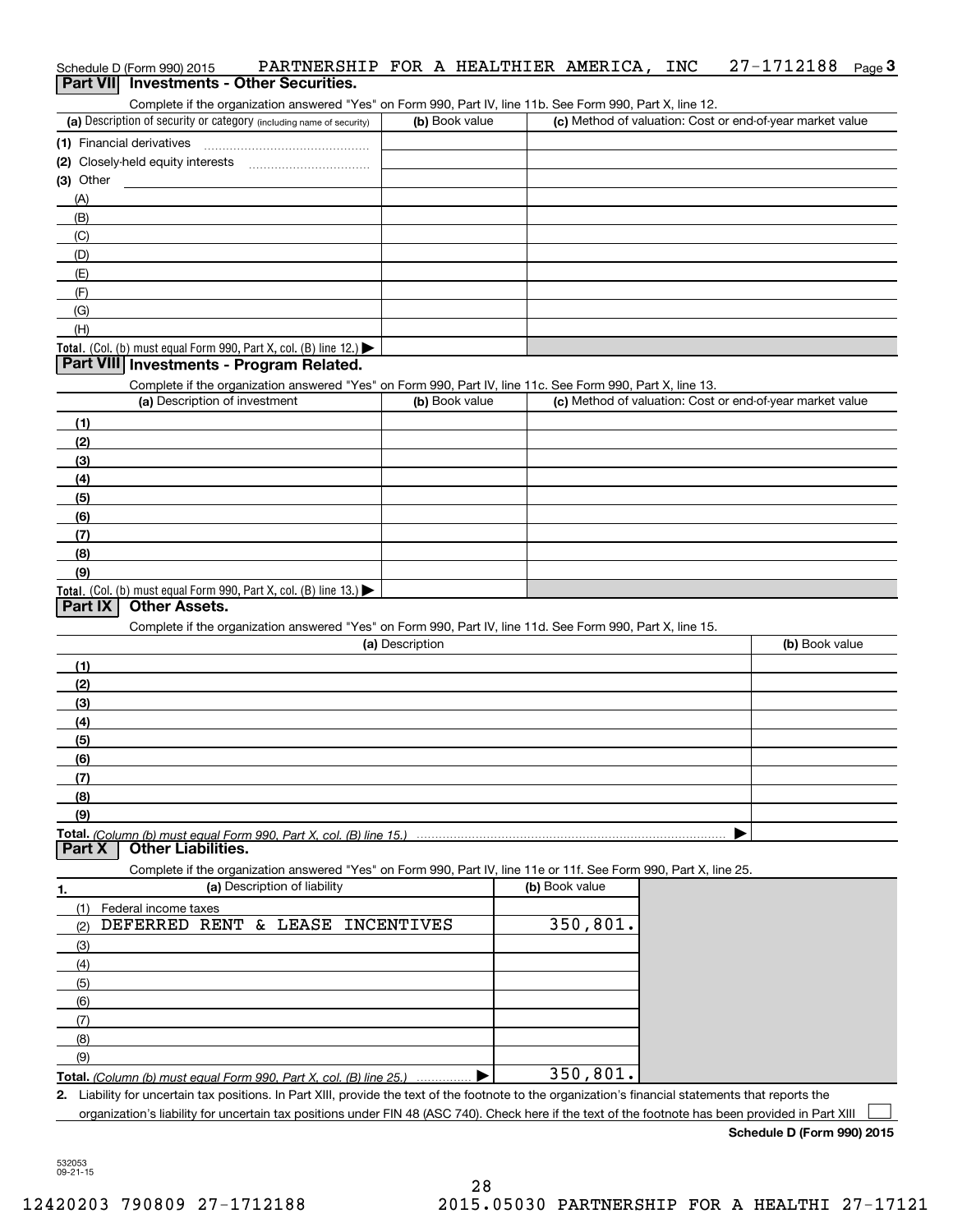| Reconciliation of Revenue per Audited Financial Statements With Revenue per Return.<br>Part XI<br>Complete if the organization answered "Yes" on Form 990, Part IV, line 12a.<br>15,053,712.<br>$\blacksquare$<br>Total revenue, gains, and other support per audited financial statements<br>1<br>Amounts included on line 1 but not on Form 990, Part VIII, line 12:<br>2 |         |
|-----------------------------------------------------------------------------------------------------------------------------------------------------------------------------------------------------------------------------------------------------------------------------------------------------------------------------------------------------------------------------|---------|
|                                                                                                                                                                                                                                                                                                                                                                             |         |
|                                                                                                                                                                                                                                                                                                                                                                             |         |
|                                                                                                                                                                                                                                                                                                                                                                             |         |
|                                                                                                                                                                                                                                                                                                                                                                             |         |
| 24,936.<br>2a<br>Net unrealized gains (losses) on investments [11] matter contracts and the unrealized gains (losses) on investments<br>a                                                                                                                                                                                                                                   |         |
| 2 <sub>b</sub><br>b                                                                                                                                                                                                                                                                                                                                                         |         |
| 2c                                                                                                                                                                                                                                                                                                                                                                          |         |
| 2d<br>d                                                                                                                                                                                                                                                                                                                                                                     |         |
| Add lines 2a through 2d<br>2е<br>e                                                                                                                                                                                                                                                                                                                                          | 24,936. |
| 15,028,776.<br>$\overline{\mathbf{3}}$<br>3                                                                                                                                                                                                                                                                                                                                 |         |
| Amounts included on Form 990, Part VIII, line 12, but not on line 1:<br>4                                                                                                                                                                                                                                                                                                   |         |
| 9,866.<br>4a<br>a                                                                                                                                                                                                                                                                                                                                                           |         |
| 4 <sub>b</sub>                                                                                                                                                                                                                                                                                                                                                              |         |
| Add lines 4a and 4b<br>c.<br>4с                                                                                                                                                                                                                                                                                                                                             | 9,866.  |
| 15,038,642.<br>5                                                                                                                                                                                                                                                                                                                                                            |         |
| Part XII   Reconciliation of Expenses per Audited Financial Statements With Expenses per Return.                                                                                                                                                                                                                                                                            |         |
| Complete if the organization answered "Yes" on Form 990, Part IV, line 12a.                                                                                                                                                                                                                                                                                                 |         |
| 10, 325, 514.<br>$\mathbf{1}$<br>1                                                                                                                                                                                                                                                                                                                                          |         |
| Amounts included on line 1 but not on Form 990, Part IX, line 25:<br>2                                                                                                                                                                                                                                                                                                      |         |
| 2a<br>a                                                                                                                                                                                                                                                                                                                                                                     |         |
| 2 <sub>b</sub><br>b                                                                                                                                                                                                                                                                                                                                                         |         |
| 2c                                                                                                                                                                                                                                                                                                                                                                          |         |
| 2d<br>d                                                                                                                                                                                                                                                                                                                                                                     |         |
| Add lines 2a through 2d <b>must be a constructed as the constant of the constant of the constant of the construction</b><br>2е<br>е                                                                                                                                                                                                                                         | υ.      |
| 10, 325, 514.<br>$\mathbf{a}$<br>з                                                                                                                                                                                                                                                                                                                                          |         |
| Amounts included on Form 990, Part IX, line 25, but not on line 1:<br>4                                                                                                                                                                                                                                                                                                     |         |
| Investment expenses not included on Form 990, Part VIII, line 7b [1000000000000000000000000000000000<br>4a<br>a                                                                                                                                                                                                                                                             |         |
| 4 <sub>b</sub><br>Other (Describe in Part XIII.)<br>b                                                                                                                                                                                                                                                                                                                       |         |
| Add lines 4a and 4b<br>4c<br>c.                                                                                                                                                                                                                                                                                                                                             | υ.      |
| 10, 325, 514.<br>5<br>5                                                                                                                                                                                                                                                                                                                                                     |         |
| Part XIII Supplemental Information.                                                                                                                                                                                                                                                                                                                                         |         |

Provide the descriptions required for Part II, lines 3, 5, and 9; Part III, lines 1a and 4; Part IV, lines 1b and 2b; Part V, line 4; Part X, line 2; Part XI, lines 2d and 4b; and Part XII, lines 2d and 4b. Also complete this part to provide any additional information.

29

532054 09-21-15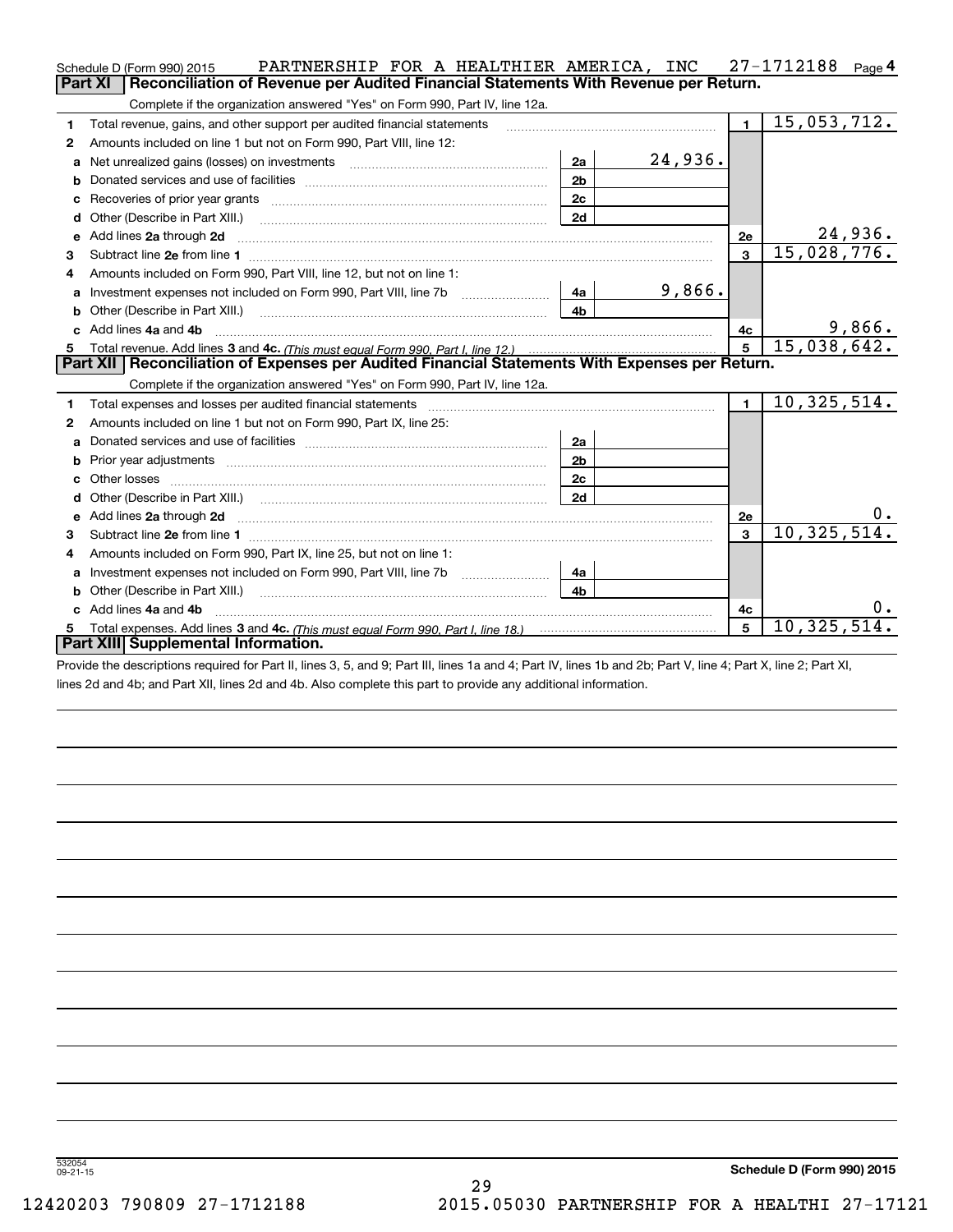| <b>SCHEDULE</b>                                             |                                                                                                                                                                          |                  | Grants and Other Assistance to Organizations,                                                                                        |                              |                                         |                                                                       |                                                                                    | OMB No. 1545-0047                             |
|-------------------------------------------------------------|--------------------------------------------------------------------------------------------------------------------------------------------------------------------------|------------------|--------------------------------------------------------------------------------------------------------------------------------------|------------------------------|-----------------------------------------|-----------------------------------------------------------------------|------------------------------------------------------------------------------------|-----------------------------------------------|
| (Form 990)                                                  |                                                                                                                                                                          |                  | Complete if the organization answered "Yes" on Form 990, Part IV, line 21 or 22<br>Governments, and Individuals in the United States |                              |                                         |                                                                       |                                                                                    | <b>2015</b>                                   |
| Department of the Treasury<br>Internal Revenue Service      |                                                                                                                                                                          |                  |                                                                                                                                      | Attach to Form 990.          |                                         |                                                                       |                                                                                    | <b>Open to Public</b>                         |
|                                                             |                                                                                                                                                                          |                  | Information about Schedule I (Form 990) and its instructions is at                                                                   |                              |                                         | www.irs.gov/form990.                                                  |                                                                                    | Inspection                                    |
| Name of the organization                                    | PARTNERSHIP                                                                                                                                                              | FOR<br>Ъ         | HEALTHIER                                                                                                                            | <b>ANERICA</b><br><b>INC</b> |                                         |                                                                       |                                                                                    | Employer identification number<br>27-1712188  |
| Part <sup>1</sup>                                           | General Information on Grants and Assistance                                                                                                                             |                  |                                                                                                                                      |                              |                                         |                                                                       |                                                                                    |                                               |
|                                                             | Does the organization maintain records to substantiate the amount of the grants or assistance, the grantees' eligibility                                                 |                  |                                                                                                                                      |                              |                                         |                                                                       | for the grants or assistance, and the selection                                    |                                               |
|                                                             | criteria used to award the grants or assistance?                                                                                                                         |                  |                                                                                                                                      |                              |                                         |                                                                       |                                                                                    | $ \mathbf{X} $ yes<br>종                       |
| N                                                           | <u>Describe in Part IV the organization's procedures for monitoring the use of grant funds in the United States</u>                                                      |                  |                                                                                                                                      |                              |                                         |                                                                       |                                                                                    |                                               |
| Part II                                                     | Grants and Other Assistance to Domestic Organizations and Domestic Governments.                                                                                          |                  |                                                                                                                                      |                              |                                         |                                                                       | Complete if the organization answered "Yes" on Form 990, Part IV, line 21, for any |                                               |
|                                                             | recipient that received more than \$5,000. Part II can be duplicated if additional space is needec                                                                       |                  |                                                                                                                                      |                              |                                         |                                                                       |                                                                                    |                                               |
|                                                             | 1 (a) Name and address of organization<br>or government                                                                                                                  | $\mathbf{p}$ EIN | (c) IRC section<br>if applicable                                                                                                     | (d) Amount of<br>cash grant  | (e) Amount of<br>assistance<br>non-cash | <b>(f)</b> Method of<br>valuation (book,<br>FMV, appraisal,<br>other) | non-cash assistance<br>(g) Description of                                          | (h) Purpose of grant<br>or assistance         |
| <b>ACTION FOR</b><br>HEALTHY KIDS                           |                                                                                                                                                                          |                  |                                                                                                                                      |                              |                                         |                                                                       |                                                                                    |                                               |
| 600W.<br>CHICAGO,<br>VAN BUREN BLVD.<br>Ħ<br>60607          | <b>SUITE</b><br>720                                                                                                                                                      | $47 - 0902020$   | 501(C)(3)                                                                                                                            | $\approx$<br>750.            | $\cdot^{\circ}$                         |                                                                       |                                                                                    | <b>ACTIVATION GRANTS</b><br>EVERY KID HEALTHY |
| 515<br><b>GENYOUTH FOUNDATION</b><br>MADISON AVE,           | 26TH<br><b>FLOOR</b>                                                                                                                                                     |                  |                                                                                                                                      |                              |                                         |                                                                       |                                                                                    | <b>FUNDING</b><br>FOR FUEL UP<br>5D           |
| <b>MEN</b><br>YORK,<br>ZZ001 ZN                             |                                                                                                                                                                          | 27-09885<br>46   | 501(0)(3)                                                                                                                            | 89<br>250.                   | .°                                      |                                                                       |                                                                                    | <b>DPLAY 60</b>                               |
| SPORTS<br><b>NATIONAL</b><br>ጽ<br><b>NOTTRITRUN</b>         | <b>FOUNDATION ON FITNESS</b><br>$\bar{1}$<br>ЪO<br>BOX<br>4849                                                                                                           |                  |                                                                                                                                      |                              |                                         |                                                                       |                                                                                    | PYFP GRANTS<br>FOR LAUSD                      |
| SILVER SPRING                                               | <b>PT60Z CIN</b>                                                                                                                                                         | 90-0732506       | 501(C)(3)                                                                                                                            | ω<br>000                     | .°                                      |                                                                       |                                                                                    | <b>SCHOOLS</b>                                |
| <b>FIVE</b><br>POINTS<br>COMMUNITY                          | <b>FARM MARKET</b>                                                                                                                                                       |                  |                                                                                                                                      |                              |                                         |                                                                       |                                                                                    |                                               |
| NORFOLK,<br>2500<br>CHURCH<br><b>NA</b><br>임<br>년.<br>23504 |                                                                                                                                                                          | 54-1963322       | 501 (C) (3)                                                                                                                          | 5<br>148                     | $\tilde{\cdot}$                         |                                                                       |                                                                                    | <b>PROGRAM</b><br>FNN KOBILE VENDOR KARKEL    |
| <b>ALLIANCE FOR</b><br>A HEALTHIER                          |                                                                                                                                                                          |                  |                                                                                                                                      |                              |                                         |                                                                       |                                                                                    |                                               |
| GENERATION -<br>909<br>SЕ                                   | <b>STH AVE</b>                                                                                                                                                           |                  |                                                                                                                                      |                              |                                         |                                                                       |                                                                                    | GRANT TO IMPLEMENT LET'S                      |
| PORTLAND<br>ЯÓ<br>97214                                     |                                                                                                                                                                          | 27-2028308       | 501(C)(3)                                                                                                                            | 121<br>979                   | .°                                      |                                                                       |                                                                                    | MOVE ACTIVE SCHOOLS                           |
| SHAPE<br><b>AMERICA</b>                                     |                                                                                                                                                                          |                  |                                                                                                                                      |                              |                                         |                                                                       |                                                                                    |                                               |
| 1900 ASSOCIATION<br>묘                                       |                                                                                                                                                                          |                  |                                                                                                                                      |                              |                                         |                                                                       |                                                                                    | GRANT TO IMPLEMENT LET'S                      |
| <b>RESTON</b><br>VA 20191                                   |                                                                                                                                                                          | 52-0886491       | 501(C)(3)                                                                                                                            | 771<br>98                    | <u>ຸ</u>                                |                                                                       |                                                                                    | MOVE ACTIVE SCHOOLS<br>,<br>ა                 |
| ω<br>N                                                      | Enter total number of other organizations listed in the line 1 table<br>Enter total number of section 501 (c)(3) and government organizations listed in the line 1 table |                  |                                                                                                                                      |                              |                                         |                                                                       |                                                                                    | $\overset{\circ}{\cdot}$                      |
| F                                                           | For Paperwork Reduction Act Notice, see the Instructions for Form 990.                                                                                                   |                  |                                                                                                                                      |                              |                                         |                                                                       |                                                                                    | Schedule I (Form 990) (2015)                  |
| 532101                                                      |                                                                                                                                                                          |                  |                                                                                                                                      |                              |                                         |                                                                       |                                                                                    |                                               |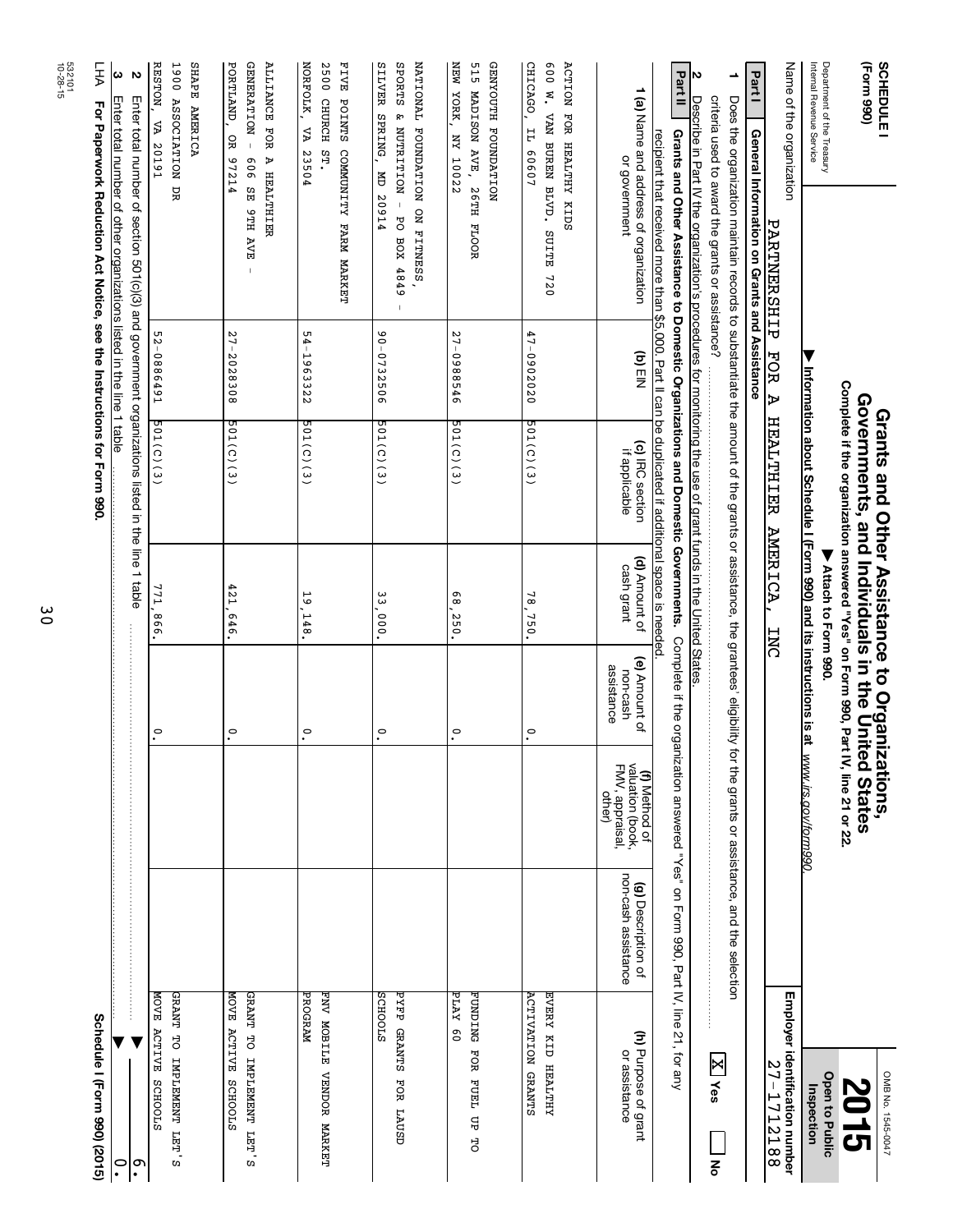| <u>Schedule I (Form 990) (2015)</u><br>PARTNERSHIP FOR                                                                                                                                   |                             | <u>A HEALTHIER AMERICA,</u>                          | <b>INC</b>                            |                                                          | 27-1712188<br>Page 2                   |
|------------------------------------------------------------------------------------------------------------------------------------------------------------------------------------------|-----------------------------|------------------------------------------------------|---------------------------------------|----------------------------------------------------------|----------------------------------------|
| Part III<br><b>Grants and Other Assistance to Domestic Individuals.</b> Complete if the organization answered "Yes" on Form<br>Part III can be duplicated if additional space is needed. |                             |                                                      |                                       | 990, Part IV, line 22.                                   |                                        |
| (a) Type of grant or assistance                                                                                                                                                          | (b) Number of<br>recipients | (c) Amount of<br>cash grant                          | (d) Amount of non-<br>cash assistance | (e) Method of valuation<br>(book, FMV, appraisal, other) | (f) Description of non-cash assistance |
|                                                                                                                                                                                          |                             |                                                      |                                       |                                                          |                                        |
|                                                                                                                                                                                          |                             |                                                      |                                       |                                                          |                                        |
|                                                                                                                                                                                          |                             |                                                      |                                       |                                                          |                                        |
|                                                                                                                                                                                          |                             |                                                      |                                       |                                                          |                                        |
|                                                                                                                                                                                          |                             |                                                      |                                       |                                                          |                                        |
| Part IV<br>Supplemental Information. Provide the information required in Part I, line 2, Part III, column (b), and any other additional information.                                     |                             |                                                      |                                       |                                                          |                                        |
| <b>LET'S</b><br>SCHEDULE<br><b>NOVE</b><br>$\overline{H}$<br><b>ACTIVE</b><br><b>PART</b><br>II,<br><b>SCHOOLS</b><br><b>COLUMN</b><br>$\mathbf{H}$                                      |                             |                                                      |                                       |                                                          |                                        |
| <b>SIGNED</b><br><b>GRANT</b><br><b>AGREEMENT THAT</b><br><b>INCLUDES</b>                                                                                                                | А<br><b>SCOPE</b>           | 오<br>먼<br><b>NORK</b>                                | <b>CINY</b><br><b>DETAILED</b>        |                                                          |                                        |
| <b>BUDGET,</b><br>THROUGHOUT THE<br><b>GRANT</b><br><b>FUNDED</b>                                                                                                                        | <b>ENTITIES</b>             | <b>ATTEND</b>                                        | <b>BI-WEEKLY</b>                      | <b>CALLS</b>                                             |                                        |
| WEBINARS,<br><b>THE</b><br><b>ATHLMON</b><br>OR<br><b>DASHBOARD</b><br>ONE-ON-ONE<br>요<br>모<br><b>NRETINGS</b><br><b>KEY</b>                                                             | PERFORMANCE<br>WITH THE     | <b>INDICATORS</b><br><b>LMAS</b><br><b>EXECUTIVE</b> | <b>ARE</b><br><b>REVIEW</b>           | DIRECTOR WHERE<br>ED.<br>HH                              |                                        |
| <b>LMAS</b><br><b>EXECUTIVE</b><br><b>DIRECTOR</b><br><b>NEEKL</b><br>COLLECTS                                                                                                           | <b>TVNTH</b>                | <b>HARR</b><br><b>ENE</b>                            | <b>NARRATIVE</b>                      | <b>CNY</b>                                               |                                        |
| <b>BUDGET</b><br>REPORTS.                                                                                                                                                                |                             |                                                      |                                       |                                                          |                                        |
|                                                                                                                                                                                          |                             |                                                      |                                       |                                                          |                                        |

31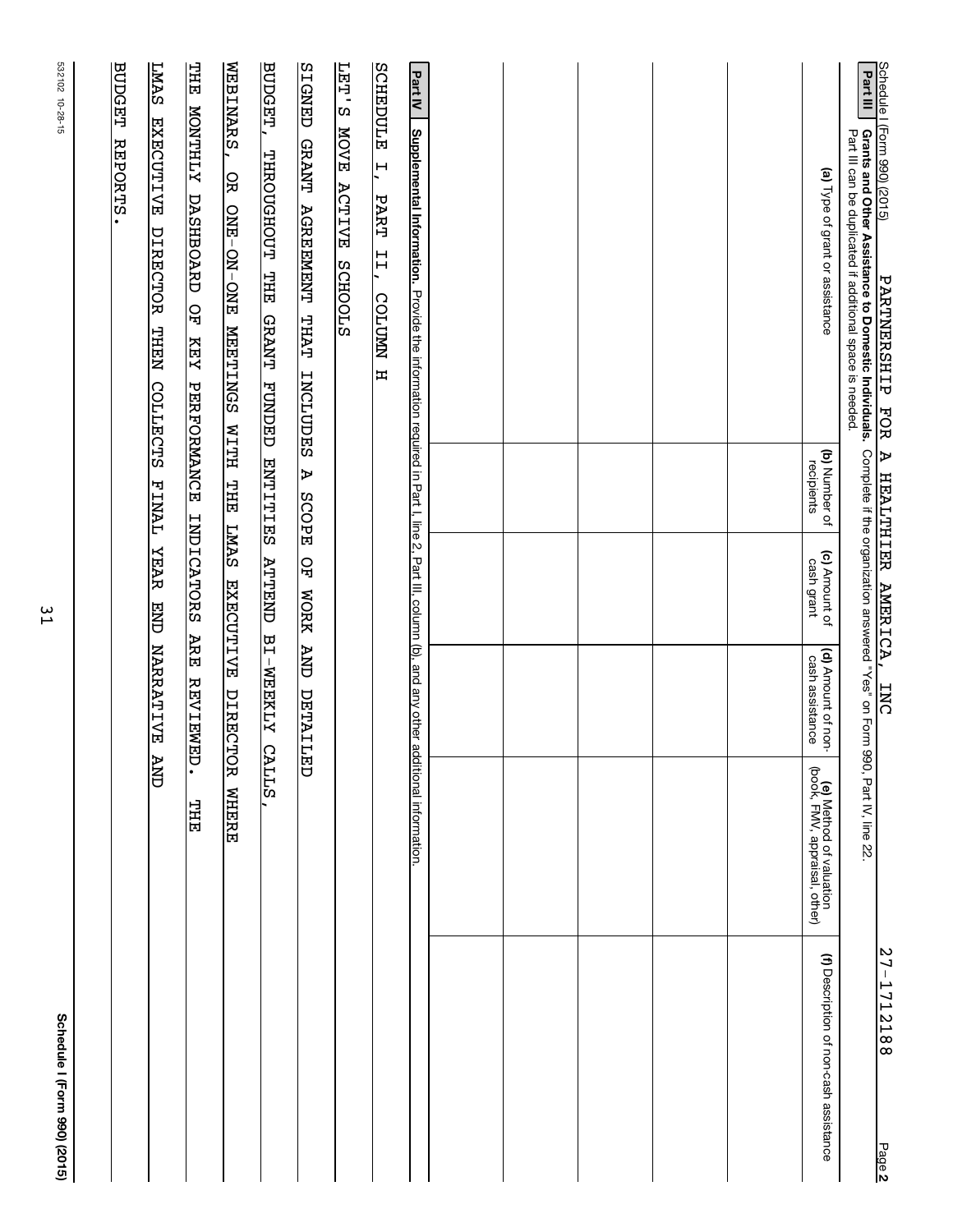| Schedule I (Form 990) PARTNERSHIP FOR A HEALTHIER AMERICA, INC 27-1712188 Page 2<br>Part IV Supplemental Information |
|----------------------------------------------------------------------------------------------------------------------|
| FNV ACTIVATIONS                                                                                                      |
| PROGRAM STAFF OBSERVED THE PROGRAM ON-SITE AND HAD WEEKLY AND MONTHLY                                                |
| CALLS TO TRACK THE EXECUTION OF THE MOBILE MARKET.                                                                   |
|                                                                                                                      |
|                                                                                                                      |
|                                                                                                                      |
|                                                                                                                      |
|                                                                                                                      |
|                                                                                                                      |
|                                                                                                                      |
|                                                                                                                      |
|                                                                                                                      |
|                                                                                                                      |
|                                                                                                                      |
|                                                                                                                      |
|                                                                                                                      |
|                                                                                                                      |
|                                                                                                                      |
|                                                                                                                      |
|                                                                                                                      |
|                                                                                                                      |
|                                                                                                                      |
|                                                                                                                      |
|                                                                                                                      |
|                                                                                                                      |
|                                                                                                                      |
|                                                                                                                      |
|                                                                                                                      |
| Schedule I (Form 990)<br>532291                                                                                      |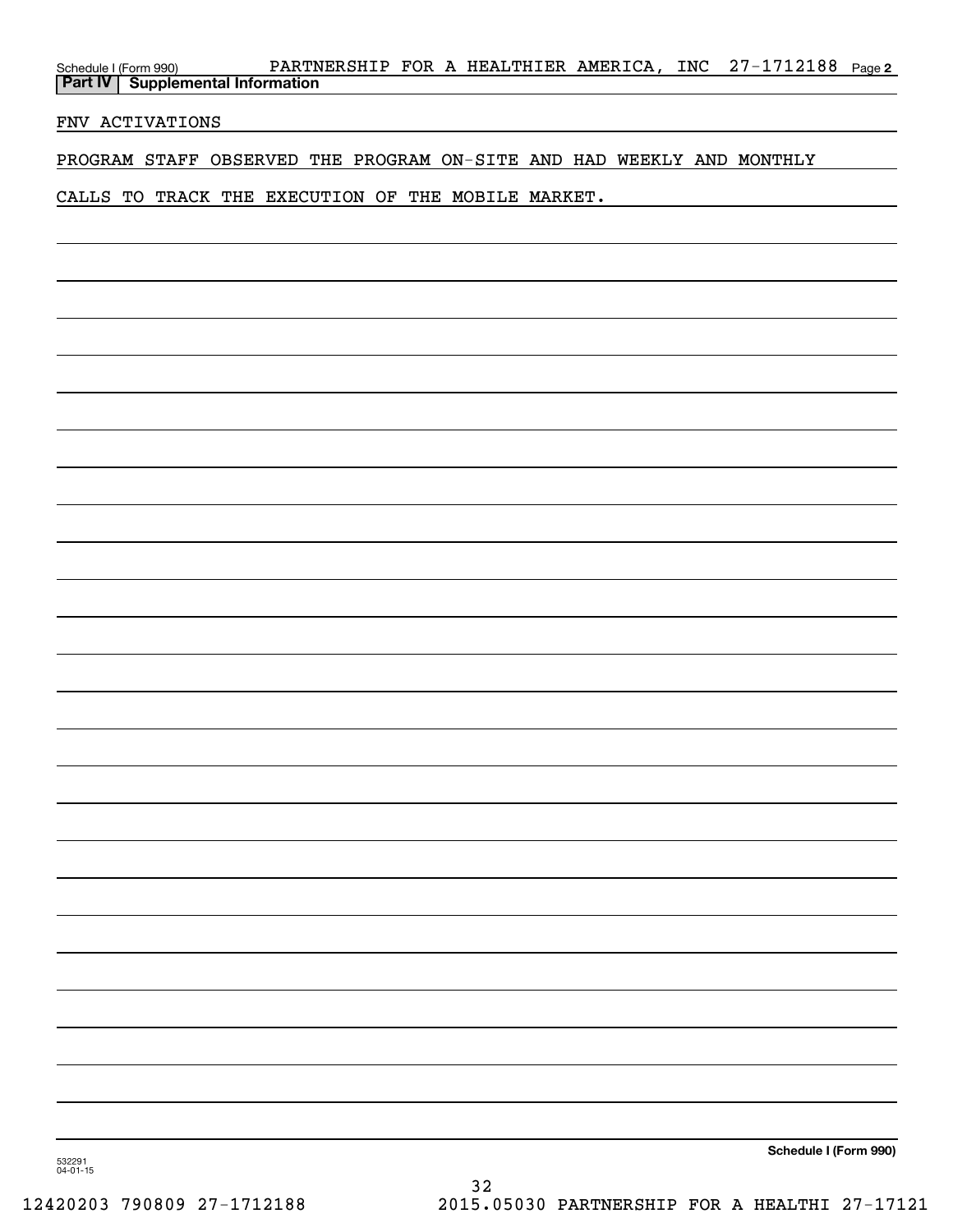|        | <b>Compensation Information</b><br><b>SCHEDULE J</b>                                                                                              |                                       | OMB No. 1545-0047     |     |             |
|--------|---------------------------------------------------------------------------------------------------------------------------------------------------|---------------------------------------|-----------------------|-----|-------------|
|        | (Form 990)<br>For certain Officers, Directors, Trustees, Key Employees, and Highest                                                               |                                       |                       |     |             |
|        | <b>Compensated Employees</b>                                                                                                                      |                                       | 2015                  |     |             |
|        | Complete if the organization answered "Yes" on Form 990, Part IV, line 23.<br>Attach to Form 990.                                                 |                                       | <b>Open to Public</b> |     |             |
|        | Department of the Treasury<br>Information about Schedule J (Form 990) and its instructions is at www.irs.gov/form990.<br>Internal Revenue Service |                                       | Inspection            |     |             |
|        | Name of the organization                                                                                                                          | <b>Employer identification number</b> |                       |     |             |
|        | PARTNERSHIP FOR A HEALTHIER AMERICA, INC                                                                                                          | 27-1712188                            |                       |     |             |
| Part I | <b>Questions Regarding Compensation</b>                                                                                                           |                                       |                       |     |             |
|        |                                                                                                                                                   |                                       |                       | Yes | No          |
|        | Check the appropriate box(es) if the organization provided any of the following to or for a person listed on Form 990,                            |                                       |                       |     |             |
|        | Part VII, Section A, line 1a. Complete Part III to provide any relevant information regarding these items.                                        |                                       |                       |     |             |
|        | First-class or charter travel<br>Housing allowance or residence for personal use                                                                  |                                       |                       |     |             |
|        | Travel for companions<br>Payments for business use of personal residence                                                                          |                                       |                       |     |             |
|        | Tax indemnification and gross-up payments<br>Health or social club dues or initiation fees                                                        |                                       |                       |     |             |
|        | Discretionary spending account<br>Personal services (e.g., maid, chauffeur, chef)                                                                 |                                       |                       |     |             |
|        |                                                                                                                                                   |                                       |                       |     |             |
|        | <b>b</b> If any of the boxes on line 1a are checked, did the organization follow a written policy regarding payment or                            |                                       |                       |     |             |
|        | reimbursement or provision of all of the expenses described above? If "No," complete Part III to explain                                          |                                       | 1b                    |     |             |
| 2      | Did the organization require substantiation prior to reimbursing or allowing expenses incurred by all directors,                                  |                                       |                       |     |             |
|        | trustees, and officers, including the CEO/Executive Director, regarding the items checked in line 1a?                                             |                                       | $\mathbf{2}$          |     |             |
|        |                                                                                                                                                   |                                       |                       |     |             |
| З      | Indicate which, if any, of the following the filing organization used to establish the compensation of the organization's                         |                                       |                       |     |             |
|        | CEO/Executive Director. Check all that apply. Do not check any boxes for methods used by a related organization to                                |                                       |                       |     |             |
|        | establish compensation of the CEO/Executive Director, but explain in Part III.                                                                    |                                       |                       |     |             |
|        | $ \mathbf{X} $ Compensation committee<br>$\underline{\mathbf{X}}$ Written employment contract                                                     |                                       |                       |     |             |
|        | $\boxed{\text{X}}$ Independent compensation consultant<br>$X$ Compensation survey or study                                                        |                                       |                       |     |             |
|        | $\boxed{\text{X}}$ Form 990 of other organizations<br>$\boxed{\textbf{X}}$ Approval by the board or compensation committee                        |                                       |                       |     |             |
|        |                                                                                                                                                   |                                       |                       |     |             |
|        | During the year, did any person listed on Form 990, Part VII, Section A, line 1a, with respect to the filing                                      |                                       |                       |     |             |
|        | organization or a related organization:                                                                                                           |                                       |                       |     | х           |
| а      | Receive a severance payment or change-of-control payment?                                                                                         |                                       | 4a                    |     | X           |
| b      |                                                                                                                                                   |                                       | 4b<br>4c              |     | X           |
| c      | Participate in, or receive payment from, an equity-based compensation arrangement?                                                                |                                       |                       |     |             |
|        | If "Yes" to any of lines 4a-c, list the persons and provide the applicable amounts for each item in Part III.                                     |                                       |                       |     |             |
|        | Only section 501(c)(3), 501(c)(4), and 501(c)(29) organizations must complete lines 5-9.                                                          |                                       |                       |     |             |
|        | For persons listed on Form 990, Part VII, Section A, line 1a, did the organization pay or accrue any compensation                                 |                                       |                       |     |             |
|        | contingent on the revenues of:                                                                                                                    |                                       |                       |     |             |
| a      |                                                                                                                                                   |                                       | 5a                    |     | x           |
|        |                                                                                                                                                   |                                       | 5b                    |     | $\mathbf X$ |
|        | If "Yes" to line 5a or 5b, describe in Part III.                                                                                                  |                                       |                       |     |             |
| 6.     | For persons listed on Form 990, Part VII, Section A, line 1a, did the organization pay or accrue any compensation                                 |                                       |                       |     |             |
|        | contingent on the net earnings of:                                                                                                                |                                       |                       |     |             |
| a      |                                                                                                                                                   |                                       | 6a                    |     | x           |
|        |                                                                                                                                                   |                                       | 6b                    |     | $\mathbf X$ |
|        | If "Yes" on line 6a or 6b, describe in Part III.                                                                                                  |                                       |                       |     |             |
|        | 7 For persons listed on Form 990, Part VII, Section A, line 1a, did the organization provide any non-fixed payments                               |                                       |                       |     |             |
|        |                                                                                                                                                   |                                       | $\overline{7}$        | х   |             |
| 8      | Were any amounts reported on Form 990, Part VII, paid or accrued pursuant to a contract that was subject to the                                   |                                       |                       |     |             |
|        | initial contract exception described in Regulations section 53.4958-4(a)(3)? If "Yes," describe in Part III                                       |                                       | 8                     |     | х           |
| 9      | If "Yes" to line 8, did the organization also follow the rebuttable presumption procedure described in                                            |                                       |                       |     |             |
|        | Regulations section 53.4958-6(c)?                                                                                                                 |                                       | 9                     |     |             |
|        | LHA For Paperwork Reduction Act Notice, see the Instructions for Form 990.                                                                        | Schedule J (Form 990) 2015            |                       |     |             |

532111 10-14-15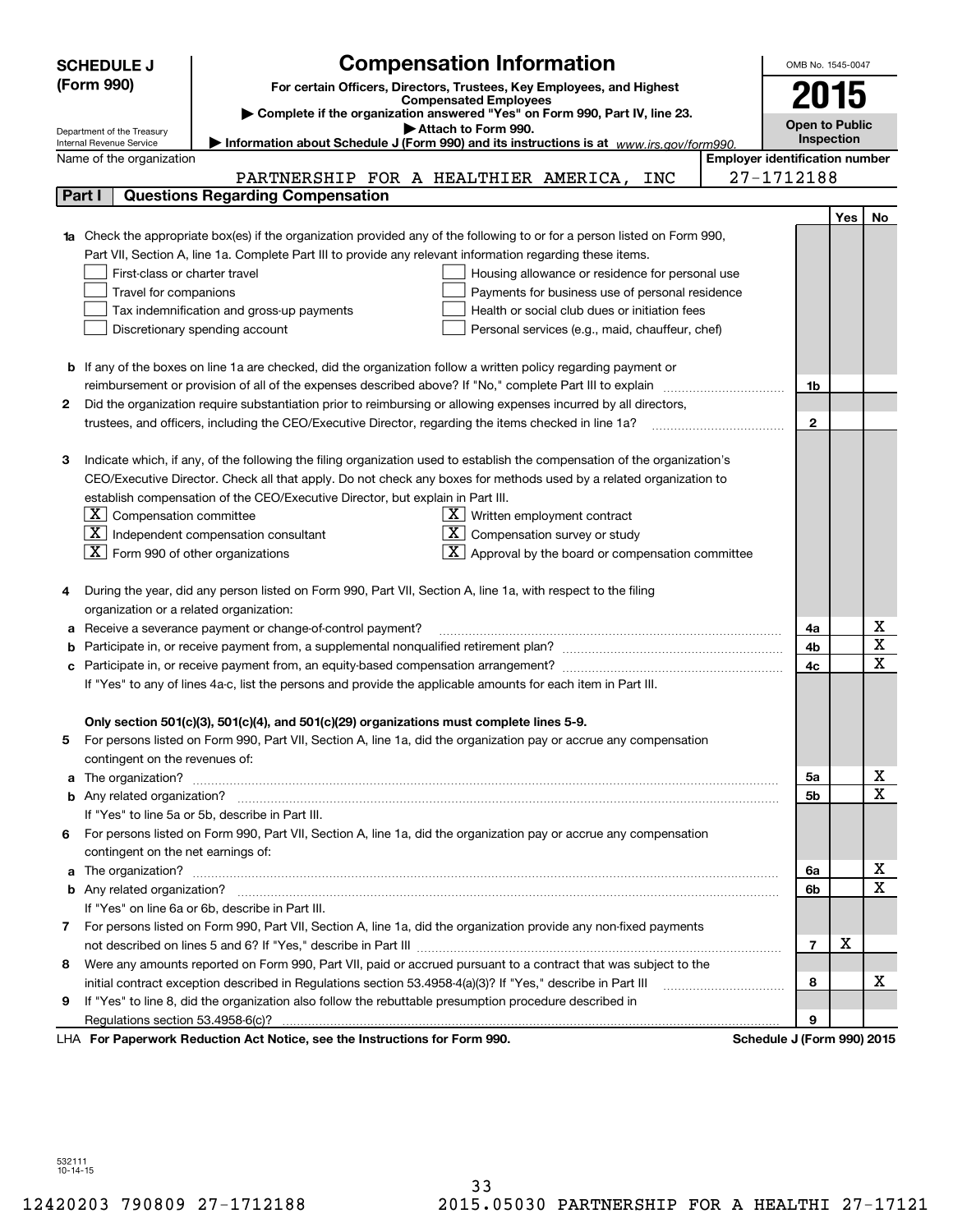| I (E 〜…… ooo) つつせ                         | <b>Cohadiila</b>                                 |                            |                                      |                                           |                                                    |                          |                                                                                                                                                                                                                                                                           |
|-------------------------------------------|--------------------------------------------------|----------------------------|--------------------------------------|-------------------------------------------|----------------------------------------------------|--------------------------|---------------------------------------------------------------------------------------------------------------------------------------------------------------------------------------------------------------------------------------------------------------------------|
|                                           |                                                  |                            |                                      |                                           |                                                    |                          | Ξ                                                                                                                                                                                                                                                                         |
|                                           |                                                  |                            |                                      |                                           |                                                    |                          | $\widehat{\phantom{a}}$                                                                                                                                                                                                                                                   |
|                                           |                                                  |                            |                                      |                                           |                                                    |                          | ⊜                                                                                                                                                                                                                                                                         |
|                                           |                                                  |                            |                                      |                                           |                                                    |                          | $\widehat{=}$                                                                                                                                                                                                                                                             |
|                                           |                                                  |                            |                                      |                                           |                                                    |                          | ≋                                                                                                                                                                                                                                                                         |
|                                           |                                                  |                            |                                      |                                           |                                                    |                          | $\widehat{\phantom{a}}$                                                                                                                                                                                                                                                   |
|                                           |                                                  |                            |                                      |                                           |                                                    |                          | ≋                                                                                                                                                                                                                                                                         |
|                                           |                                                  |                            |                                      |                                           |                                                    |                          | $\widehat{\phantom{a}}$                                                                                                                                                                                                                                                   |
|                                           |                                                  |                            |                                      |                                           |                                                    |                          | ι≣                                                                                                                                                                                                                                                                        |
|                                           |                                                  |                            |                                      |                                           |                                                    |                          | $\widehat{=}$                                                                                                                                                                                                                                                             |
|                                           |                                                  |                            |                                      |                                           |                                                    |                          | ι≣                                                                                                                                                                                                                                                                        |
|                                           |                                                  |                            |                                      |                                           |                                                    |                          | $\widehat{=}$                                                                                                                                                                                                                                                             |
|                                           |                                                  |                            |                                      |                                           |                                                    |                          | ι≣                                                                                                                                                                                                                                                                        |
|                                           |                                                  |                            |                                      |                                           |                                                    |                          | $\widehat{=}$                                                                                                                                                                                                                                                             |
|                                           |                                                  |                            |                                      |                                           |                                                    |                          | ι≣                                                                                                                                                                                                                                                                        |
|                                           |                                                  |                            |                                      |                                           |                                                    |                          | $\widehat{\phantom{a}}$                                                                                                                                                                                                                                                   |
|                                           |                                                  |                            |                                      |                                           |                                                    |                          | ι≣                                                                                                                                                                                                                                                                        |
|                                           |                                                  |                            |                                      |                                           |                                                    |                          | $\widehat{=}$                                                                                                                                                                                                                                                             |
|                                           |                                                  |                            |                                      |                                           |                                                    |                          | ι≣                                                                                                                                                                                                                                                                        |
|                                           |                                                  |                            |                                      |                                           |                                                    |                          | $\widehat{=}$                                                                                                                                                                                                                                                             |
|                                           |                                                  |                            |                                      |                                           |                                                    |                          | ≋                                                                                                                                                                                                                                                                         |
|                                           |                                                  |                            |                                      |                                           |                                                    |                          | $\widehat{\phantom{a}}$                                                                                                                                                                                                                                                   |
|                                           |                                                  |                            |                                      |                                           |                                                    |                          | ι≣                                                                                                                                                                                                                                                                        |
|                                           |                                                  |                            |                                      |                                           |                                                    |                          | $\widehat{\phantom{a}}$                                                                                                                                                                                                                                                   |
| $\ddot{\cdot}$                            | $\ddot{\phantom{0}}$                             | $\ddot{\phantom{0}}$       | $\overset{\circ}{.}$                 | $\ddot{\phantom{0}}$                      | $\cdot$                                            | $\cdot$                  | CHIEF PARTNERSHIP OFFICER<br>ι≣                                                                                                                                                                                                                                           |
| $\mathsf{P}^{\mathsf{O}}$                 | 179<br>.T53                                      | $\circ$<br>360.            | ᡡ<br>$\frac{429}{ }$ .               | 120.                                      | L<br>$\mathbf{z}$<br>379.                          | ⊢<br>ם<br>ר<br>363.      | (4) STACY MOLANDER<br>$\widehat{\phantom{a}}$                                                                                                                                                                                                                             |
| $ \tilde{\cdot} $                         | $\mathbf{C}$                                     | $\ddot{\phantom{0}}$       | $\ddot{\cdot}$                       | $\overset{\circ}{\cdot}$                  | $\overset{\circ}{\cdot}$                           | $\ddot{\circ}$           | CHIEF STRAGEGY OFFICER/GEN<br><b>CNSL</b><br>ι≣                                                                                                                                                                                                                           |
| $\overline{\phantom{0}}$ .                | 186<br>632.                                      | <u>ှ</u> ယ<br>993.         | $\frac{5}{2}$ , 225.                 | 108.                                      | ٣<br>$\mathbf{z}$<br>$-96$                         | ٦e<br>4<br>342.          | $\frac{3}{2}$<br>RYAN SHADRICK WILSON<br>$\mathrel{\widehat{=}}$                                                                                                                                                                                                          |
| $ S_{\cdot} $                             | $\cdot$                                          | $\ddot{\circ}$             | $\cdot$                              | $\cdot$                                   | $\ddot{\phantom{0}}$                               | $\ddot{\phantom{0}}$     | CHIEF MARKETING OFFICER<br>≋                                                                                                                                                                                                                                              |
| $ \tilde{\cdot} $                         | 161<br>984.                                      | ஶ<br>177.                  | J<br>.202.                           | 108<br>$\bullet$                          | ⊢<br>ω<br>817.                                     | 171<br>175               | (5)<br><b>ANDREW NANNIS</b><br>$\widehat{=}$                                                                                                                                                                                                                              |
| $ S_{\cdot} $                             | $\ddot{\circ}$                                   | $\ddot{\circ}$             | $\ddot{\circ}$                       | $\ddot{\circ}$                            | $\ddot{\circ}$                                     | $\ddot{\phantom{0}}$     | PRESIDENT & CEO<br>≋                                                                                                                                                                                                                                                      |
| $  \tilde{\cdot}$                         | 414,<br>713.                                     | 8,702.                     | $\overline{\phantom{0}}$<br>$-600.$  | 180                                       | 29,291.                                            | 3<br>Ο<br>Ο<br>076       | (1)<br>LAWRENCE SOLER<br>$\widehat{\phantom{a}}$                                                                                                                                                                                                                          |
| reported as deferred<br>on prior Form 990 |                                                  |                            | compensation                         | compensation<br>reportable<br>(iii) Other | compensation<br>(ii) Bonus &<br>incentive          | compensation<br>(i) Base | (A) Name and Title                                                                                                                                                                                                                                                        |
| (F) Compensation<br>in column (B)         | (E) Total of columns<br>$\left(\Theta\right)(i)$ | (D) Nontaxable<br>benefits | (C) Retirement and<br>other deferred |                                           | (B) Breakdown of W-2 and/or 1099-MISC compensation |                          |                                                                                                                                                                                                                                                                           |
|                                           |                                                  |                            |                                      |                                           |                                                    |                          | Note: The sum of columns (B)(i) if tor each listed individual must equal the total amount of Form 990, Part VII, Section A, line 1a, applicable column (D) and (E) amounts for that individual.<br>Do not list any individuals that are not listed on Form 990, Part VII. |
|                                           |                                                  |                            |                                      |                                           |                                                    |                          | For each indual whose compensation must be reported on Schedule J, report compensation from the organization on row (i) and from related organizations, described in the instructions, on row (ii).                                                                       |

10-14-15 532112

Schedule J (Form 990) 2015 Schedule J (Form 990) 2015 Schedule J (Form 990) 2015<br>Part II | Officers, Directors, Trustees, Key Employees, and Highest Compensated Employees. Use duplicate copies if additional space is needed.<br>Part II | Officers, Directors, Trustees, Key Employe Officers, Directors, Trustees, Key Employees, and Highest Compensated Employees. Use duplicate copies if additional space is needed.

27-1712188

PARTNERSHIP FOR A HEALTHIER AMERICA, INC

Schedule J (Form 990) 2015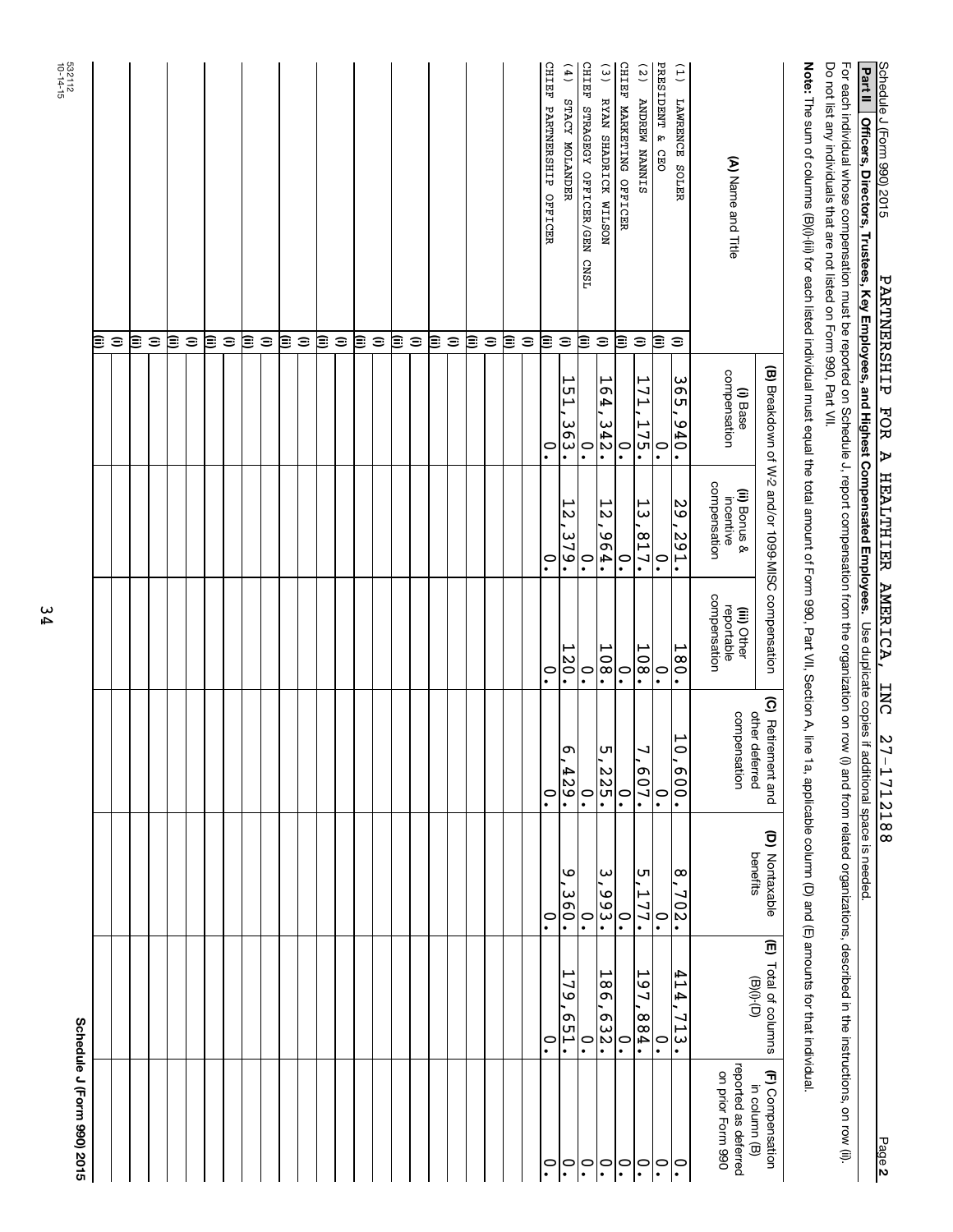| Schedule J (Form 990) 2015<br><b>PARTNERSHIP</b><br><b>FOR</b><br>A<br><b>HEALTHIER</b><br><b>AMERICA,</b><br><b>INC</b><br>27-1712188<br>Page 3                                                                                            |  |
|---------------------------------------------------------------------------------------------------------------------------------------------------------------------------------------------------------------------------------------------|--|
| Provide the information, explanation, or descriptions required for Part I, lines 1a, 1b, 3, 4a, 4b, 5a, 5b, 6a, 6b, 7, and 8, and for Part II. Also complete this part for any additional information.<br>Part III Supplemental Information |  |
| <b>PART</b><br>$\overline{L}$ ,<br>$\overline{INT}$<br>$\mathbf{r}$                                                                                                                                                                         |  |
| PHA<br>HAS<br><b>AN INCENTIVE</b><br>COMPENSATION PLAN,<br><b>NZITCH</b><br><b>APPLIES</b><br>5O<br><b>ALL</b><br>EMPLOYEES.                                                                                                                |  |
| <b>ENPLOYEES</b><br>AND SUPERVISORS SET GOALS EACH YEAR<br><b>AND ARE</b><br><u>EVALUATED ANNUALIY</u>                                                                                                                                      |  |
| <b>AGAINST THOSE</b><br><b>GOALS.</b><br><b>PERFORMANCE</b><br><b>GOALS</b><br>ARE<br>∣ ⊳<br><b>BROAD</b><br>SPECTRUM OF<br><b>FINANCIAL</b>                                                                                                |  |
| AND NON-FINANCIAL GOALS. THE<br>PHA COMPENSATION COMMITTEE<br>OVERSEES THE                                                                                                                                                                  |  |
| INCENTIVE COMPENSATION PLAN.                                                                                                                                                                                                                |  |
|                                                                                                                                                                                                                                             |  |
|                                                                                                                                                                                                                                             |  |
|                                                                                                                                                                                                                                             |  |
|                                                                                                                                                                                                                                             |  |
|                                                                                                                                                                                                                                             |  |
|                                                                                                                                                                                                                                             |  |
|                                                                                                                                                                                                                                             |  |
|                                                                                                                                                                                                                                             |  |
|                                                                                                                                                                                                                                             |  |
|                                                                                                                                                                                                                                             |  |
|                                                                                                                                                                                                                                             |  |
|                                                                                                                                                                                                                                             |  |
| 532113<br>532113<br>Schedule J (Form 990) 2015                                                                                                                                                                                              |  |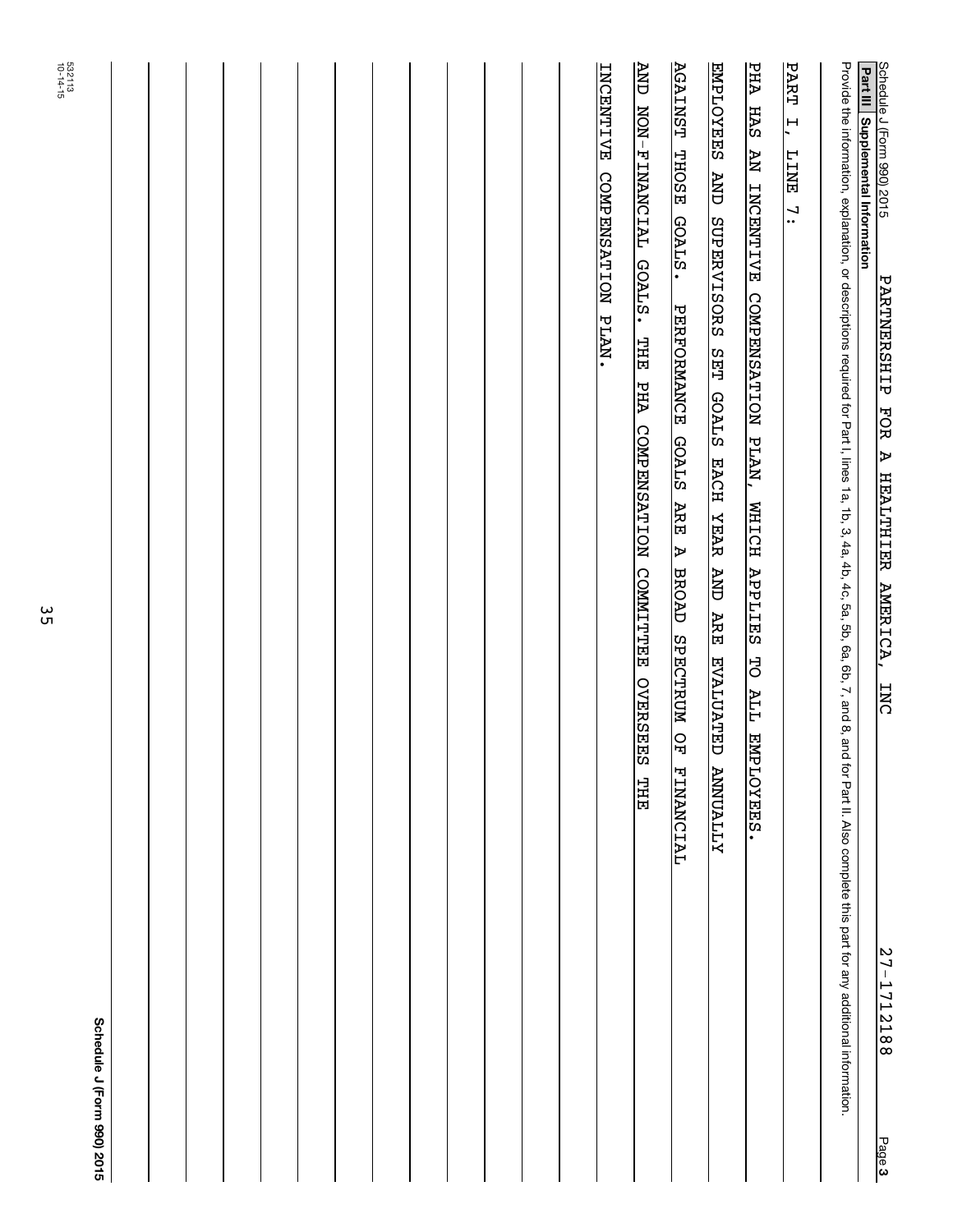| 2015<br>28b, or 28c, or Form 990-EZ, Part V, line 38a or 40b.<br>Attach to Form 990 or Form 990-EZ.<br><b>Open To Public</b><br>Department of the Treasury<br>Information about Schedule L (Form 990 or 990-EZ) and its instructions is at www.irs.gov/form990.<br>Internal Revenue Service<br>Inspection<br>Name of the organization<br><b>Employer identification number</b><br>27-1712188<br>PARTNERSHIP FOR A HEALTHIER AMERICA, INC<br>Part I<br>Excess Benefit Transactions (section 501(c)(3), section 501(c)(4), and 501(c)(29) organizations only).<br>Complete if the organization answered "Yes" on Form 990, Part IV, line 25a or 25b, or Form 990-EZ, Part V, line 40b. |
|--------------------------------------------------------------------------------------------------------------------------------------------------------------------------------------------------------------------------------------------------------------------------------------------------------------------------------------------------------------------------------------------------------------------------------------------------------------------------------------------------------------------------------------------------------------------------------------------------------------------------------------------------------------------------------------|
|                                                                                                                                                                                                                                                                                                                                                                                                                                                                                                                                                                                                                                                                                      |
|                                                                                                                                                                                                                                                                                                                                                                                                                                                                                                                                                                                                                                                                                      |
|                                                                                                                                                                                                                                                                                                                                                                                                                                                                                                                                                                                                                                                                                      |
|                                                                                                                                                                                                                                                                                                                                                                                                                                                                                                                                                                                                                                                                                      |
| (b) Relationship between disqualified<br>(d) Corrected?<br>1                                                                                                                                                                                                                                                                                                                                                                                                                                                                                                                                                                                                                         |
| (a) Name of disqualified person<br>(c) Description of transaction<br>person and organization<br>Yes<br>No                                                                                                                                                                                                                                                                                                                                                                                                                                                                                                                                                                            |
|                                                                                                                                                                                                                                                                                                                                                                                                                                                                                                                                                                                                                                                                                      |
|                                                                                                                                                                                                                                                                                                                                                                                                                                                                                                                                                                                                                                                                                      |
|                                                                                                                                                                                                                                                                                                                                                                                                                                                                                                                                                                                                                                                                                      |
|                                                                                                                                                                                                                                                                                                                                                                                                                                                                                                                                                                                                                                                                                      |
|                                                                                                                                                                                                                                                                                                                                                                                                                                                                                                                                                                                                                                                                                      |
| 2 Enter the amount of tax incurred by the organization managers or disqualified persons during the year under                                                                                                                                                                                                                                                                                                                                                                                                                                                                                                                                                                        |
| section 4958<br>$\frac{1}{2}$                                                                                                                                                                                                                                                                                                                                                                                                                                                                                                                                                                                                                                                        |
| $\blacktriangleright$ \$                                                                                                                                                                                                                                                                                                                                                                                                                                                                                                                                                                                                                                                             |
| Loans to and/or From Interested Persons.<br>Part II                                                                                                                                                                                                                                                                                                                                                                                                                                                                                                                                                                                                                                  |
| Complete if the organization answered "Yes" on Form 990-EZ, Part V, line 38a or Form 990, Part IV, line 26; or if the organization                                                                                                                                                                                                                                                                                                                                                                                                                                                                                                                                                   |
| reported an amount on Form 990, Part X, line 5, 6, or 22.                                                                                                                                                                                                                                                                                                                                                                                                                                                                                                                                                                                                                            |
| <b>(h)</b> Approved<br>(d) Loan to or<br>(c) Purpose<br>(i) Written<br>(a) Name of<br>(b) Relationship<br>(e) Original<br>(f) Balance due<br>$(g)$ In<br>by board or<br>from the<br>interested person<br>with organization<br>of loan<br>principal amount<br>default?<br>agreement?                                                                                                                                                                                                                                                                                                                                                                                                  |
| committee?<br>organization?                                                                                                                                                                                                                                                                                                                                                                                                                                                                                                                                                                                                                                                          |
| To From<br>Yes<br>No<br>Yes<br>No<br>Yes<br>No                                                                                                                                                                                                                                                                                                                                                                                                                                                                                                                                                                                                                                       |
|                                                                                                                                                                                                                                                                                                                                                                                                                                                                                                                                                                                                                                                                                      |
|                                                                                                                                                                                                                                                                                                                                                                                                                                                                                                                                                                                                                                                                                      |
|                                                                                                                                                                                                                                                                                                                                                                                                                                                                                                                                                                                                                                                                                      |
|                                                                                                                                                                                                                                                                                                                                                                                                                                                                                                                                                                                                                                                                                      |
|                                                                                                                                                                                                                                                                                                                                                                                                                                                                                                                                                                                                                                                                                      |
|                                                                                                                                                                                                                                                                                                                                                                                                                                                                                                                                                                                                                                                                                      |
|                                                                                                                                                                                                                                                                                                                                                                                                                                                                                                                                                                                                                                                                                      |
|                                                                                                                                                                                                                                                                                                                                                                                                                                                                                                                                                                                                                                                                                      |
| \$<br>Total<br><b>Grants or Assistance Benefiting Interested Persons.</b><br>Part II                                                                                                                                                                                                                                                                                                                                                                                                                                                                                                                                                                                                 |
| Complete if the organization answered "Yes" on Form 990, Part IV, line 27.                                                                                                                                                                                                                                                                                                                                                                                                                                                                                                                                                                                                           |
| (d) Type of<br>(e) Purpose of<br>(a) Name of interested person<br>(c) Amount of<br>(b) Relationship between<br>assistance<br>assistance<br>assistance<br>interested person and<br>the organization                                                                                                                                                                                                                                                                                                                                                                                                                                                                                   |
|                                                                                                                                                                                                                                                                                                                                                                                                                                                                                                                                                                                                                                                                                      |
|                                                                                                                                                                                                                                                                                                                                                                                                                                                                                                                                                                                                                                                                                      |
|                                                                                                                                                                                                                                                                                                                                                                                                                                                                                                                                                                                                                                                                                      |
|                                                                                                                                                                                                                                                                                                                                                                                                                                                                                                                                                                                                                                                                                      |
|                                                                                                                                                                                                                                                                                                                                                                                                                                                                                                                                                                                                                                                                                      |
|                                                                                                                                                                                                                                                                                                                                                                                                                                                                                                                                                                                                                                                                                      |
|                                                                                                                                                                                                                                                                                                                                                                                                                                                                                                                                                                                                                                                                                      |
|                                                                                                                                                                                                                                                                                                                                                                                                                                                                                                                                                                                                                                                                                      |
| $0.00 \rightarrow 0.00$ EZ<br>Cahadula L (Faum 000 av 000 EZ) 004                                                                                                                                                                                                                                                                                                                                                                                                                                                                                                                                                                                                                    |

LHA For Paperwork Reduction Act Notice, see the Instructions for Form 990 or 990-EZ. Schedule L (Form 990 or 990-EZ) 2015

532131 10-02-15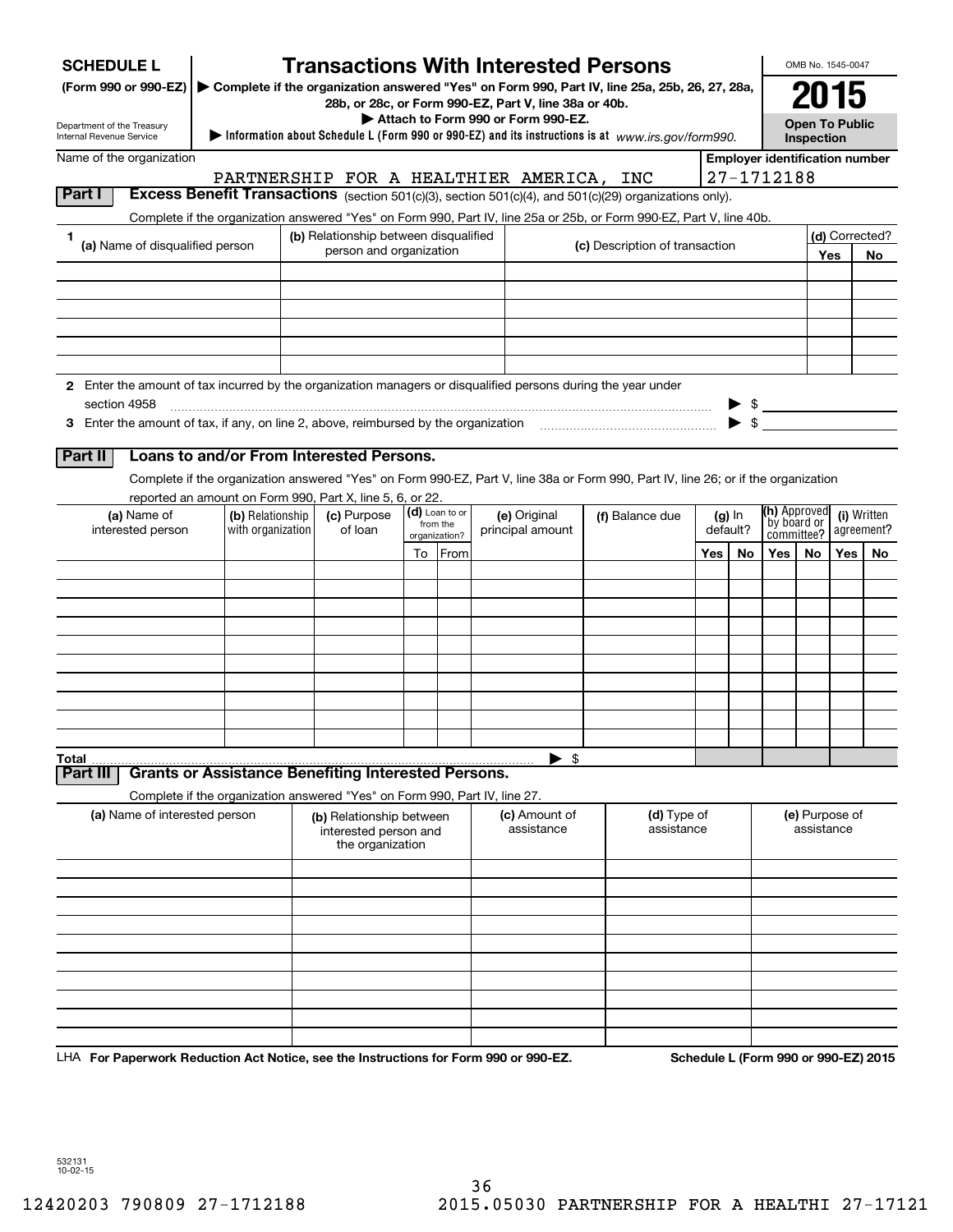| <b>Part IV Business Transactions Involving Interested Persons.</b> |  |  |                                                                                                           |  |
|--------------------------------------------------------------------|--|--|-----------------------------------------------------------------------------------------------------------|--|
|                                                                    |  |  | Schedule L (Form 990 or 990-EZ) 2015 PARTNERSHIP FOR A HEALTHIER AMERICA, INC 27-1712188 $\,$ Page 2 $\,$ |  |

Complete if the organization answered "Yes" on Form 990, Part IV, line 28a, 28b, or 28c.

| (a) Name of interested person | (b) Relationship between interested<br>person and the organization | (c) Amount of<br>transaction | (d) Description of<br>transaction | (e) Sharing of<br>organization's<br>revenues? |    |
|-------------------------------|--------------------------------------------------------------------|------------------------------|-----------------------------------|-----------------------------------------------|----|
|                               |                                                                    |                              |                                   | Yes                                           | No |
| & RUBICAM<br>YOUNG<br>(Y&R)   | MATTHEW<br>ANTHONY IS                                              |                              | $129,626$ . MATTHEW ANT           |                                               | х  |
|                               |                                                                    |                              |                                   |                                               |    |
|                               |                                                                    |                              |                                   |                                               |    |
|                               |                                                                    |                              |                                   |                                               |    |
|                               |                                                                    |                              |                                   |                                               |    |
|                               |                                                                    |                              |                                   |                                               |    |
|                               |                                                                    |                              |                                   |                                               |    |
|                               |                                                                    |                              |                                   |                                               |    |
|                               |                                                                    |                              |                                   |                                               |    |
|                               |                                                                    |                              |                                   |                                               |    |

### $\sqrt{\frac{P_{\text{art}} V}{P_{\text{out}}}}$  Supplemental Information

Provide additional information for responses to questions on Schedule L (see instructions).

SCH L, PART IV, BUSINESS TRANSACTIONS INVOLVING INTERESTED PERSONS:

(A) NAME OF PERSON: YOUNG & RUBICAM (Y&R)

(B) RELATIONSHIP BETWEEN INTERESTED PERSON AND ORGANIZATION:

MATTHEW ANTHONY IS A PHA BOARD MEMBER AND ALSO AN OFFICER WITH Y&R NA

(D) DESCRIPTION OF TRANSACTION: MATTHEW ANTHONY, A PHA BOARD MEMBER, IS

AN EXECUTIVE OFFICER OF Y&R NORTH AMERICA. DURING FY2016, PHA UTILIZED

Y&R AS ONE OF THE ORGANIZATION'S ADVERTISING AGENCIES. THIS RELATIONSHIP

EXISTED PRIOR TO THE BOARD MEMBER JOINING THE ORGANIZATION.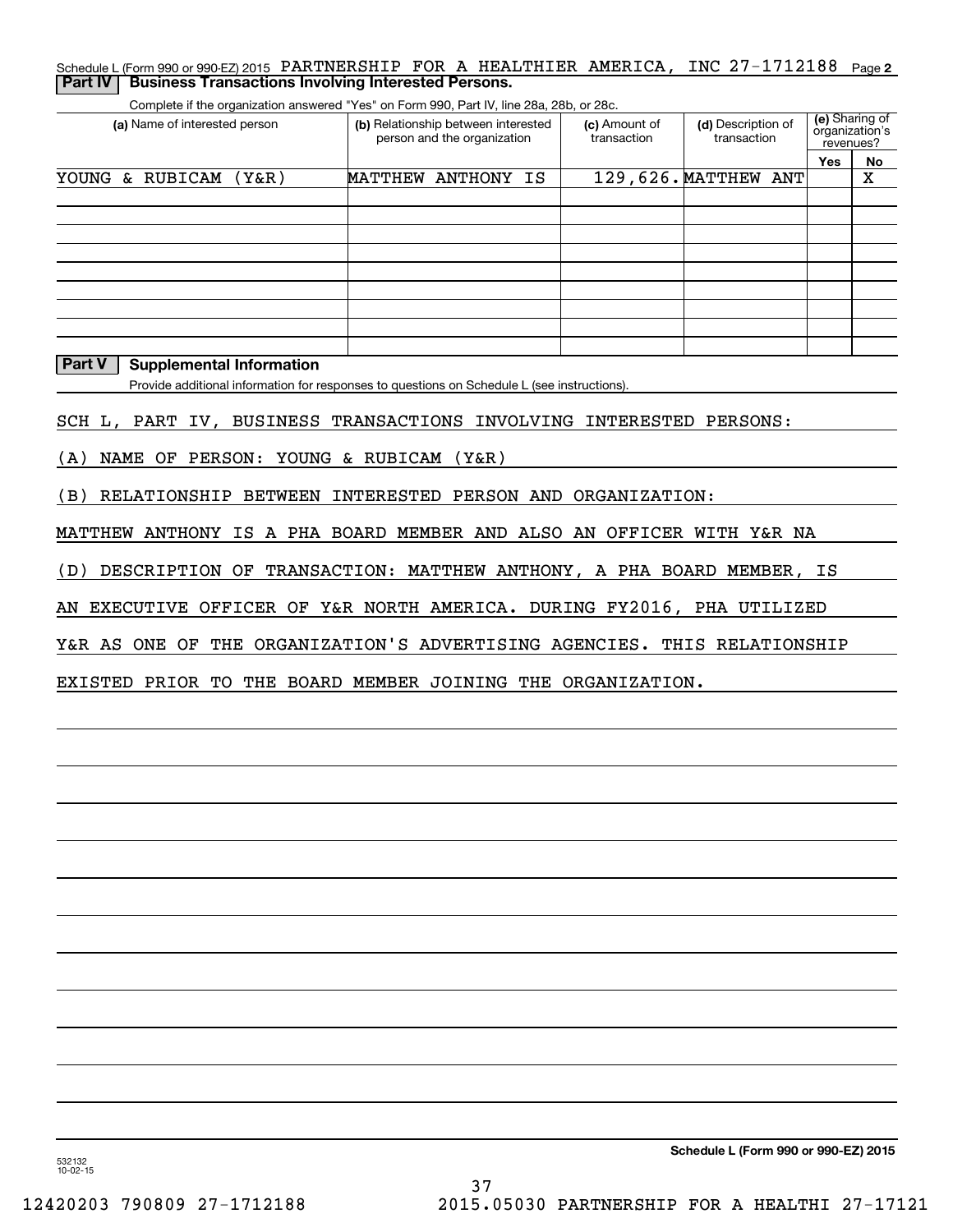| <b>SCHEDULE O</b>                                      | Supplemental Information to Form 990 or 990-EZ                                                                                         | OMB No. 1545-0047                                   |
|--------------------------------------------------------|----------------------------------------------------------------------------------------------------------------------------------------|-----------------------------------------------------|
| (Form 990 or 990-EZ)                                   | Complete to provide information for responses to specific questions on<br>Form 990 or 990-EZ or to provide any additional information. |                                                     |
| Department of the Treasury<br>Internal Revenue Service | Attach to Form 990 or 990-EZ.<br>Information about Schedule O (Form 990 or 990-EZ) and its instructions is at www.irs.gov/form990.     | <b>Open to Public</b><br>Inspection                 |
| Name of the organization                               | PARTNERSHIP FOR A HEALTHIER AMERICA,<br>INC                                                                                            | <b>Employer identification number</b><br>27-1712188 |
| FORM 990, PART I, LINE 19                              |                                                                                                                                        |                                                     |
| THE                                                    | FORM 990 DOES NOT DISTINGUISH BETWEEN UNRESTRICTED AND                                                                                 | TEMPORARILY                                         |
|                                                        | RESTRICTED REVENUE. ACCORDINGLY, DUE TO MULTI-YEAR GRANTS AND                                                                          | OTHER                                               |
|                                                        | SUPPORT LINE 19, "REVENUE LESS EXPENSES"<br>REFLECTS FUNDING RECEIVED FOR                                                              |                                                     |
| <b>FUTURE YEARS</b>                                    |                                                                                                                                        |                                                     |
|                                                        |                                                                                                                                        |                                                     |
|                                                        |                                                                                                                                        |                                                     |
|                                                        | FORM 990, PART III, LINE 1, DESCRIPTION OF ORGANIZATION MISSION:                                                                       |                                                     |
| PARENTS<br>AND                                         | FAMILIES AND<br>WORK TO<br>INCREASE DEMAND FOR THOSE OPTIONS.                                                                          |                                                     |
|                                                        |                                                                                                                                        |                                                     |
| PART                                                   | III, LINE 1, DESCRIPTION OF ORGANIZATION MISSION                                                                                       |                                                     |

MOST IMPORTANTLY, PHA ENSURES THAT COMMITMENTS MADE ARE COMMITMENTS

KEPT BY MONITORING AND PUBLICLY REPORTING ON THE PROGRESS OUR PARTNERS

ARE MAKING.

532211 09-02-15 LHA For Paperwork Reduction Act Notice, see the Instructions for Form 990 or 990-EZ. Schedule O (Form 990 or 990-EZ) (2015) PHA IS A NONPARTISAN, NONPROFIT THAT IS LED BY SOME OF THE NATION'S MOST RESPECTED HEALTH AND CHILDHOOD OBESITY ADVOCATES. SUPPORTING OUR EFFORT IS OUR HONORARY CHAIR, FIRST LADY MICHELLE OBAMA, AND OUR HONORARY VICE CHAIRS, FORMER SENATE MAJORITY LEADER BILL FRIST AND U.S. SENATOR CORY BOOKER. OUR BOARD OF DIRECTORS ALSO INCLUDES NATIONALLY RECOGNIZED BUSINESS LEADERS, HEALTH PROFESSIONALS AND THOUGHT LEADERS FROM A VARIETY OF BACKGROUNDS. PHA IS DEVOTED TO WORKING WITH THE PRIVATE SECTOR TO ENSURE THAT EVERY CHILD IS AT A HEALTHY WEIGHT. PHA BRINGS TOGETHER PUBLIC, PRIVATE AND NONPROFIT LEADERS TO DEVELOP PARTNERSHIPS TO MAKE THE HEALTHY CHOICE THE EASY CHOICE FOR BUSY PARENTS AND FAMILIES AND WORK TO INCREASE DEMAND FOR THOSE OPTIONS.

38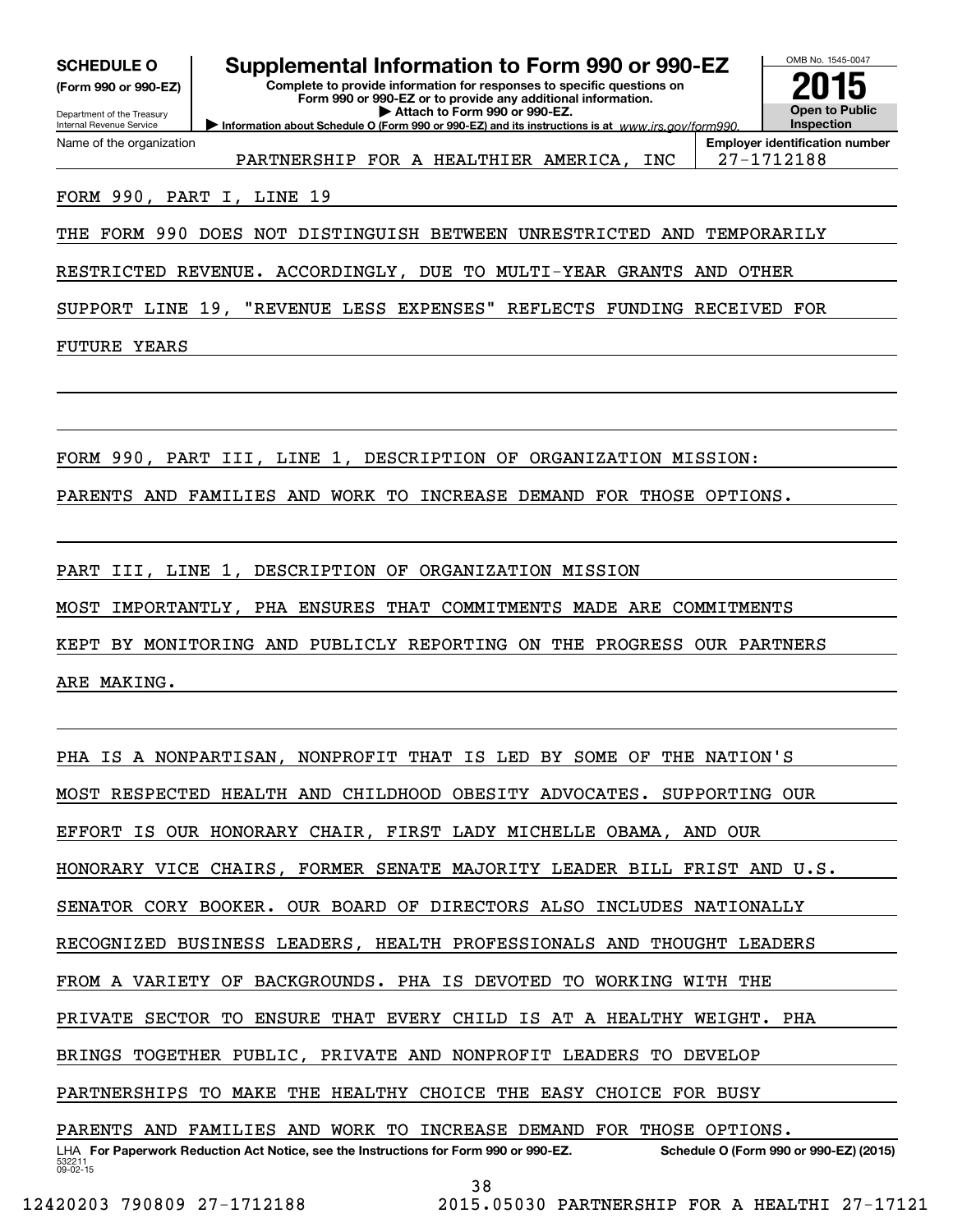| Schedule O (Form 990 or 990-EZ) (2015)                                 | Page 2                                              |
|------------------------------------------------------------------------|-----------------------------------------------------|
| Name of the organization<br>PARTNERSHIP FOR A HEALTHIER AMERICA, INC   | <b>Employer identification number</b><br>27-1712188 |
| PHA'S PROGRAMS MAKE HEALTHIER CHOICES EASIER FOR BUSY PARENTS AND      |                                                     |
| FAMILIES BY HELPING BUILD DEMAND FOR HEALTHIER CHOICES. THEY           | INCLUDE                                             |
| DRINK UP, FNV, AND LET'S MOVE! ACTIVE SCHOOLS. FOR MORE DETAILS ON FNV |                                                     |
| AND LMAS, PLEASE SEE PART III, LINE 2.                                 |                                                     |

FORM 990, PART VI, SECTION B, LINE 11:

AFTER THE AUDITED FINANCIAL STATEMENTS ARE APPROVED BY THE FINANCE AND AUDIT COMMITTEE OF THE PHA BOARD OF DIRECTORS, THE FORM 990 IS FIRST PREPARED AND REVIEWED BY EXTERNAL ACCOUNTANTS, THEN REVIEWED INTERNALLY BY PHA STAFF, THEN BY THE FINANCE AND AUDIT COMMITTEE OF THE BOARD AND FINALLY IS SHARED WITH THE FULL BOARD OF DIRECTORS.

FORM 990, PART VI, SECTION B, LINE 12C:

PHA REQUIRES ALL DIRECTORS, OFFICERS, MEMBERS OF THE BOARD OF DIRECTORS AND KEY EMPLOYEES TO SIGN A STATEMENT ANNUALLY, WHICH INDICATES THEIR UNDERSTANDING AND ACCEPTANCE OF THE CONFLICT OF INTEREST POLICY. PHA ENFORCES COMPLIANCE ON A SITUATIONAL BASIS. IT DOES NOT INCLUDE INDIVIDUALS WITH POTENTIAL CONFLICTS IN CERTAIN CONVERSATIONS OR MEETINGS WHERE A CONFLICT MAY EXIST. PERIODIC REVIEWS ARE CONDUCTED TO ENSURE PHA DOES NOT ENGAGE IN ACTIVITIES THAT MAY JEOPARDIZE ITS TAX-EXEMPT STATUS. IF THERE IS CAUSE TO BELIEVE THAT AN INDIVIDUAL HAS ACTED IN VIOLATION OF THE CONFLICT OF INTEREST POLICY, THE BOARD OR COMMITTEE SHALL INFORM THE INDIVIDUAL AND OFFER THE OPPORTUNITY TO EXPLAIN THE VIOLATION. IF THE INDIVIDUAL FAILS TO EXPLAIN THE CONFLICT OF INTEREST VIOLATION ADEQUATELY, PROPER DISCIPLINARY ACTION IS TAKEN.

FORM 990, PART VI, SECTION B, LINE 15:

|                            |  | THE BOARD OF DIRECTORS HIRED AN EXECUTIVE COMPENSATION CONSULTANT TO ASSESS |                                        |  |
|----------------------------|--|-----------------------------------------------------------------------------|----------------------------------------|--|
| 532212 09-02-15            |  |                                                                             | Schedule O (Form 990 or 990-EZ) (2015) |  |
|                            |  |                                                                             |                                        |  |
| 12420203 790809 27-1712188 |  | 2015.05030 PARTNERSHIP FOR A HEALTHI 27-17121                               |                                        |  |